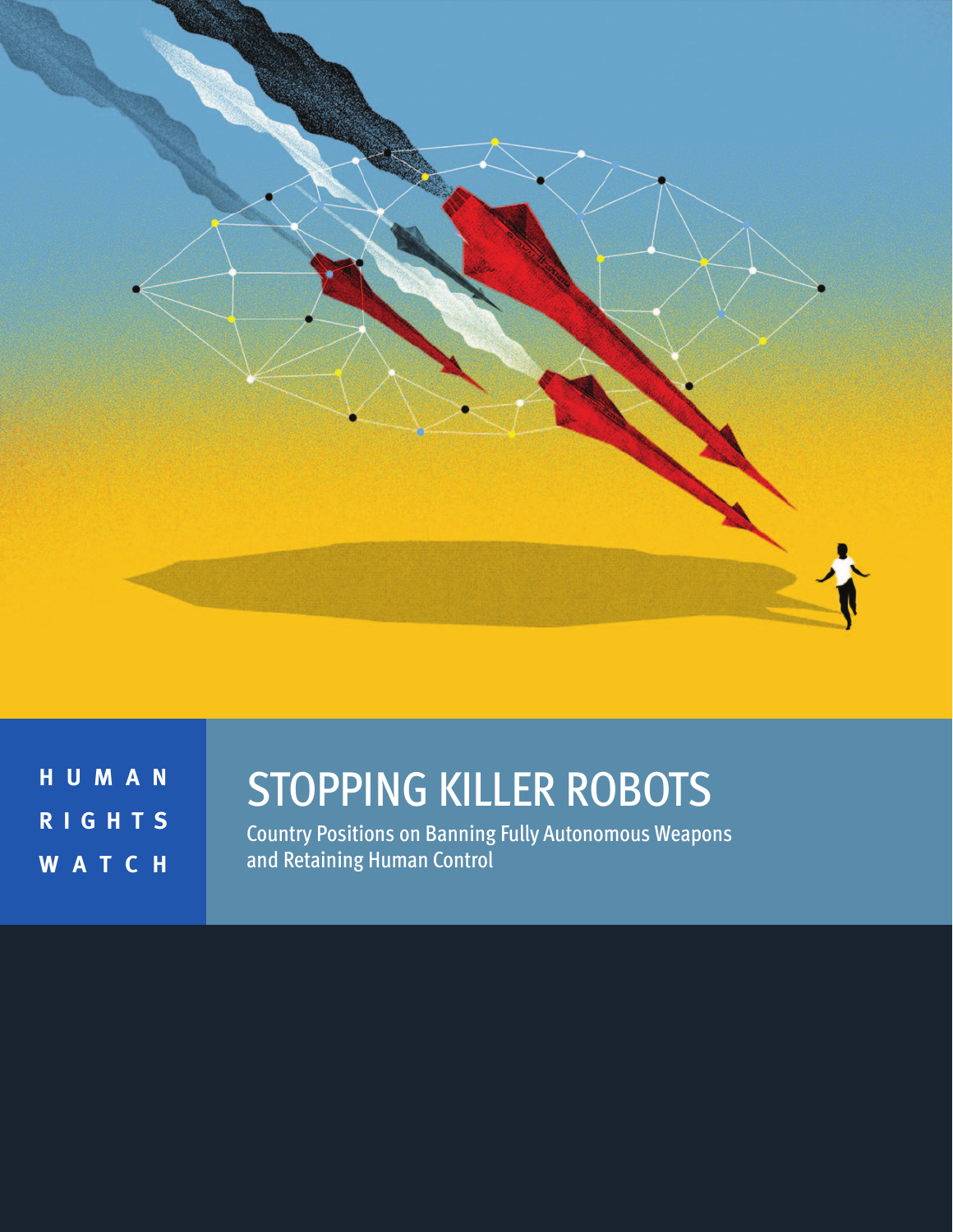

# **Stopping Killer Robots**

Country Positions on Banning Fully Autonomous Weapons and Retaining Human Control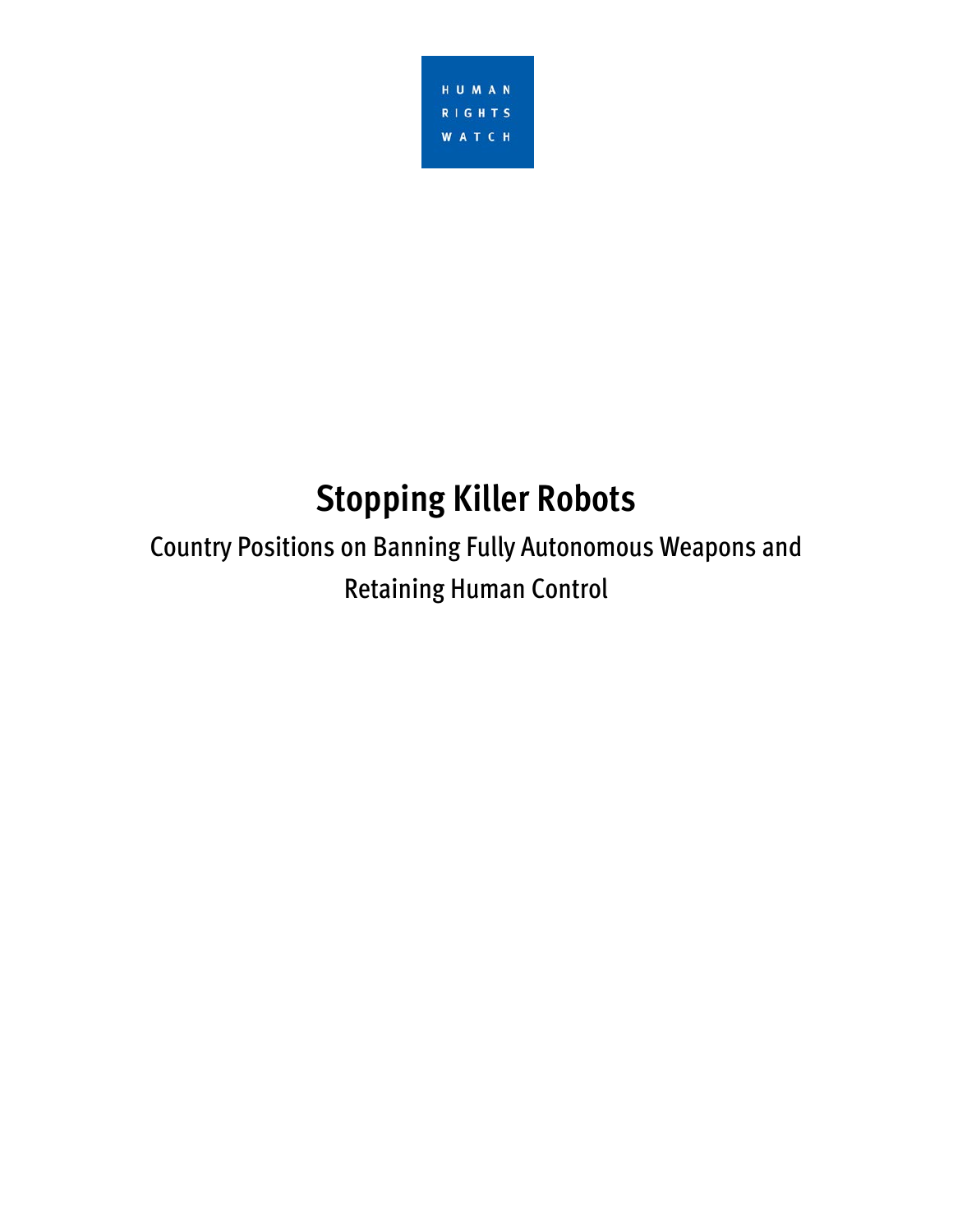Copyright © 2020 Human Rights Watch All rights reserved. Printed in the United States of America ISBN: 978-1-62313-8424 Cover design by Rafael Jimenez

Human Rights Watch defends the rights of people worldwide. We scrupulously investigate abuses, expose the facts widely, and pressure those with power to respect rights and secure justice. Human Rights Watch is an independent, international organization that works as part of a vibrant movement to uphold human dignity and advance the cause of human rights for all.

Human Rights Watch is an international organization with staff in more than 40 countries, and offices in Amsterdam, Beirut, Berlin, Brussels, Chicago, Geneva, Goma, Johannesburg, London, Los Angeles, Moscow, Nairobi, New York, Paris, San Francisco, Sydney, Tokyo, Toronto, Tunis, Washington DC, and Zurich.

For more information, please visit our website: http://www.hrw.org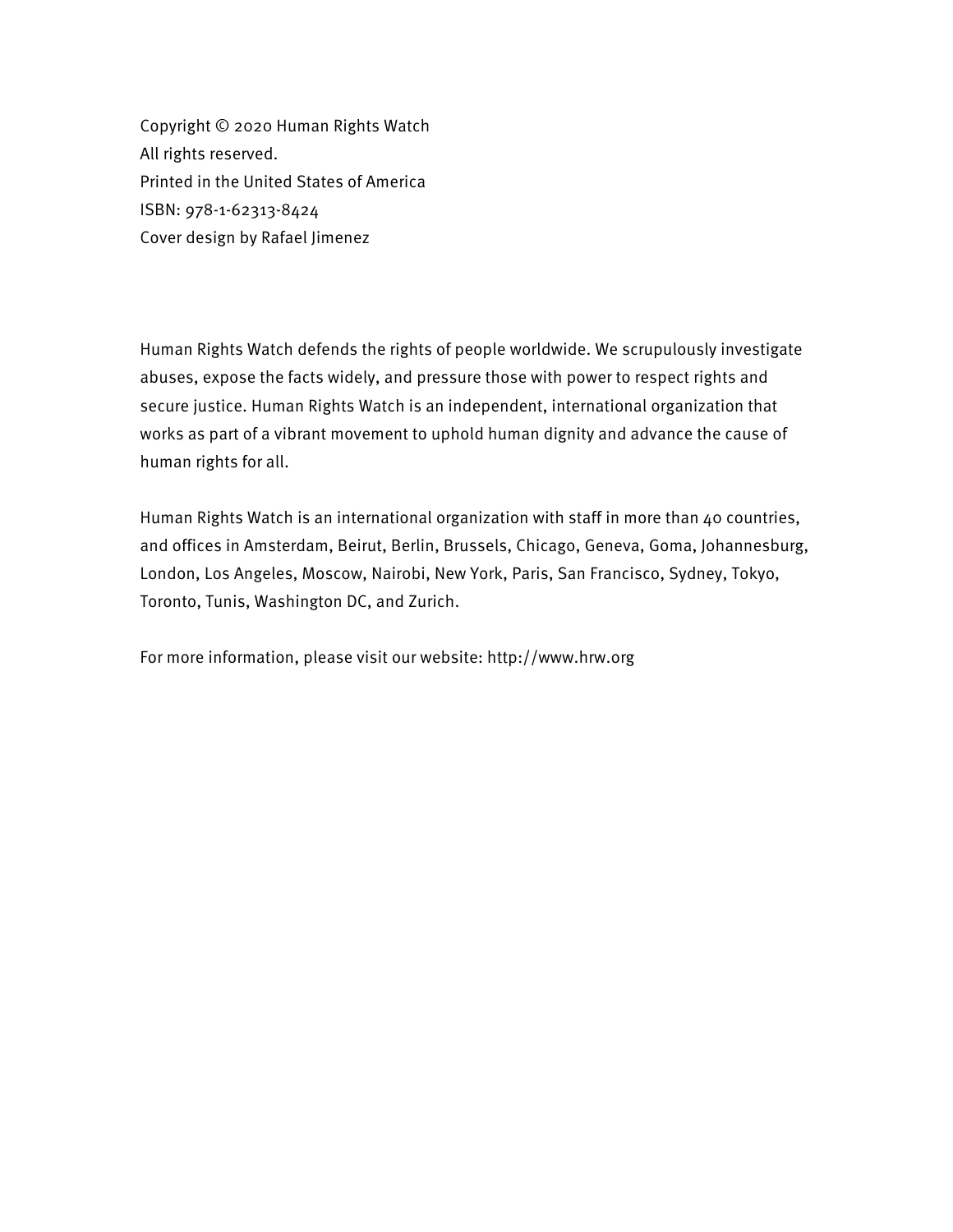HUMAN RIGHTS **WATCH** 

**AUGUST 2020** 

ISBN: 978-1-62313-8424

# **Stopping Killer Robots**

# **Country Positions on Banning Fully Autonomous Weapons** and Retaining Human Control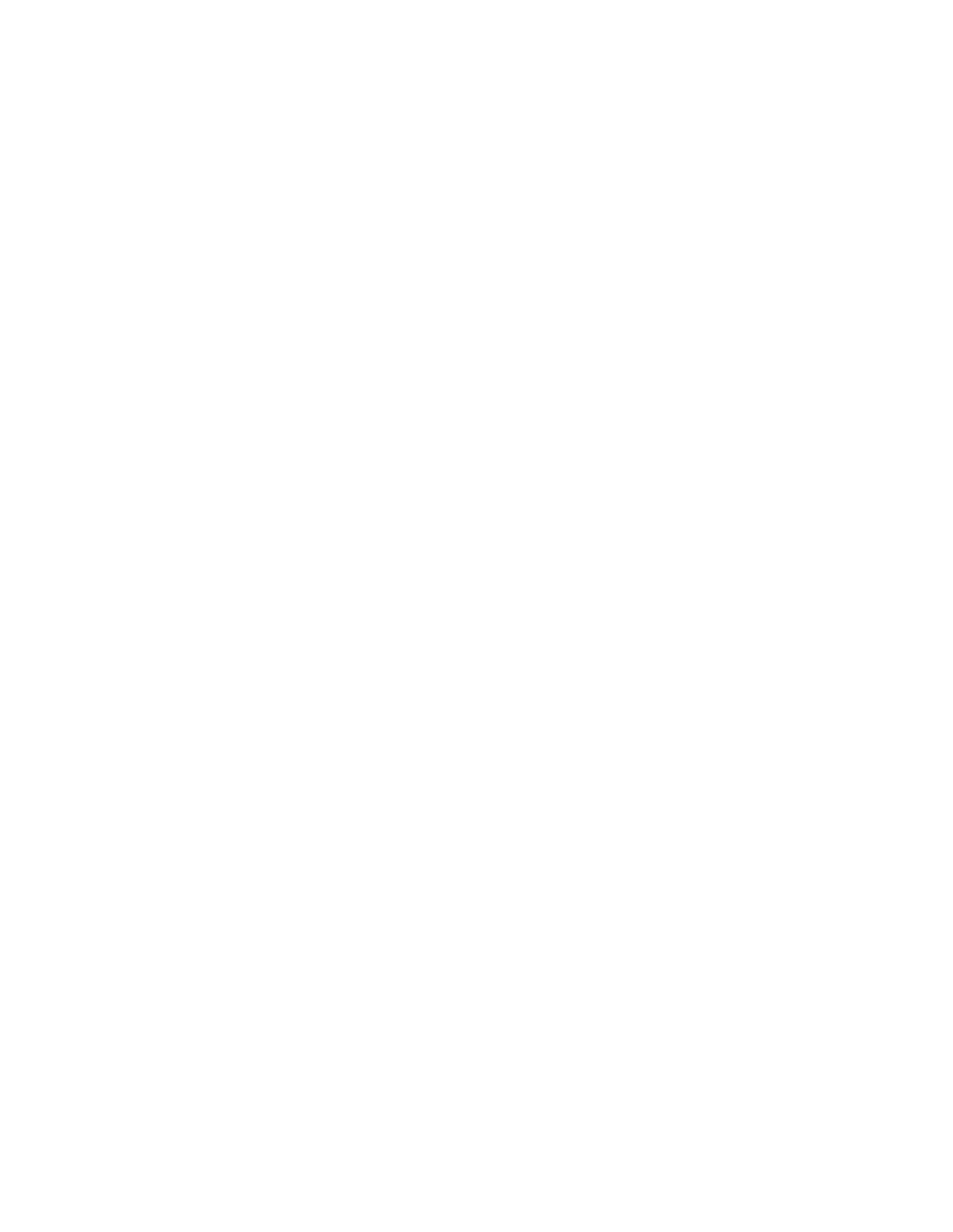# **Summary**

<span id="page-7-0"></span>Weapons systems that select and engage targets without meaningful human control are unacceptable and need to be prevented. All countries have a duty to protect humanity from this dangerous development by banning fully autonomous weapons. Retaining meaningful human control over the use of force is an ethical imperative, a legal necessity, and a moral obligation.

In the period since Human Rights Watch and other nongovernmental organizations launched the Campaign to Stop Killer Robots in 2013, the question of how to respond to concerns over fully autonomous weapons has steadily climbed the international agenda.<sup>[1](#page-7-1)</sup> The challenge of killer robots, like climate change, is widely regarded as a grave threat to humanity that deserves urgent multilateral action.<sup>[2](#page-7-2)</sup>

A growing number of legislators, policymakers, private companies, international and domestic organizations, and ordinary individuals have endorsed the call to ban fully autonomous weapons.[3](#page-7-3) Since 2018, the United Nations Secretary-General António Guterres has repeatedly urged states to prohibit weapons systems that could, by themselves, target and attack human beings, calling them "morally repugnant and politically unacceptable."[4](#page-7-4)

This report shows how 97 countries have responded to this challenge and elaborated their views on lethal autonomous weapons systems since the matter was first discussed at the

<span id="page-7-2"></span><span id="page-7-1"></span><sup>1</sup> As of July 2020, the Campaign to Stop Killer Robots is comprised of 165 nongovernmental organizations in 65 countries. The Campaign is working to ban fully autonomous weapons and retain meaningful human control over the use of force. See www.stopkillerrobots.org.

<sup>2</sup> For example, foreign ministers from France, Germany, and other countries endorsed an "Alliance for Multilateralism" declaration concerning lethal autonomous weapons systems at the United Nations General Assembly on September 26, 2019. The declaration marked the first time such a high-level group has acknowledged concerns over killer robots. See "'Killer Robots:' Ban Treaty Is the Only Credible Solution," Human Rights Watch dispatch, September 26, 2019, https://www.hrw.org/news/2019/09/26/killer-robots-ban-treaty-only-credible-solution.

<span id="page-7-3"></span><sup>3</sup> For a full listing, see the Campaign to Stop Killer Robots website: https://www.stopkillerrobots.org/endorsers.

<span id="page-7-4"></span><sup>4</sup> Statement by UN Secretary General António Guterres to the Paris Peace Forum, November 11, 2018,

https://www.un.org/sg/en/content/sg/statement/2018-11-11/allocution-du-secr%C3%A9taire-g%C3%A9n%C3%A9ral-auforum-de-paris-sur-la-paix (accessed July 8, 2020).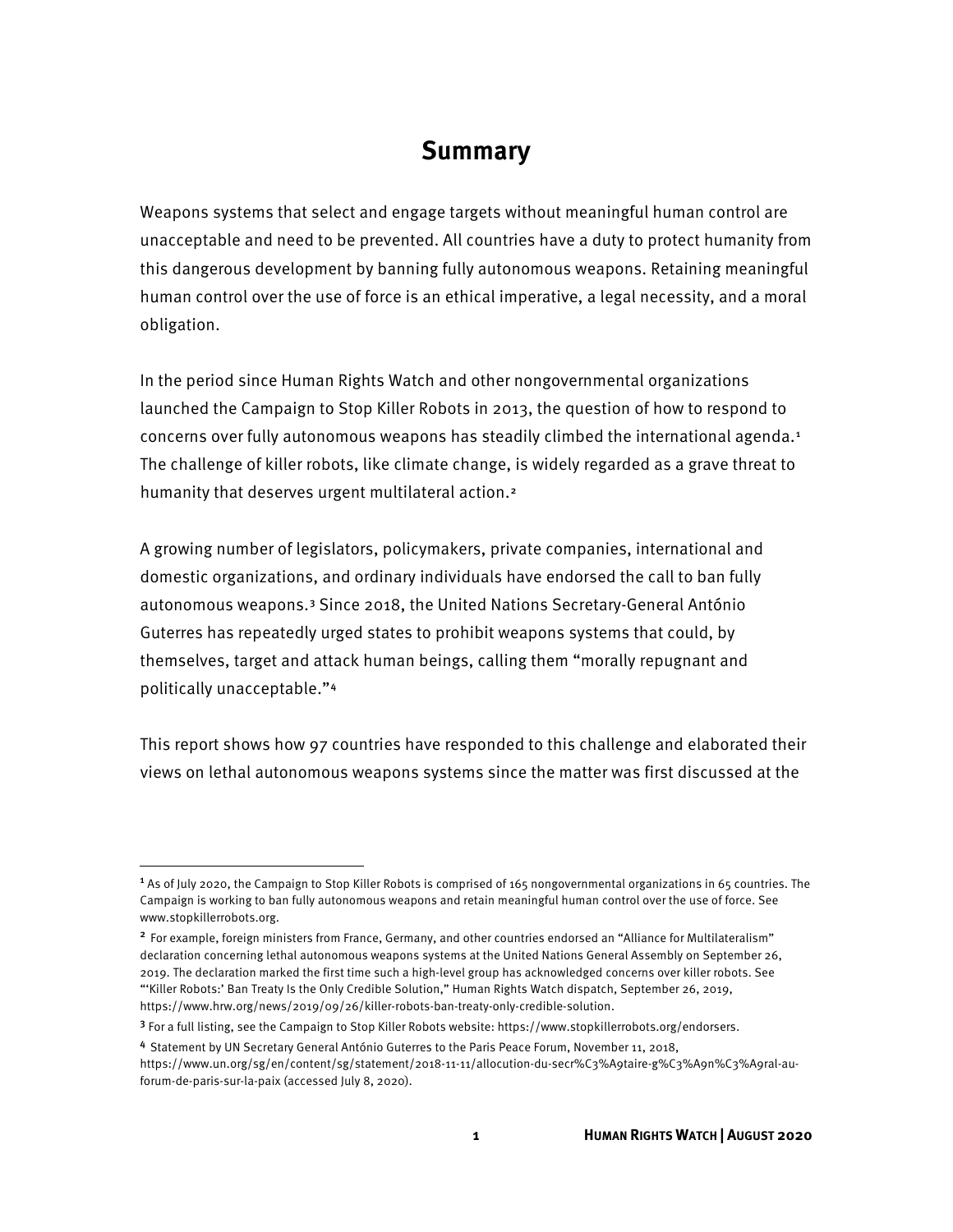Human Rights Council in 2013.[5](#page-8-0) It surveys where these countries stand on calls to ban fully autonomous weapons and retain meaningful human control over the use of force. Such a legally binding instrument could come in the form of a new protocol to the Convention on Conventional Weapons (CCW), which has discussed this concern since 2014.[6](#page-8-1) Or, with sufficient political leadership, killer robots could be banned by a treaty negotiated via a standalone process similar to the initiatives that successfully prohibited antipersonnel landmines in 1997 and cluster munitions in 2008.

The report draws on publicly available information, including statements made in various fora, such as the United Nations (UN) General Assembly. It tracks country participation in eight CCW meetings on lethal autonomous weapons systems held at the UN in Geneva in 2014-2019.[7](#page-8-2)

<span id="page-8-0"></span><sup>5</sup> See Campaign to Stop Killer Robots, Report on Outreach on the UN report on "lethal autonomous robotics," July 31, 2013, https://stopkillerrobots.org/wp-content/uploads/2013/03/KRC\_ReportHeynsUN\_Jul2013.pdf (accessed July 20, 2020). <sup>6</sup> The CCW's formal title is the 1980 Convention on Prohibitions or Restrictions on the Use of Certain Conventional Weapons Which May Be Deemed to Be Excessively Injurious or to Have Indiscriminate Effects.

<span id="page-8-2"></span><span id="page-8-1"></span><sup>7</sup> The report tracks country participation in the three informal CCW meetings on lethal autonomous weapons systems, chaired by France in May 2014 and by Germany in April 2015 and April 2016. It also reviews attendance at five open-ended CCW Group of Governmental Experts (GGE) meetings on lethal autonomous weapons systems, chaired by India in November 2017, April 2018, and August 2018, and by North Macedonia in March 2019 and August 2019.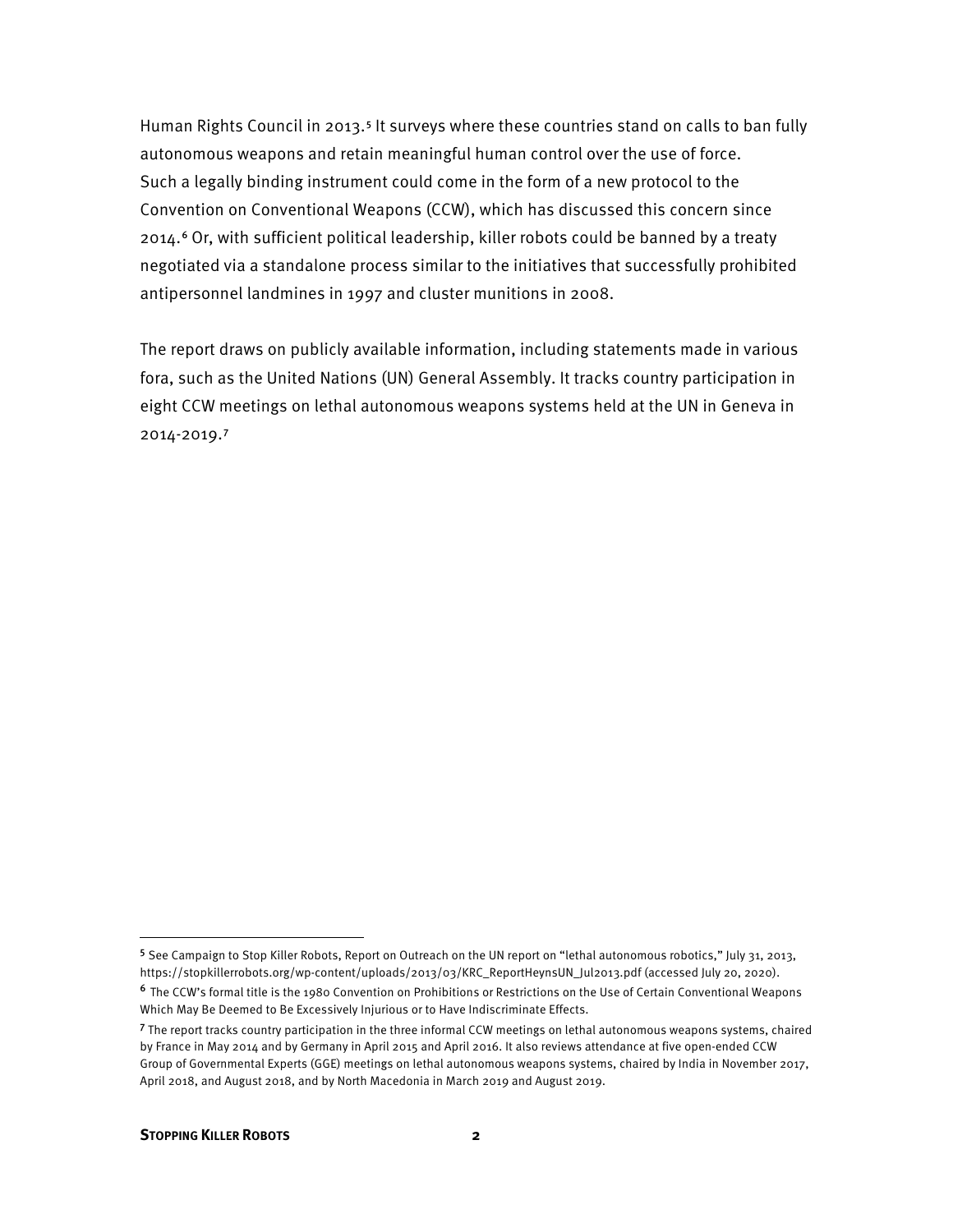# **Key Findings**

<span id="page-9-0"></span>Since 2013, a total of 97 countries have publicly elaborated their views on fully autonomous weapons in a multilateral forum.<sup>[8](#page-9-1)</sup> They have expressed a wide array of serious ethical, legal, operational, proliferation, moral, and technological concerns over removing human control from the use of force.

Two-thirds are among the 125 High Contracting Parties ("states parties") to the Convention on Conventional Weapons.[9](#page-9-2) Most participated in CCW meetings on lethal autonomous weapons systems in 2014-2019.[10](#page-9-3)

Their active engagement in the CCW talks on killer robots demonstrates growing awareness of and concerns about removing human control from the use of force. There is widespread acknowledgment that technological developments are enabling militaries to incorporate autonomy into weapons systems. China, Israel, Russia, South Korea, the United Kingdom, and the United States are investing heavily in the development of various autonomous weapons systems, while Australia, Turkey, and other countries are also making investments.

Despite this development, the vast majority of countries that have spoken to date regard human decision-making, control, or judgment as critical to the acceptability and legality of weapons systems. There is now widespread agreement about the need to retain some form of human control over the use of force, including over individual attacks. In 2018, Austria,

<span id="page-9-1"></span> $8$  Of the 97 states, 44 elaborated their views for the first time in 2013, 8 did so in 2014, 15 in 2015, 14 in 2016, 4 in 2017, 8 in 2018, and 4 in 2019. See Campaign to Stop Killer Robots, "Country Views," July 7, 2020,

<span id="page-9-2"></span>https://www.stopkillerrobots.org/wp-content/uploads/2020/05/KRC\_CountryViews\_7July2020.pdf (accessed July 8, 2020). <sup>9</sup> Of the 97 states that have publicly elaborated their views on fully autonomous weapons in a multilateral forum, 85 are CCW states parties and 12 are not party to the CCW (Botswana, Egypt, Ghana, Indonesia, Iran, Libya, Myanmar, Namibia, Nepal, San Marino, Thailand, and Zimbabwe).

<span id="page-9-3"></span><sup>&</sup>lt;sup>10</sup> A total of 20 CCW states parties attended at least one of the CCW meetings on killer robots in 2014-2019, but never made a statement or intervention to share their views: Albania, Benin, Bosnia and Herzegovina, Côte d'Ivoire, Cyprus, Dominican Republic, Gabon, Georgia, Jamaica, Laos, Lesotho, Mauritius, Mongolia, Qatar, Saudi Arabia, Senegal, Serbia, Togo, United Arab Emirates, and Uruguay. A total of 20 CCW states parties did not participate in any of the eight CCW meetings on lethal autonomous weapons systems held in 2014-2019: Afghanistan, Antigua and Barbuda, Bahrain, Burundi, Cape Verde, Grenada, Guinea-Bissau, Iceland, Liberia, Malta, Maldives, Monaco, Nauru, Niger, Paraguay, Saint Vincent and the Grenadines, Seychelles, Tajikistan, Turkmenistan, and Uzbekistan.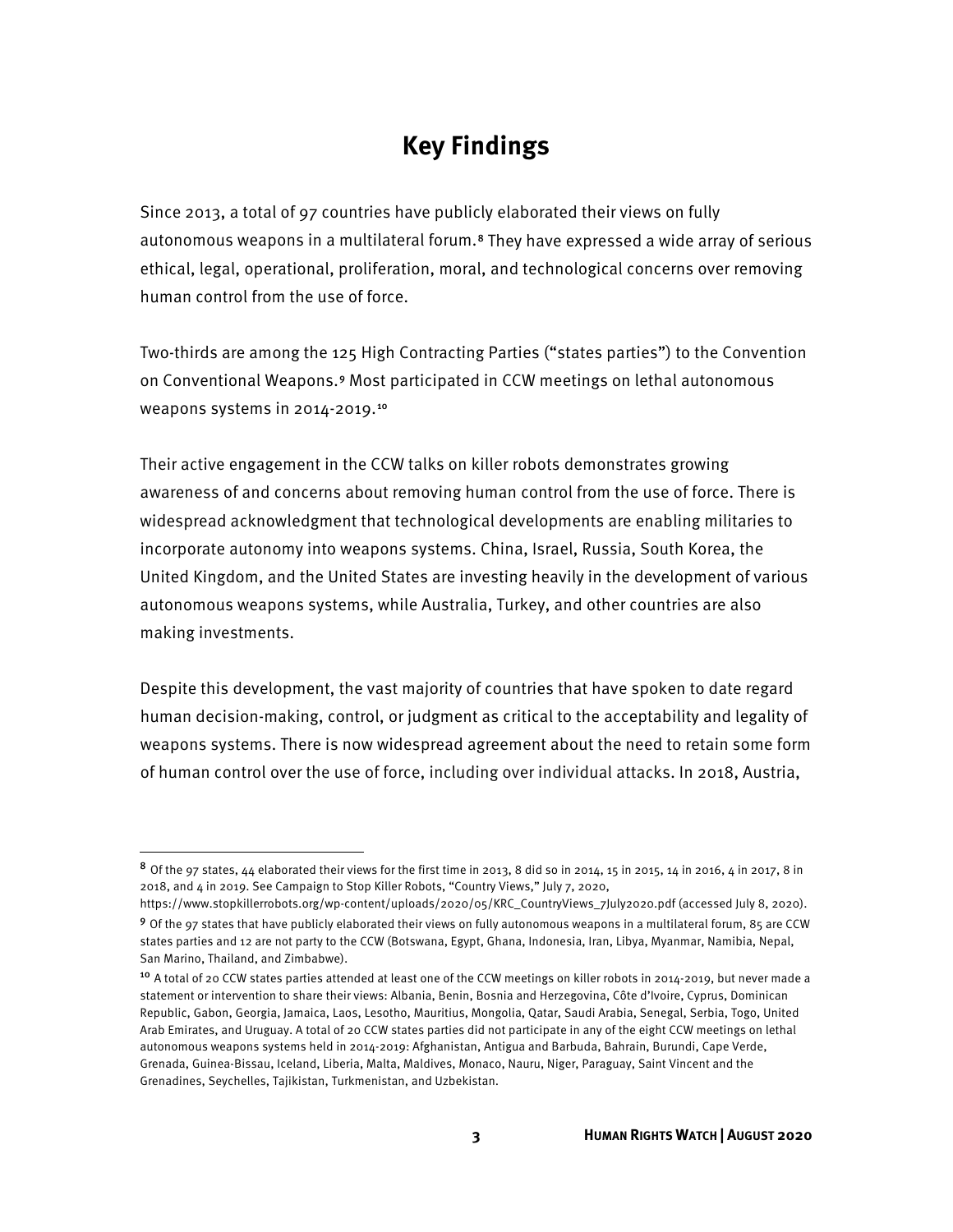Brazil, and Chile recommended launching negotiations on a legally binding instrument to ensure meaningful human control over the critical functions of weapons systems.<sup>[11](#page-10-0)</sup>

Banning fully autonomous weapons means prohibiting weapons systems that lack meaningful human control. Since 2013, 30 countries have called for a ban on such fully autonomous weapons: Algeria, Argentina, Austria, Bolivia, Brazil, Chile, China, Colombia, Costa Rica, Cuba, Djibouti, Ecuador, Egypt, El Salvador, Ghana, Guatemala, Holy See, Iraq, Jordan, Mexico, Morocco, Namibia, Nicaragua, Pakistan, Panama, Peru, State of Palestine, Uganda, Venezuela, and Zimbabwe. China has called for a treaty to ban the use of lethal autonomous weapons systems, but not their development or production, which is unsurprising given that it is also among the nations most advanced in pursuing such weapons.<sup>[12](#page-10-1)</sup>

Several groups of states have endorsed statements calling for a ban on killer robots. The Non-Aligned Movement (NAM), which is comprised of approximately 125 member states, has called for a "legally binding international instrument stipulating prohibitions and regulations on lethal autonomous weapons systems" several times since 2018.[13](#page-10-2) Benin spoke in April and August 2018 on behalf of a group of African states to recommend launching negotiations on a legally binding instrument on fully autonomous weapons "at the earliest" as weapons systems "that are not under human control should be banned."<sup>[14](#page-10-3)</sup>

<span id="page-10-0"></span><sup>&</sup>lt;sup>11</sup> Governments of Austria, Brazil, and Chile, Working Paper submitted to the Convention on Conventional Weapons Group of Governmental Experts on lethal autonomous weapons systems, "Proposal for a mandate to negotiate a legally-binding instrument that addresses the legal, humanitarian and ethical concerns posed by emerging technologies in the area of lethal autonomous weapons systems (LAWS)," August 8, 2018, http://reachingcriticalwill.org/images/documents/Disarmamentfora/ccw/2018/gge/documents/29August\_Proposal\_Mandate\_ABC.pdf (accessed June 15, 2020).

<span id="page-10-1"></span><sup>&</sup>lt;sup>12</sup> See Campaign to Stop Killer Robots, "Report on Activities: CCW meeting on lethal autonomous weapons systems," April 9-13, 2018, https://www.stopkillerrobots.org/wp-content/uploads/2018/07/KRC\_ReportCCWX\_Apr2018\_UPLOADED.pdf (accessed July 8, 2020).

<span id="page-10-2"></span><sup>&</sup>lt;sup>13</sup> Government of Venezuela, "General Principles on Lethal Autonomous Weapons Systems," Working Paper submitted on behalf of the Non-Aligned Movement (NAM) and other states parties to the Convention on Conventional Weapons Group of Governmental Experts on lethal autonomous weapons systems, March 28, 2018,

https://www.unog.ch/80256EDD006B8954/(httpAssets)/E9BBB3F7ACBE8790C125825F004AA329/\$file/CCW\_GGE\_1\_2018\_ WP.1.pdf (accessed June 16, 2020).

<span id="page-10-3"></span><sup>14</sup> Government of Benin, Statement on behalf of the African Group to the Convention on Conventional Weapons Group of Governmental Experts on lethal autonomous weapons systems, April 9, 2018,

http://reachingcriticalwill.org/images/documents/Disarmament-fora/ccw/2018/gge/statements/9April\_African-Group.pdf (accessed June 16, 2020). See also Government of Benin, Statement on behalf of the African Group to the Convention on Conventional Weapons Group of Governmental Experts on lethal autonomous weapons systems, August 27, 2018, https://www.unog.ch/80256EDD006B8954/(httpAssets)/1A00319DEB57E173C12582FD003605CF/\$file/2018\_GGE+LAWS+2 \_6b\_Benin\_Africa+Group.pdf (accessed July 8, 2020).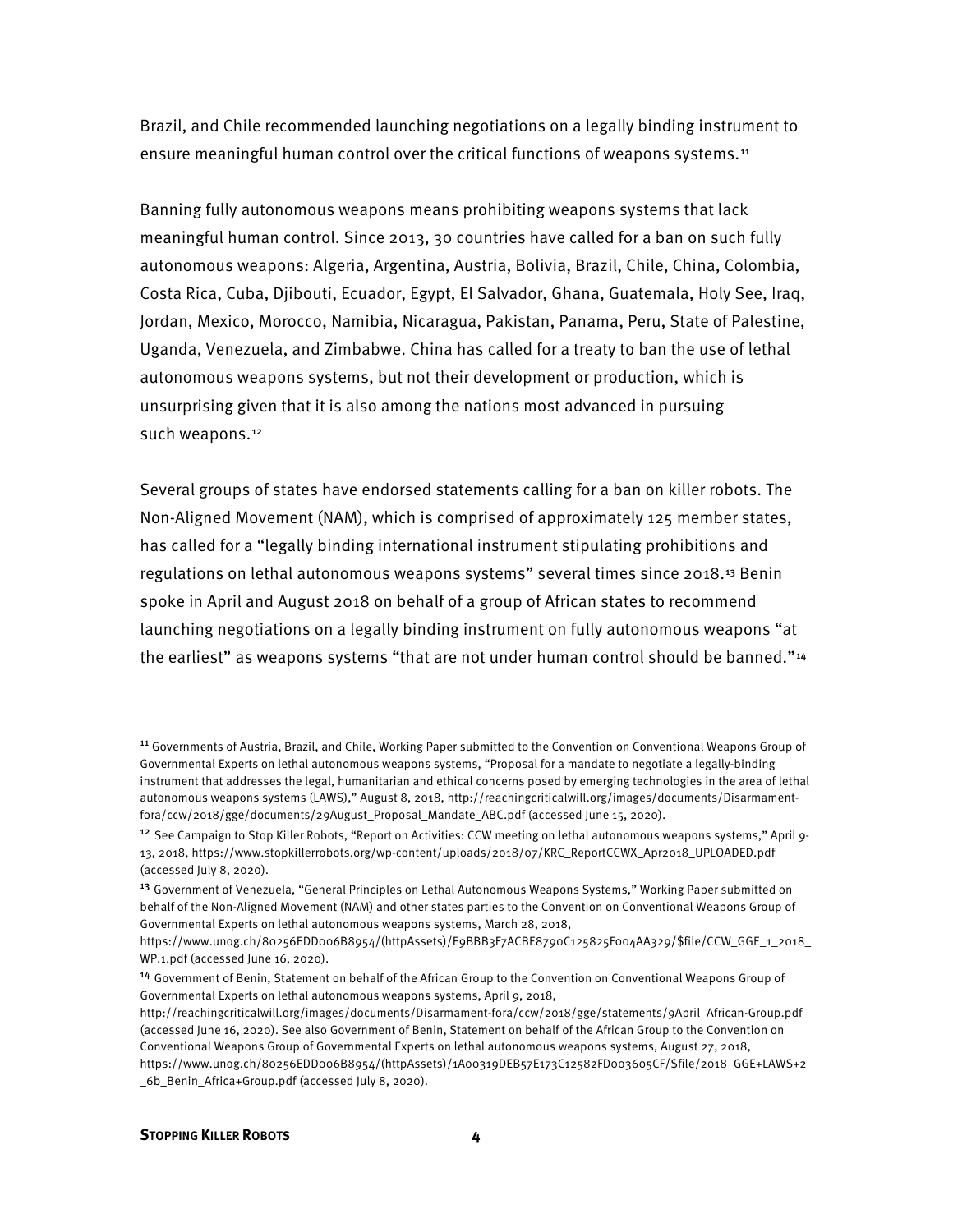All CCW meetings on killer robots in 2014-2019 saw strong interest or convergence on the importance of retaining human control over weapons systems and the use of force. This is reflected in a principle on human-machine interaction that CCW states agreed to in 2019.[15](#page-11-0) Human-machine interaction attracted the greatest interest by far during the virtual Berlin Forum on lethal autonomous weapons systems attended by more than 60 countries on April 1-2, 2020. There was widespread recognition at the Rio Seminar on autonomous weapons on February 20, 2020 that human control is where states should focus their collective work.

While the CCW talks were formalized in 2016, they have yielded little in the way of a lasting multilateral outcome. Decisions at the CCW are taken by consensus, which allows just a few or even a single state to block an agreement sought by a majority – and often results in lowest-common denominator decision-making. A handful of military powers, most notably Russia and the United States, have firmly rejected proposals to negotiate a new CCW protocol or standalone international treaty. At the last CCW meeting in August 2019, Russia and the United States again opposed proposals to negotiate a new treaty on killer robots, calling such a move "premature."[16](#page-11-1)

The CCW meetings have heard proposals for political declarations and codes of conduct, as well as for greater transparency. Such measures have value, but are, by themselves, insufficient to deal with this serious threat to humanity. Some of the measures could be more productively undertaken after the international legal framework on killer robots has been put in place. A set of "guiding principles" was agreed to by states at the CCW in 2018 and 2019, but these were merely intended to guide their deliberations and, on their own, are not an adequate or appropriate response to the multiple concerns raised by increasing autonomy in weapons systems.

<span id="page-11-0"></span><sup>&</sup>lt;sup>15</sup> The Guiding Principles state, "Human-machine interaction, which may take various forms and be implemented at various stages of the life cycle of a weapon, should ensure that the potential use of weapons systems based on emerging technologies in the area of lethal autonomous weapons systems is in compliance with applicable international law, in particular International Humanitarian Law (IHL). In determining the quality and extent of human-machine interaction, a range of factors should be considered including the operational context, and the characteristics and capabilities of the weapons system as a whole." Report of the 2019 Session of the Group of Governmental Experts on Emerging Technologies in the Area of Lethal Autonomous Weapons Systems, CCW/GGE.1/2019/3, September 25, 2019, https://undocs.org/en/CCW/GGE.1/2019/3, pp. 3-4 (accessed July 6, 2020).

<span id="page-11-1"></span><sup>16</sup> "'Killer Robots': Russia, US Oppose Treaty Negotiations," Human Rights Watch news release, August 19, 2019, https://www.hrw.org/news/2019/08/19/killer-robots-russia-us-oppose-treaty-negotiations.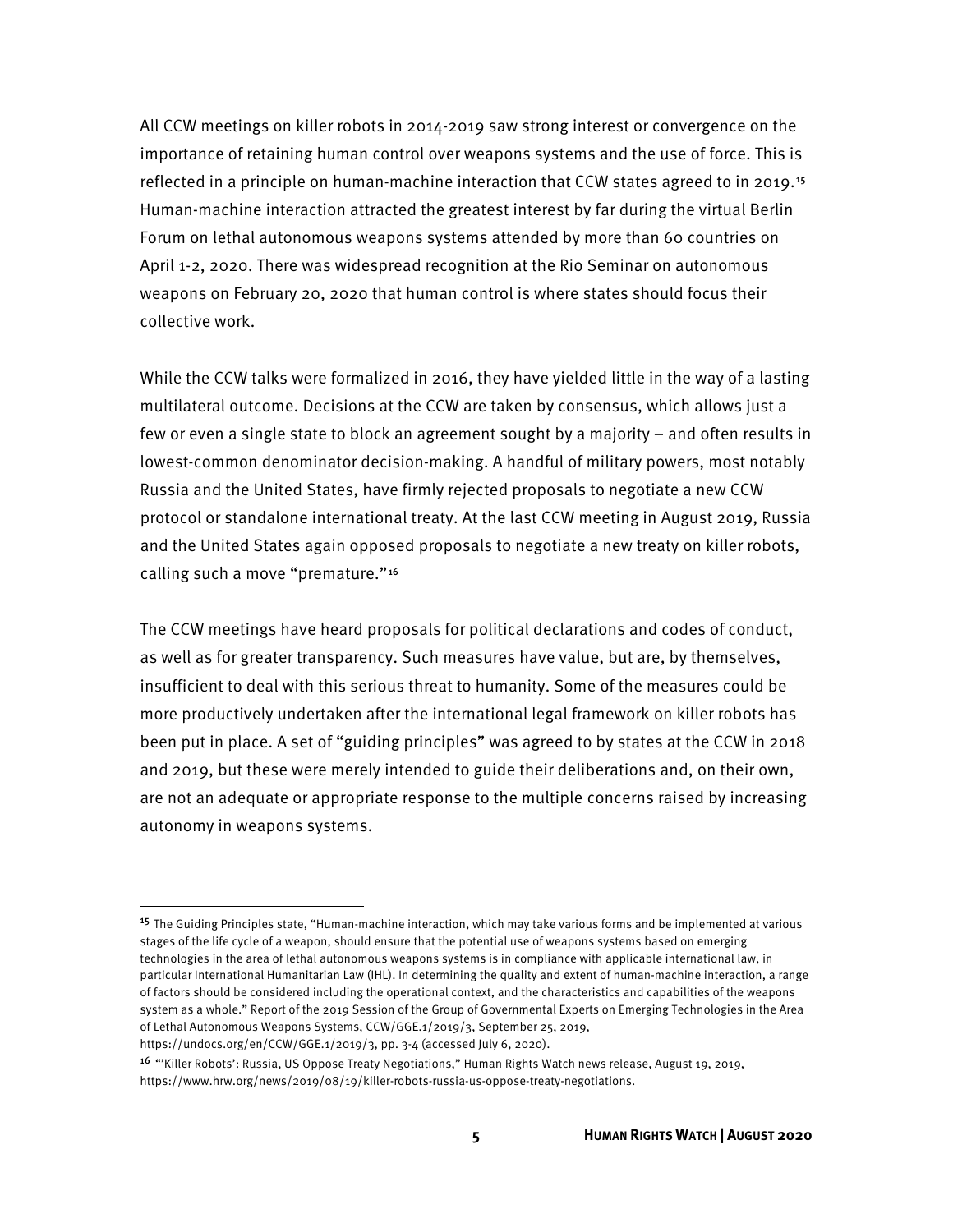At the end of 2019, states agreed to hold four weeks of CCW meetings in 2020-2021 to discuss developing "a normative and operational framework" for lethal autonomous weapons systems.[17](#page-12-0) They committed to strive for results by the CCW's Sixth Review Conference in December 2021.

However, the onset of the Covid-19 pandemic has postponed the 2020 CCW meetings on killer robots. In the interim, the chair has urged CCW states to provide written commentaries or working papers.

Focused deliberations would help lay the groundwork for the international ban treaty that is urgently required to retain meaningful human control over the use of force. To achieve progress, states should identify factors to help determine the necessary kind and extent of human control over weapons systems and the use of force.<sup>[18](#page-12-1)</sup> They should comment on their preferred normative international framework.

A legally binding instrument is the optimal framework for dealing with the many serious challenges raised by fully autonomous weapons. A new international ban treaty could lay down explicit rules to ensure appropriate constraints on autonomy in weapons systems and resolve differing views on human control over the use of force. Most importantly, a new treaty would show that states are serious about responding appropriately and with urgency to this existential threat to humanity.

<span id="page-12-0"></span><sup>&</sup>lt;sup>17</sup> "Final Report of the Meeting of High Contracting Parties to the Convention on Conventional Weapons, Geneva, 13-15 November 2019," CCW/MSP/2019/9, https://undocs.org/CCW/MSP/2019/9, p. 5 (accessed July 8, 2020).

<span id="page-12-1"></span><sup>18</sup> Campaign to Stop Killer Robots, "CCW Commentary on lethal autonomous weapons systems," June 5, 2020, https://www.stopkillerrobots.org/wp-content/uploads/2020/05/KRC\_CommentaryCCW\_5June2020-3.pdf (accessed July 8, 2020).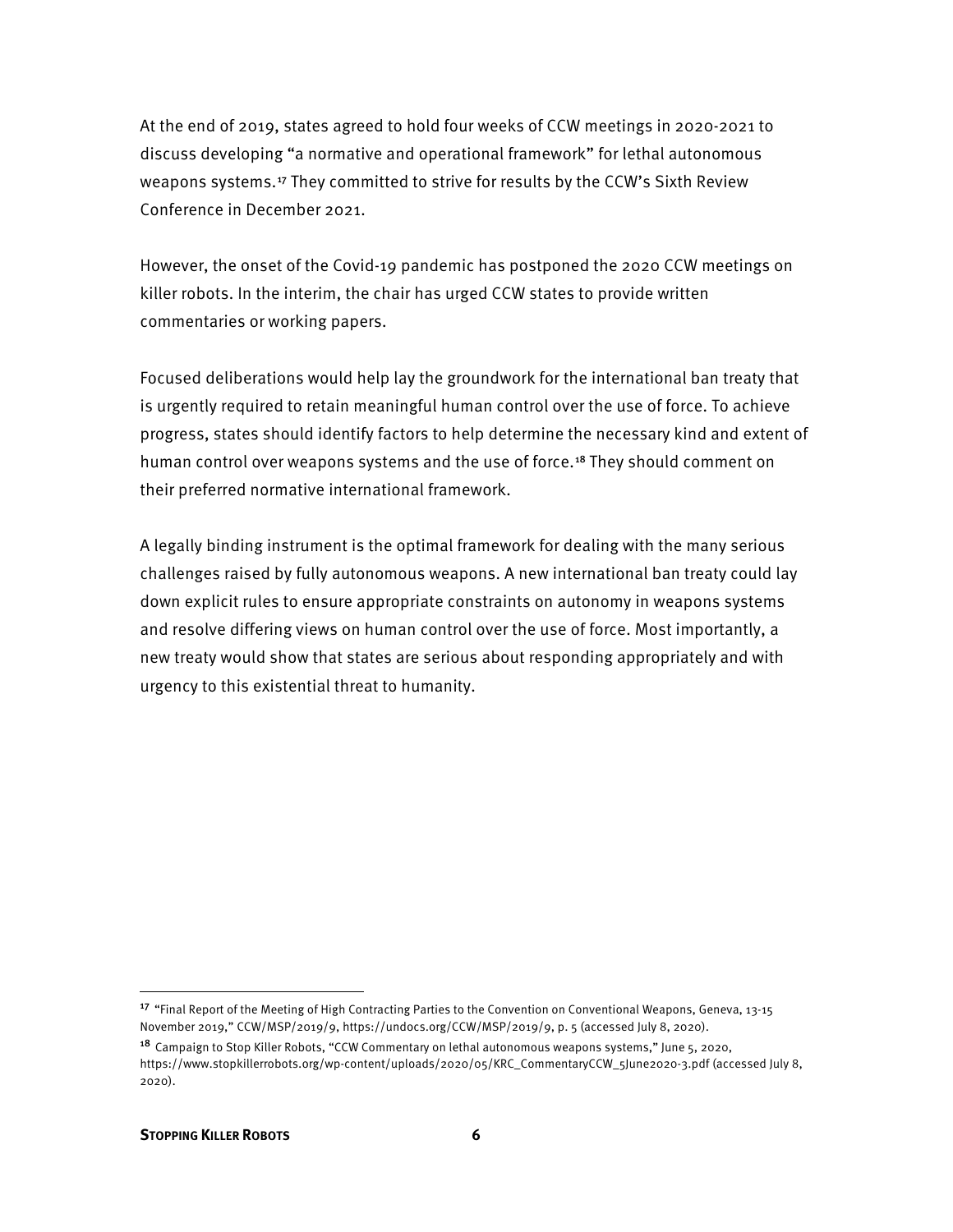# **Recommendations**

<span id="page-13-0"></span>Human Rights Watch calls on all states to:

- Work with other concerned states to launch and swiftly conclude negotiations on a new international treaty to retain meaningful human control over the use of force and prohibit weapons systems that lack such human control; and
- Adopt national laws and policies committing to retain meaningful human control over the use of force and establishing prohibitions on the development, production, and use of fully autonomous weapons.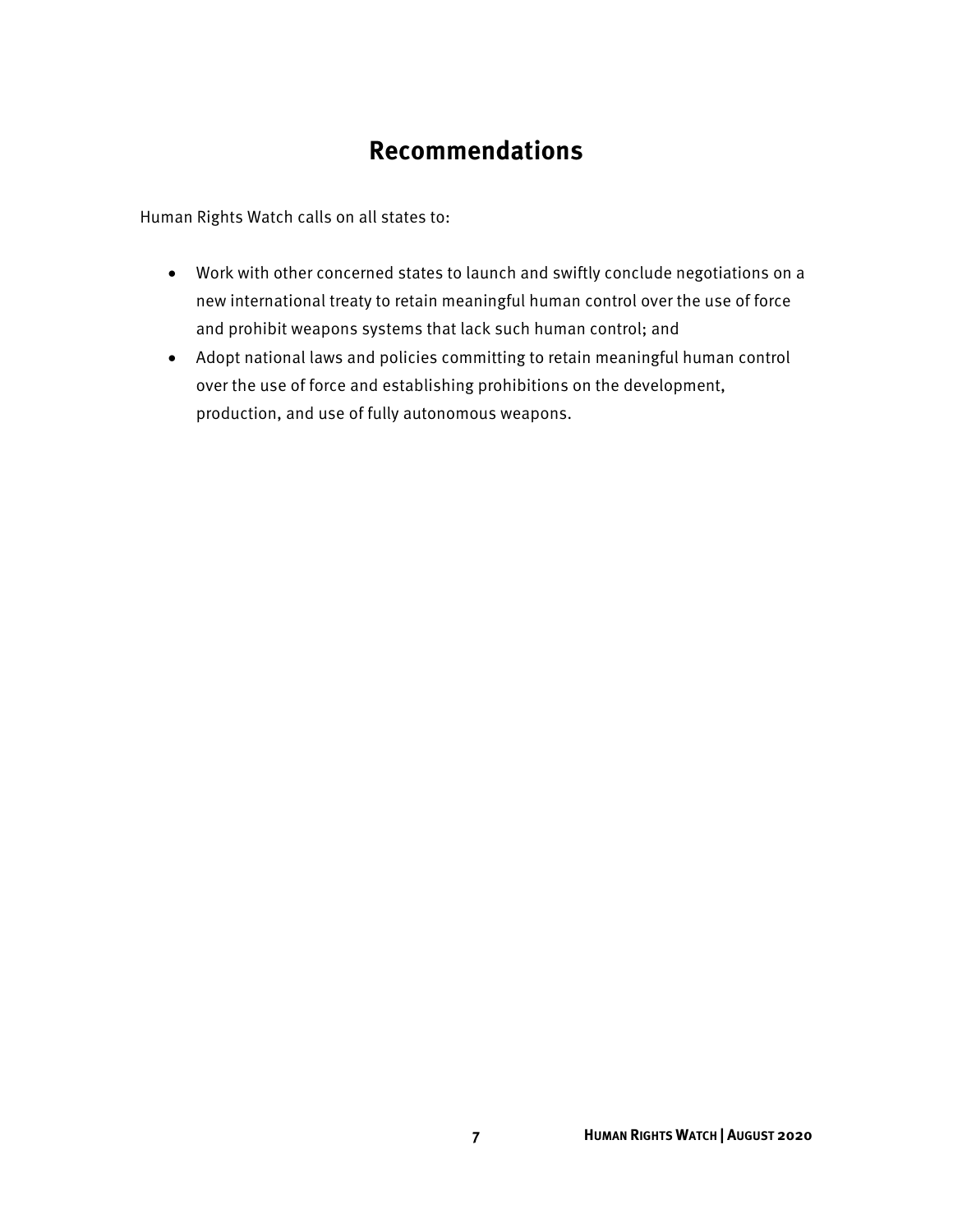# **Country Positions on Killer Robots**

# <span id="page-14-1"></span><span id="page-14-0"></span>Algeria

At a Human Rights Council debate on lethal autonomous weapons systems in May 2013, Algeria said it sees "a need to adopt appropriate measures so that the use of this technology respects human rights."[19](#page-14-3) Algeria has expressed numerous ethical, legal, and moral concerns over killer robots and has warned of the potential for an arms race and proliferation to non-state armed groups.[20](#page-14-4) In April 2016, Algeria called for "a prohibition of acquisition, design, development, testing, deployment and transfer and use of lethal autonomous weapons systems through an international legally binding instrument."<sup>[21](#page-14-5)</sup> Algeria recommends that the concept of meaningful human control be at the center of the treaty's negotiations.[22](#page-14-6) Algeria participated in every CCW meeting on killer robots in 2014- 2019.

# <span id="page-14-2"></span>Argentina

At the Human Rights Council in May 2013, Argentina delivered a statement on behalf of the Group of Latin American and Caribbean Countries (GRULAC) that raised several concerns over fully autonomous weapons, including the potential to foster reprisal, retaliation, and terrorism.[23](#page-14-7) Argentina sees a need "to preserve meaningful human control at all phases of the development and use" of weapons systems.<sup>[24](#page-14-8)</sup> It called for a "preemptive prohibition of

https://conf.unog.ch/digitalrecordings/index.html?guid=public/61.0500/3FCEC61E-B001-432A-964F-

<span id="page-14-3"></span><sup>19</sup> Government of Algeria, Statement to the UN Human Rights Council, May 30, 2013, http://stopkillerrobots.org/wpcontent/uploads/2013/03/KRC\_ReportHeynsUN\_Jul2013.pdf (accessed June 15, 2020).

<span id="page-14-4"></span><sup>20</sup> Government of Algeria, Statement to the UN General Assembly First Committee on Disarmament and International Security, October 30, 2015, https://www.stopkillerrobots.org/2015/10/unga-report/ (accessed June 15, 2020).

<span id="page-14-5"></span><sup>21</sup> Government of Algeria, Statement to the Convention on Conventional Weapons informal meeting of experts on lethal autonomous weapons systems, April 13, 2016, http://www.stopkillerrobots.org/wp-

content/uploads/2013/03/KRC\_CCWx2016\_Jun27upld-1.pdf (accessed June 15, 2020).

<span id="page-14-6"></span><sup>&</sup>lt;sup>22</sup> Government of Algeria, Statement to the Convention on Conventional Weapons Group of Governmental Experts on lethal autonomous weapons systems, March 27, 2019,

https://conf.unog.ch/digitalrecordings/index.html?guid=public/61.0500/70E5CC90-B100-4658-95BA-8E8C0D4D581E\_15h14&position=1654 (accessed June 15, 2020).

<span id="page-14-7"></span><sup>&</sup>lt;sup>23</sup> Government of Argentina, Statement to the UN Human Rights Council, May 30, 2013, http://webtv.un.org/meetingsevents/human-rights-council/watch/clustered-id-on-executions-and-idps-9th-meeting-23rd-regular-session-of-humanrights-council/2419860355001#full-text (accessed June 15, 2020).

<span id="page-14-8"></span><sup>&</sup>lt;sup>24</sup> Government of Argentina, Statement to the Convention on Conventional Weapons Group of Governmental Experts on lethal autonomous weapons systems, March 26, 2019,

<sup>123</sup>C6522D8B9\_15h09&position=1365 (accessed July 17, 2020).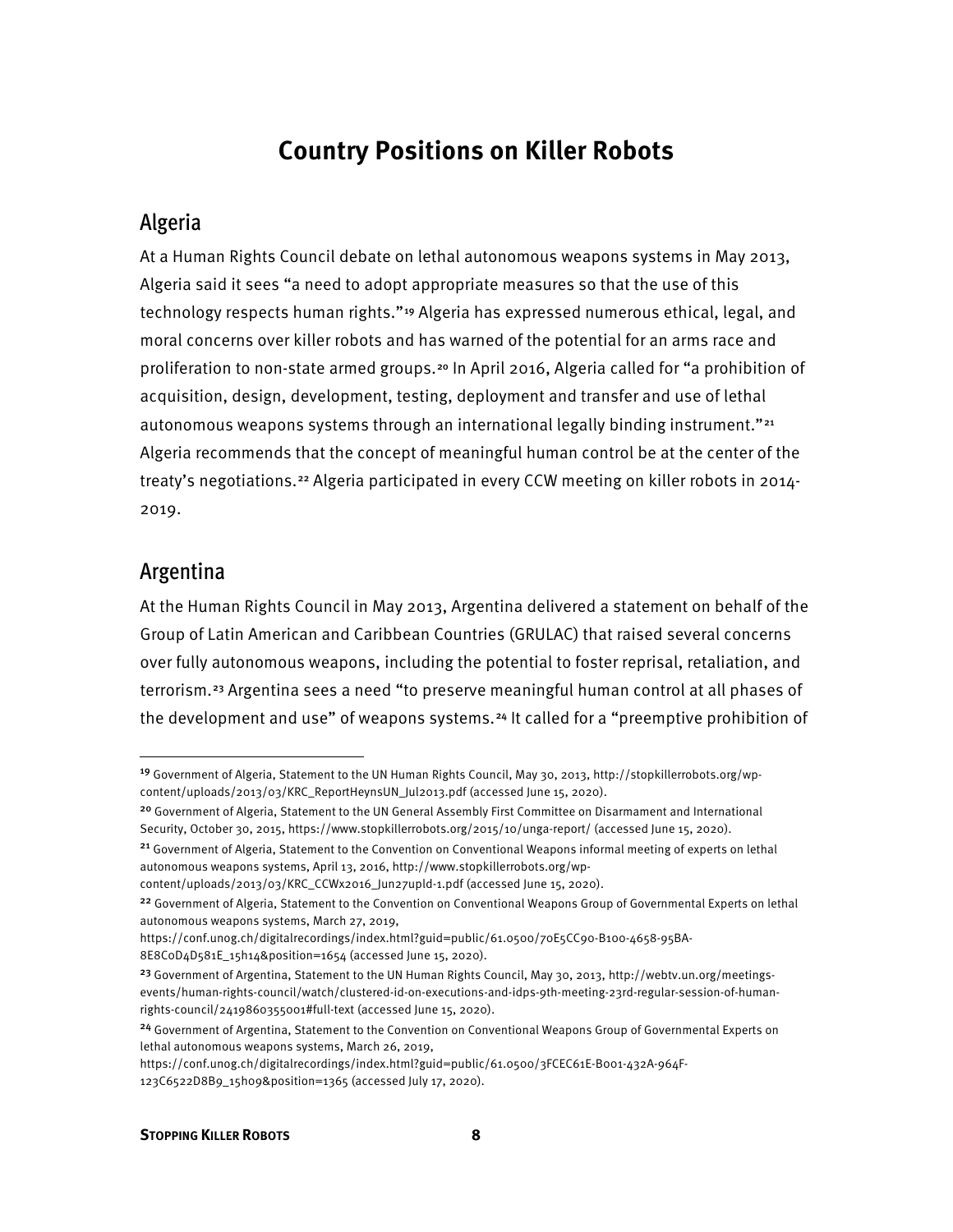the development of lethal autonomous weapons systems" in December 2016.<sup>[25](#page-15-2)</sup> Argentina participated in CCW meetings on killer robots held in 2014-2019.

#### <span id="page-15-0"></span>Australia

When Australia supported a proposal to begin multilateral talks on lethal autonomous weapons systems in November 2013, it expressed interest in discussing applicable international humanitarian law, definitions, military utility, and humanitarian aspects.<sup>[26](#page-15-3)</sup> Australia does not see a need for a new international treaty to address concerns over such weapons. In March 2018, foreign minister Julia Bishop said it is "premature" to consider banning fully autonomous weapons.<sup>[27](#page-15-4)</sup> Australia is developing and testing various autonomous weapons systems. It argues that "autonomous technology has distinct benefits for the promotion of humanitarian outcomes and avoidance of civilian casualties."[28](#page-15-5) Australia participated in every CCW meeting on killer robots in 2014-2019.

#### <span id="page-15-1"></span>Austria

At the Human Rights Council in May 2013, Austria expressed interest in discussing the "multi-sectoral nature" of lethal autonomous weapons systems.[29](#page-15-6) It has serious ethical and legal concerns with such weapons and sees destabilizing implications.<sup>[30](#page-15-7)</sup> Austria called for a ban on autonomous weapons that are not under meaningful human control in April 2018.[31](#page-15-8) It participated in every CCW meeting on killer robots in 2014-2019. At the CCW

https://conf.unog.ch/digitalrecordings/index.html?guid=public/61.0500/61026CE1-F5DE-48FD-96D1-

<span id="page-15-2"></span><sup>25</sup> Government of Argentina, Statement to the Convention on Conventional Weapons Fifth Review Conference, December 12, 2016, https://conf.unog.ch/dr/public/61.0500/DDE5EFD9-810F-41D4-A0AB-3D6244069E03\_15h03/chunks/snippet\_lOs83- 47t88-38.mp3 (accessed June 15, 2020).

<span id="page-15-3"></span><sup>&</sup>lt;sup>26</sup> Government of Australia, Statement to the Convention on Conventional Weapons Meeting of High Contracting Parties, November 14, 2013, http://www.reachingcriticalwill.org/images/documents/Disarmament-fora/ccw/MSP-2013/Statements/14Nov\_Australia.pdf (accessed June 15, 2020).

<span id="page-15-4"></span><sup>&</sup>lt;sup>27</sup> Letter from Minister for Foreign Affairs Julie Bishop to Professor Toby Walsh and co-signatories, March 1, 2018, https://www.cse.unsw.edu.au/~tw/ciair/julie.pdf (accessed June 15, 2020).

<span id="page-15-5"></span><sup>&</sup>lt;sup>28</sup> Government of Australia, Statement to the Convention on Conventional Weapons Group of Governmental Experts on lethal autonomous weapons, March 25, 2019, https://conf.unog.ch/digitalrecordings/index.html?guid=public/61.0500/E3373111- 6687-440D-B02D-CEFB477A9AD6\_10h06&position=3539 (accessed June 15, 2020).

<span id="page-15-6"></span><sup>29</sup> Government of Austria, Statement to the UN Human Rights Council, May 30, 2013, http://webtv.un.org/meetingsevents/human-rights-council/watch/clustered-id-on-executions-and-idps-9th-meeting-23rd-regular-session-of-humanrights-council/2419860355001#full-text (accessed June 15, 2020).

<span id="page-15-7"></span><sup>&</sup>lt;sup>30</sup> Government of Austria, Statement to the Convention on Conventional Weapons Group of Governmental Experts on lethal autonomous weapons systems, November 13, 2017,

<sup>398</sup>CF7783D68\_10h08&position=6464 (accessed June 15, 2020).

<span id="page-15-8"></span><sup>&</sup>lt;sup>31</sup> Government of Austria, Statement to the Convention on Conventional Weapons Group of Governmental Experts on lethal autonomous weapons systems, April 9, 2018,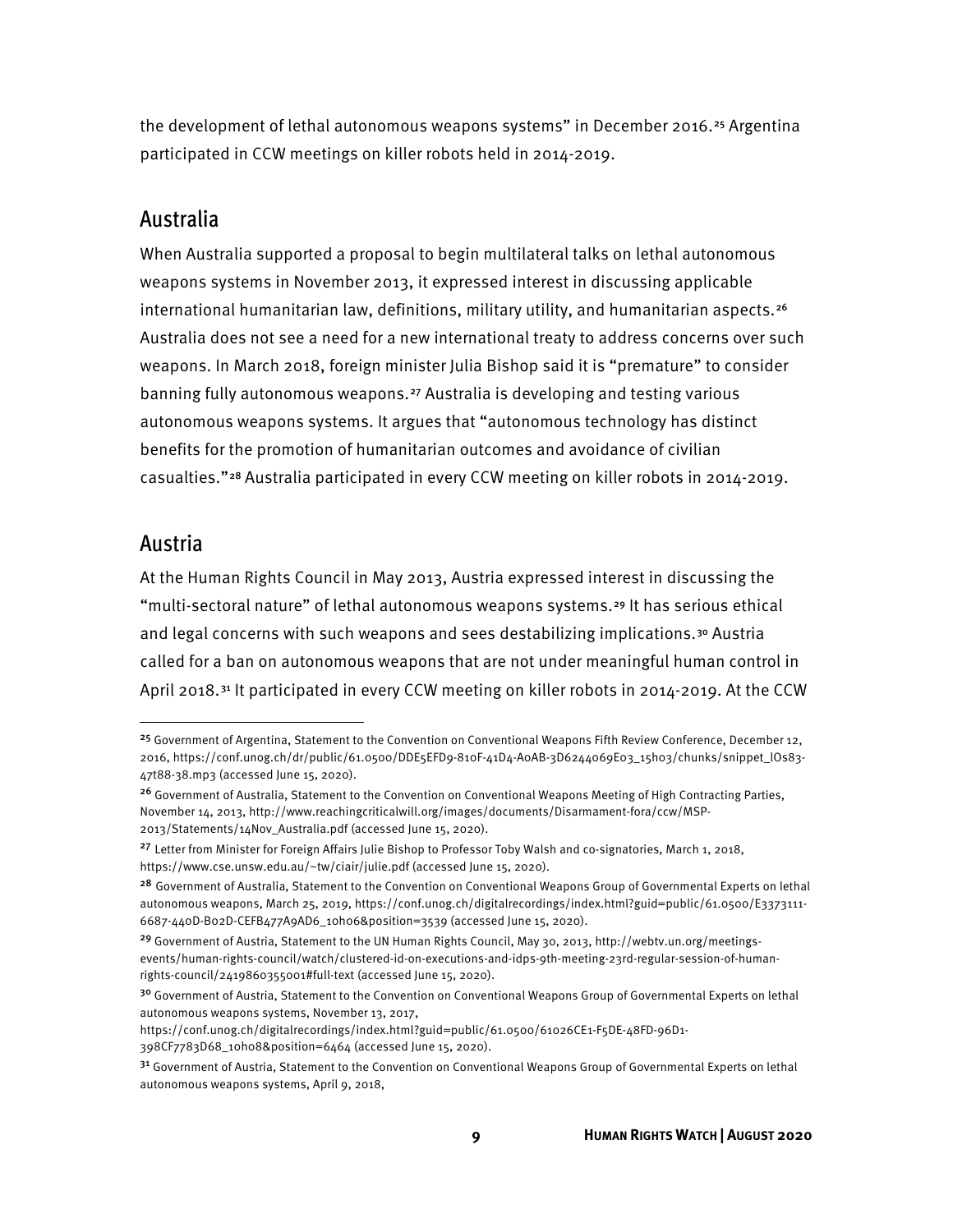in August 2018, Austria, Brazil and Chile formally proposed launching negotiations on a legally binding instrument to ensure meaningful human control over the critical functions of weapons systems.[32](#page-16-2) At the UN General Assembly in September 2019, Foreign Minister Alexander Schallenberg called for a ban "on weapons that are fully autonomous," stating, "we cannot allow machines to decide over human life and death."[33](#page-16-3) Austria has announced its intent to convene an international meeting on killer robots in Vienna in early 2021.

# <span id="page-16-0"></span>Bangladesh

Bangladesh expressed its support for multilateral talks on lethal autonomous weapons systems at the UN General Assembly in October 2016.[34](#page-16-4) However, it has never expressed its views on calls to ban them through a new international treaty. Bangladesh participated for the first time in CCW meetings on lethal autonomous weapons systems in 2019, but did not make any statements.

## <span id="page-16-1"></span>Belarus

Belarus said in May 2014 that it was "flexible" regarding calls to negotiate a new treaty on lethal autonomous weapons systems.[35](#page-16-5) In November 2019, it expressed its opposition to the "indiscriminate, disproportionate use of fully autonomous weapons and use against the civilian population."[36](#page-16-6) However, Belarus has not supported calls for a new international ban treaty to retain meaningful human control over the use of force. Belarus participated in every CCW meeting on killer robots in 2014-2019.

https://conf.unog.ch/digitalrecordings/index.html?guid=public/61.0500/C48AE679-4D1A-4116-B692- B25F24046E84\_10h06&position=8877 (accessed June 15, 2020).

<span id="page-16-2"></span><sup>&</sup>lt;sup>32</sup> Government of Austria, Statement to the Convention on Conventional Weapons Group of Governmental Experts on lethal autonomous weapons systems, August 29, 2018. Notes by Human Rights Watch.

<span id="page-16-3"></span><sup>33</sup> Government of Austria, Statement to the United Nations General Assembly, September 26, 2019,

https://www.bmeia.gv.at/fileadmin/user\_upload/Vertretungen/OEV\_New\_York/JW/Statement\_Austria\_H.E.\_Schallenberg.p df (accessed July 16, 2020).

<span id="page-16-4"></span><sup>34</sup> Government of Bangladesh, Statement to the UN General Assembly First Committee on Disarmament and International Security, October 21, 2016, https://s3.amazonaws.com/unoda-web/wp-content/uploads/2016/10/21-Oct-Bangladesh-CW.pdf (accessed June 15, 2020).

<span id="page-16-5"></span><sup>35</sup> Government of Belarus, Statement to the Convention on Conventional Weapons informal meeting of experts on lethal autonomous weapons systems, May 16, 2014,

http://www.unog.ch/80256EDD006B8954/(httpAssets)/B9A3EC4EEEE75FCAC1257CEE004A7C20/\$file/1062.MP3 (accessed June 15, 2020).

<span id="page-16-6"></span><sup>&</sup>lt;sup>36</sup> Government of Belarus, Statement to the Convention on Conventional Weapons Meeting of High Contracting Parties, November 13, 2019, https://conf.unog.ch/digitalrecordings/index.html?guid=public/61.0490/B09BAD69-58EF-4293-98D4- 6EB2A9A3B93E\_15h08&position=1522 (accessed July 16, 2020).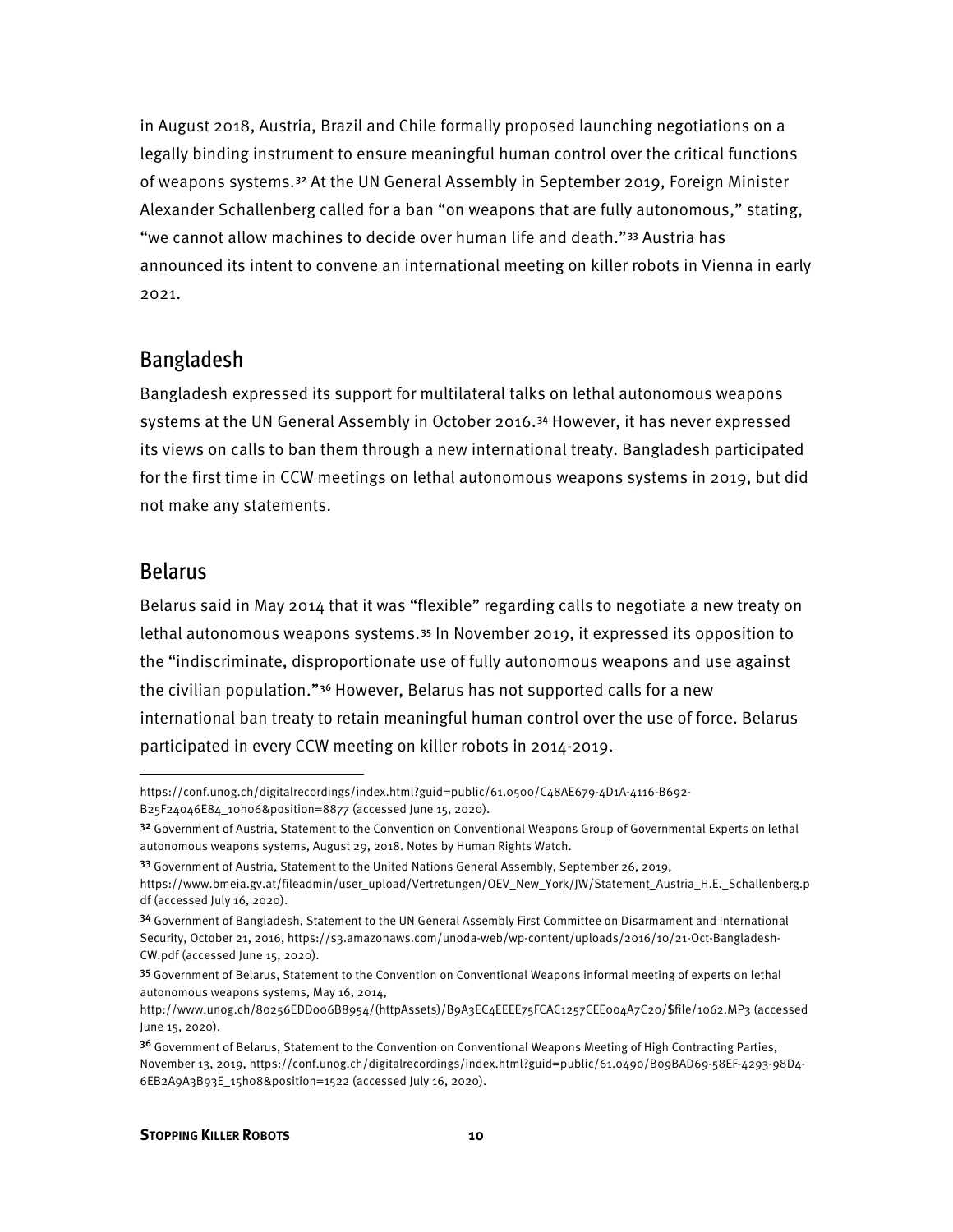# <span id="page-17-0"></span>Belgium

Belgium supported a proposal to begin multilateral talks on lethal autonomous weapons systems in November 2013.[37](#page-17-2) It says that "from an ethical and humanitarian point of view," it "fully shares the concerns on the possible risks and dangers" posed by such weapons. $38$ In Belgium's view, killer robots raise several problems for international law, particularly the notion that "humans would not intervene in the final decision to be taken with lethal consequences."[39](#page-17-4) In July 2018, Belgium's national parliament adopted a resolution endorsing a ban on the use of lethal autonomous weapons.[40](#page-17-5) Belgian officials have not explicitly proposed negotiating new international law, but in November 2019 acknowledged the need for international support to prohibit lethal autonomous weapons.[41](#page-17-6) Belgium participated in every CCW meeting on killer robots in 2014-2019.

## <span id="page-17-1"></span>Bolivia

Bolivia said the right to life "should not be delegated to a machine" and called for a ban on lethal autonomous weapons systems in April 2015. $42$  This was its first and only comment on killer robots to date. Bolivia participated in one CCW meeting on lethal autonomous weapons systems, in 2015.

<span id="page-17-2"></span><sup>37</sup> Government of Belgium, Statement to the Convention on Conventional Weapons Meeting of High Contracting Parties, November 15, 2013, https://unoda-web.s3-accelerate.amazonaws.com/wp-

<span id="page-17-3"></span>content/uploads/assets/media/0E6193F670D7170DC1257CEC002DC540/file/1037.MP3 (accessed June 15, 2020). 38 Government of Belgium, Statement to the Convention on Conventional Weapons Group of Governmental Experts on lethal autonomous weapons systems, August 29, 2018, https://reachingcriticalwill.org/images/documents/Disarmamentfora/ccw/2018/gge/statements/29August\_Belgium.pdf (accessed July 16, 2020).

<span id="page-17-4"></span><sup>39</sup> Government of Belgium, Statement to the Convention on Conventional Weapons Group of Governmental Experts on lethal autonomous weapons systems, November 16, 2017,

https://conf.unog.ch/digitalrecordings/index.html?guid=public/61.0500/419FD8D8-C666-45AE-8CAA-FD3AA0DA9949\_10h17&position=1626 (accessed July 16, 2020).

<span id="page-17-5"></span><sup>40</sup> Voorstel Van Resolutie om de inzet van "killer robots" en gewapende drones door de Belgische Defensie te verbieden, Belgian Parliament Doc 54 3203/001, July 19, 2018,

https://www.dekamer.be/doc/flwb/pdf/54/3203/54k3203005.pdf#search=%22killer%20robots%20%2054k%20%3Cin%3 E%20keywords%22 (accessed June 10, 2020).

<span id="page-17-6"></span><sup>41</sup> Government of Belgium, Statement to the Convention on Conventional Weapons Meeting of High Contracting Parties, November 13, 2019, https://conf.unog.ch/digitalrecordings/index.html?guid=public/61.0490/B09BAD69-58EF-4293-98D4- 6EB2A9A3B93E\_15h08&position=584 (accessed June 15, 2020).

<span id="page-17-7"></span><sup>42</sup> See Campaign to Stop Killer Robots, "Report on Activities at the second informal CCW meeting of experts on lethal autonomous weapons systems," June 4, 2015, http://www.stopkillerrobots.org/wp-

content/uploads/2013/03/KRC\_CCWx2015\_Report\_4June2015\_uploaded.pdf, p. 25 (accessed June 15, 2020).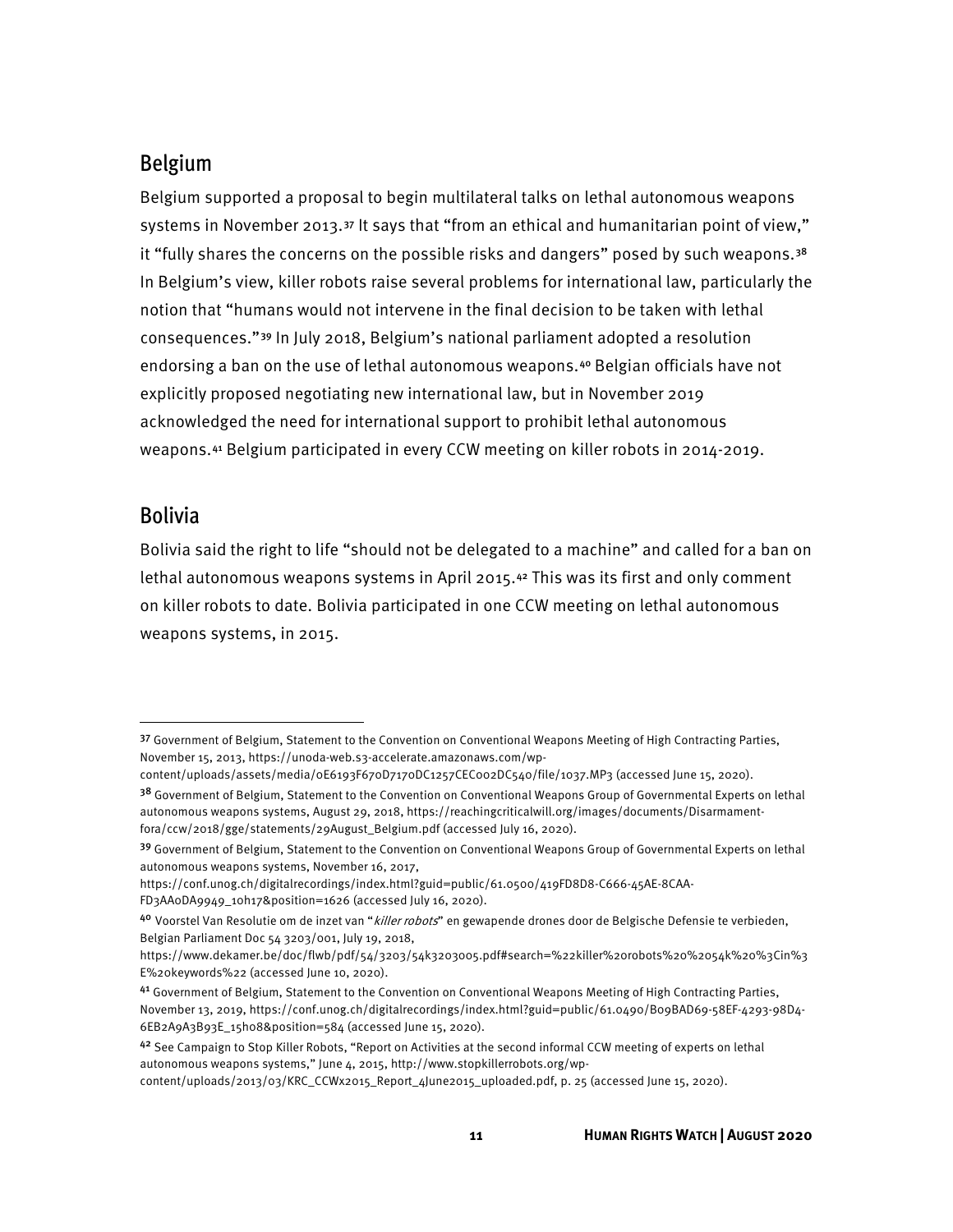## <span id="page-18-0"></span>Botswana

At the UN General Assembly in October 2015, Botswana expressed serious doubts that fully autonomous weapons would meets key standards of international humanitarian and human rights law.[43](#page-18-2) In October 2018, it said that "critical decisions involving use of weapons of war and taking of human lives should not be abdicated to machines."[44](#page-18-3) Botswana has not elaborated its position on calls for a new treaty to ban or restrict fully autonomous weapons. It is not a CCW state party and did not participate in CCW meetings on lethal autonomous weapons systems in 2014-2019.

# <span id="page-18-1"></span>Brazil

Brazil expressed several concerns over lethal autonomous weapons systems at the Human Rights Council in May 2013, including "the consequences of a lowered human cost of conflicts like the trivialization of war" and "uncertainties surrounding the accountability for killings committed by autonomous weapons."[45](#page-18-4) Brazil has warned that "technology is not always the best solution for our challenges" and has raised ethical, legal, moral, and other serious objections to killer robots.[46](#page-18-5) Brazil called for a ban on fully autonomous weapons in November 2017, stating that certain weapons systems with autonomous capabilities "will prove to be incompatible with international humanitarian law and international human rights law."[47](#page-18-6) Brazil participated in every CCW meeting on killer robots in 2014-2019. Austria, Brazil, and Chile formally proposed negotiating a legally binding instrument to ensure meaningful human control over the critical functions of weapons

https://conf.unog.ch/digitalrecordings/index.html?guid=public/61.0500/61026CE1-F5DE-48FD-96D1- 398CF7783D68\_10h08&position=9604 (accessed June 15, 2020).

<span id="page-18-2"></span><sup>43</sup> Government of Botswana, Statement to the UN General Assembly First Committee on Disarmament and International Security, October 27, 2015, http://reachingcriticalwill.org/images/documents/Disarmament-

fora/1com/1com15/statements/27October\_Botswana.pdf (accessed June 15, 2020).

<span id="page-18-3"></span><sup>44</sup> Government of Botswana, Statement to the UN General Assembly First Committee on Disarmament and International Security, October 29, 2018, http://reachingcriticalwill.org/images/documents/Disarmamentfora/1com/1com18/statements/29Oct\_Botswana.pdf (accessed June 15, 2020).

<span id="page-18-4"></span><sup>45</sup> Government of Brazil, Statement to the UN Human Rights Council, May 30, 2013, http://webtv.un.org/meetingsevents/human-rights-council/watch/clustered-id-on-executions-and-idps-9th-meeting-23rd-regular-session-of-humanrights-council/2419860355001#full-text (accessed June 15, 2020).

<span id="page-18-5"></span><sup>46</sup> Government of Brazil, Statement to the Convention on Conventional Weapons informal meeting on lethal autonomous weapons systems, May 13, 2014,

http://www.unog.ch/80256EDD006B8954/(httpAssets)/12688EA8507C375BC1257CD70065815B/\$file/Brazil+MX+LAWS.pdf (accessed June 15, 2020).

<span id="page-18-6"></span><sup>47</sup> Government of Brazil, Statement to the Convention on Conventional Weapons Group of Governmental Experts on lethal autonomous weapons systems, November 13, 2017,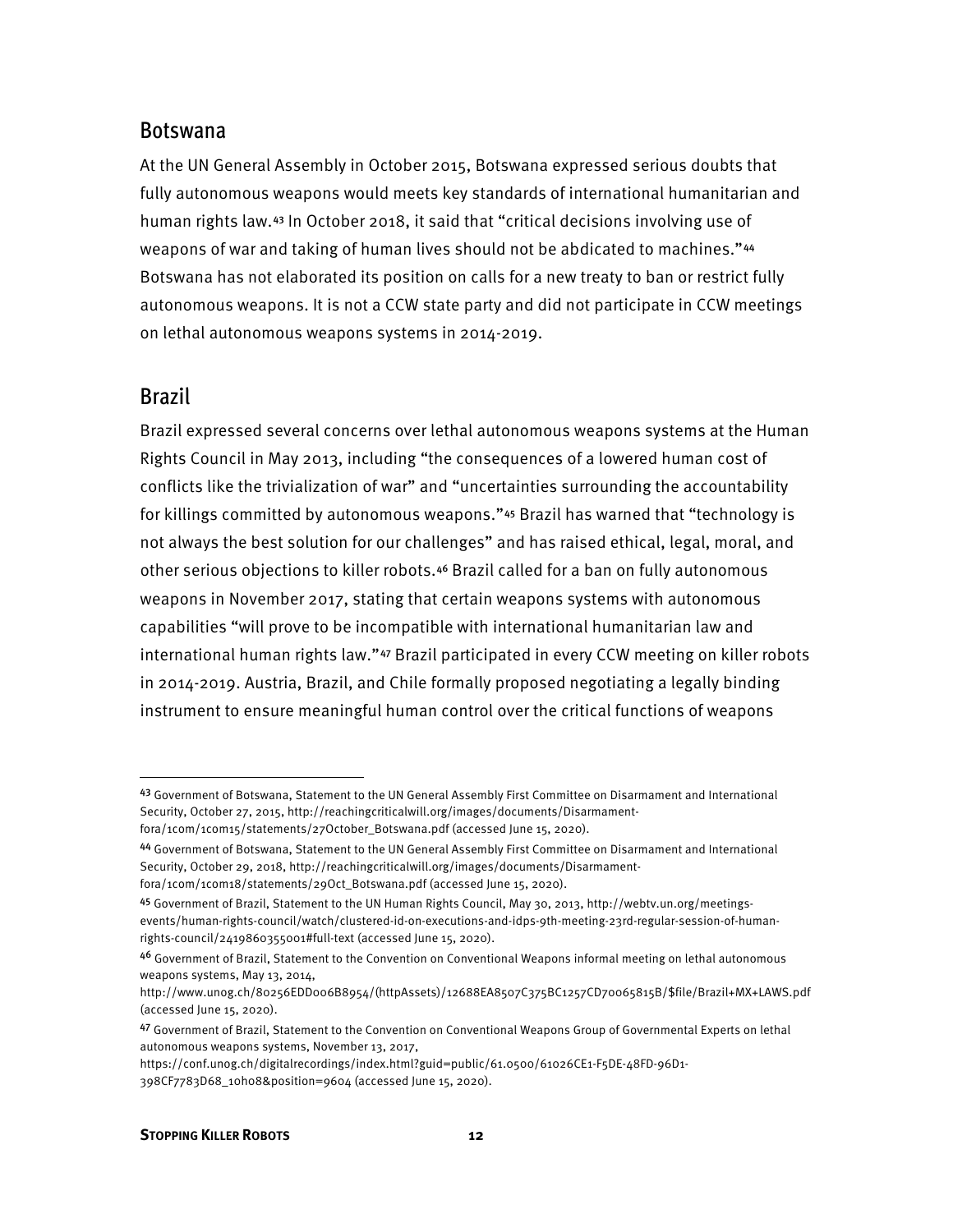systems in August 2018.[48](#page-19-2) Brazil held an international symposium on autonomous weapons systems in Rio de Janeiro in February 2020 that was one of the first multilateral meetings on killer robots to be organized by government outside of UN auspices.[49](#page-19-3)

# <span id="page-19-0"></span>Bulgaria

Bulgaria supported multilateral talks on present and future developments of weapons technology at the UN General Assembly in October 2014.<sup>[50](#page-19-4)</sup> In Bulgaria's view, a human "must make the ultimate decision of taking another human being's life," as "such moral resolution cannot be delegated to an autonomous weapon system."[51](#page-19-5) However, it has not supported proposals to negotiate a new international ban treaty to retain meaningful human control over the use of force. Bulgaria participated in every CCW meeting on killer robots in 2014-2019.

#### <span id="page-19-1"></span>Burkina Faso

At the UN General Assembly in October 2017, Burkina Faso highlighted the "essential" need to "search for durable solutions to the emergence of new challenges resulting from fully autonomous weapons systems."[52](#page-19-6) In Burkina Faso's view, "development and projections of the use of weapons not requiring human intervention" is "a serious source of concern."[53](#page-19-7) Burkina Faso has not supported calls for an international ban treaty to retain

<span id="page-19-2"></span><sup>48</sup> Governments of Austria, Brazil, and Chile, Working Paper submitted to the Convention on Conventional Weapons Group of Governmental Experts on lethal autonomous weapons systems, "Proposal for a mandate to negotiate a legally-binding instrument that addresses the legal, humanitarian and ethical concerns posed by emerging technologies in the area of lethal autonomous weapons systems (LAWS)," August 8, 2018, http://reachingcriticalwill.org/images/documents/Disarmamentfora/ccw/2018/gge/documents/29August\_Proposal\_Mandate\_ABC.pdf (accessed June 15, 2020).

<span id="page-19-3"></span><sup>49</sup> Fundação Alexandre de Gusmão (FUNAG), "Rio Seminar on Autonomous Weapons Systems," http://www.funag.gov.br/index.php/en/news/3072-registrations-open-for-the-rio-seminar-on-autonomous-weaponssystems (accessed July 16, 2020).

<span id="page-19-4"></span><sup>50</sup> Government of Bulgaria, Statement to the UN General Assembly First Committee on Disarmament and International Security, October 23, 2014, http://reachingcriticalwill.org/images/documents/Disarmament-

fora/1com/1com14/statements/23Oct\_Bulgaria.pdf (accessed June 15, 2020).

<span id="page-19-5"></span><sup>51</sup> Government of Bulgaria, Statement to the Convention on Conventional Weapons Group of Governmental Experts on lethal autonomous weapons systems, April 11, 2018,

https://conf.unog.ch/digitalrecordings/index.html?guid=public/61.0500/9B9DACCE-D79F-4AC8-BC93- B8CA741850D8\_10h14&position=6494 (accessed June 15, 2020).

<span id="page-19-6"></span><sup>52</sup> Government of Burkina Faso, Statement to the UN General Assembly First Committee on Disarmament and International Security, October 23, 2017, https://reachingcriticalwill.org/images/documents/Disarmament-

fora/1com/1com17/statements/23Oct\_BurkinaFaso.pdf (accessed June 15, 2020).

<span id="page-19-7"></span><sup>53</sup> Government of Burkina Faso, Statement to the UN General Assembly First Committee on Disarmament and International Security, October 25, 2019, http://reachingcriticalwill.org/images/documents/Disarmament-

fora/1com/1com19/statements/25Oct\_BurkinaFaso.pdf (accessed June 15, 2020).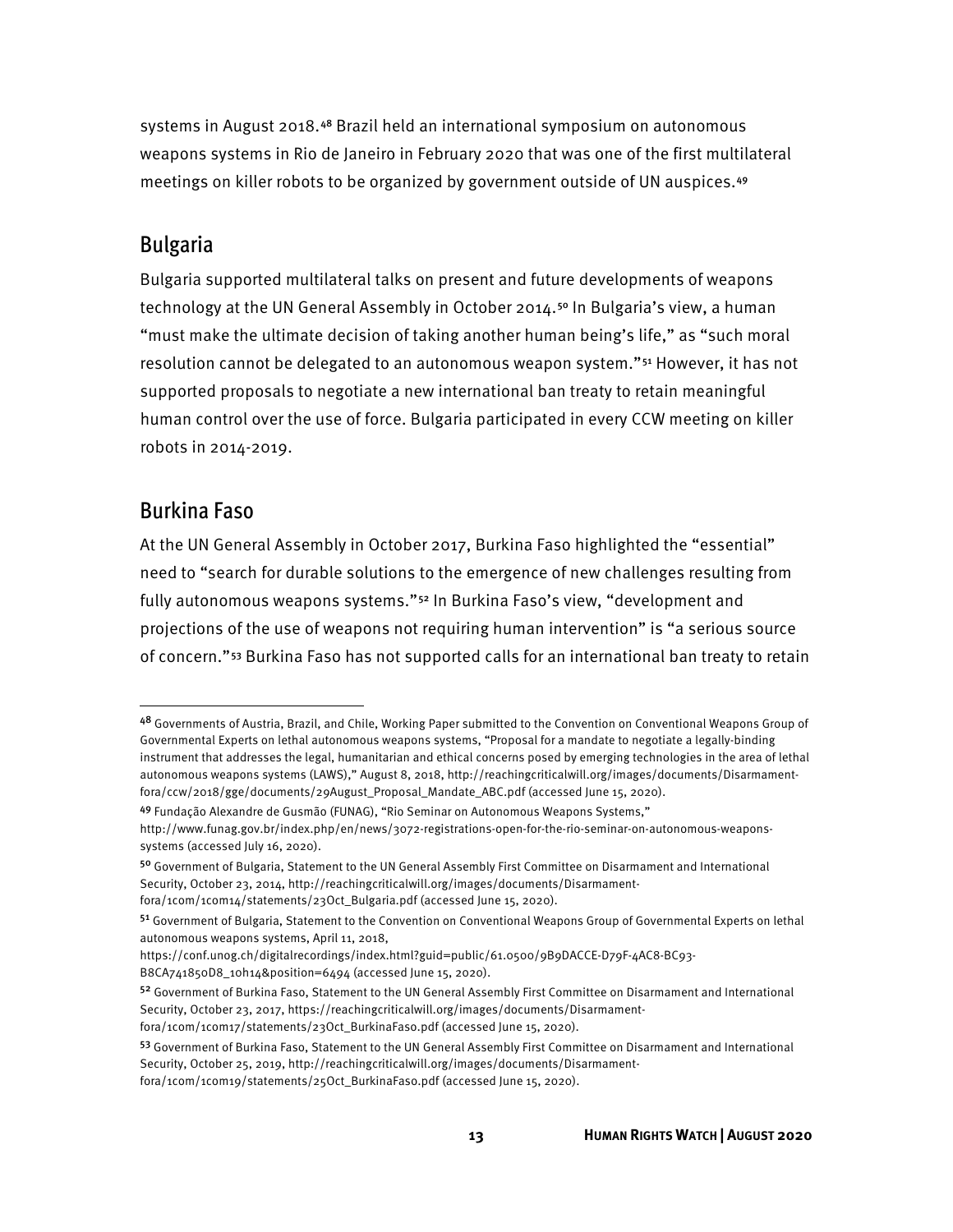meaningful human control over the use of force. Burkina Faso is a CCW state party, but did not attend CCW meetings on lethal autonomous weapons systems in 2014-2019.

# <span id="page-20-0"></span>Cambodia

Cambodia warned in November 2017 that "the short-term benefits of lethal autonomous weapons systems could be far outweighed by the long-term consequences" and regards meaningful human control as key to ensuring accountability and ethical use of weapons systems.[54](#page-20-3) Cambodia believes that "machinery alone should not be making life and death decisions."[55](#page-20-4) However, it has not supported proposals to negotiate an international ban treaty to retain meaningful human control over the use of force. Cambodia participated in a CCW meeting on lethal autonomous weapons systems in 2017.

# <span id="page-20-1"></span>Cameroon

Cameroon supported continuing multilateral talks on lethal autonomous weapons systems in December 2016 and suggested future meetings should explore ethical and legal concerns.[56](#page-20-5) Cameroon has not commented on calls to ban fully autonomous weapons and retain meaningful human control over the use of force. Cameroon participated in CCW meetings on killer robots in 2016 and 2017.

# <span id="page-20-2"></span>Canada

Canada supported a proposal to begin multilateral talks on lethal autonomous weapons systems in November 2013.[57](#page-20-6) It says it has "no plans to ever acquire" such weapons systems, but Canadian officials have not supported calls to negotiate a new international treaty.<sup>[58](#page-20-7)</sup> The Canadian Armed Forces say they are "committed to maintaining appropriate

<span id="page-20-3"></span><sup>54</sup> Government of Cambodia, Statement to the Convention on Conventional Weapons Group of Governmental Experts on lethal autonomous weapons systems, November 13, 2017,

https://conf.unog.ch/digitalrecordings/index.html?guid=public/61.0500/61026CE1-F5DE-48FD-96D1- 398CF7783D68\_10h08&position=7756 (accessed June 15, 2020).

<span id="page-20-5"></span><span id="page-20-4"></span><sup>55</sup> Ibid.

<sup>56</sup> Government of Cameroon, Statement to the Convention on Conventional Weapons Fifth Review Conference, December 12, 2016, http://conf.unog.ch/digitalrecordings/index.html?guid=public/61.0500/DDE5EFD9-810F-41D4-A0AB-3D6244069E03\_15h03&position=6251 (accessed June 15, 2020).

<span id="page-20-6"></span><sup>57</sup> Government of Canada, Statement to the Convention on Conventional Weapons Meeting of High Contracting Parties, November 13, 2013, https://www.stopkillerrobots.org/wp-content/uploads/2013/03/KRC\_ReportCCW2013\_final-1.pdf, p. 13 (accessed June 16, 2020).

<span id="page-20-7"></span><sup>58</sup> Government of Canada, Statement to the Convention on Conventional Weapons informal meeting of experts on lethal autonomous weapons systems, April 13, 2015,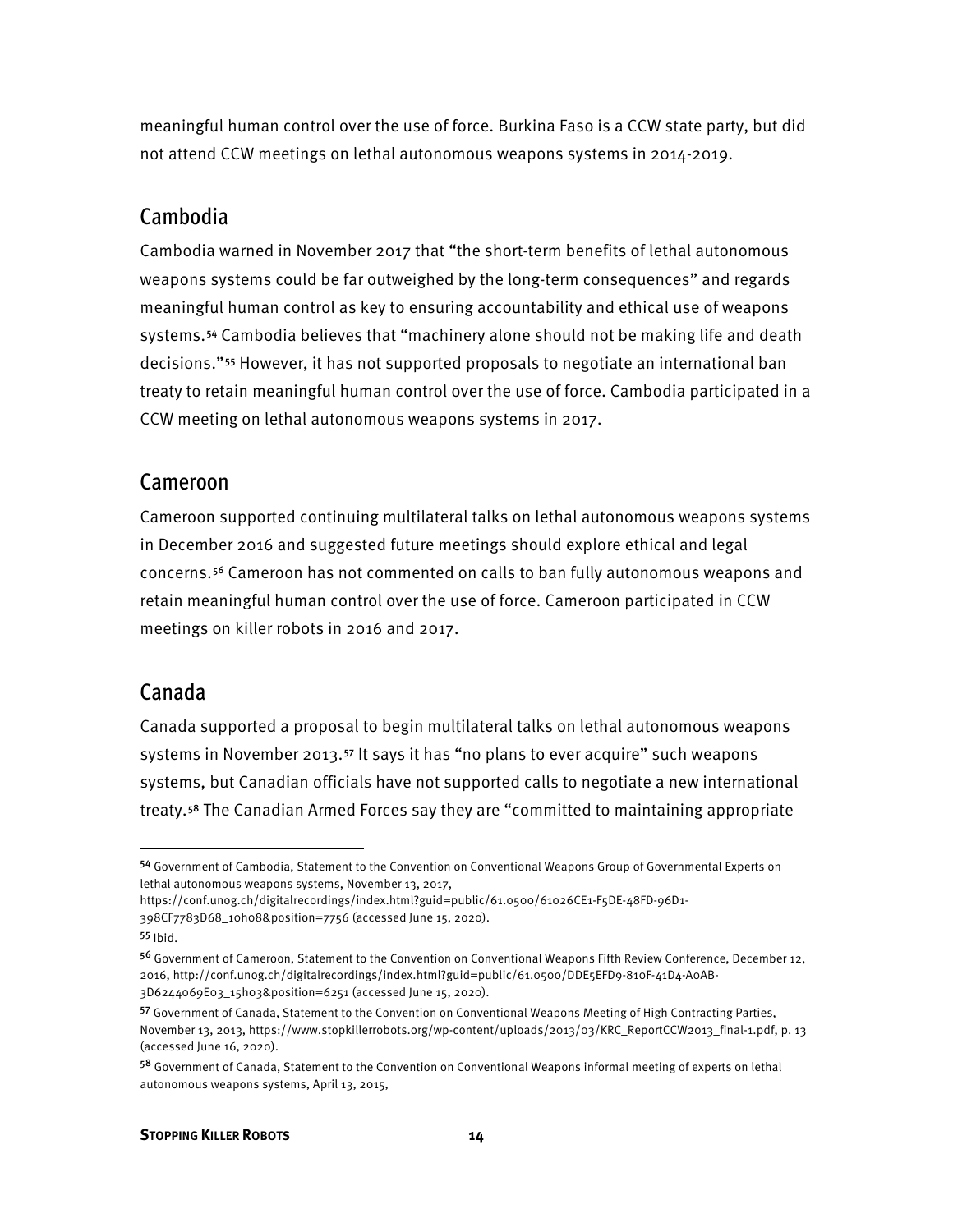human involvement in the use of military capabilities that can exert lethal force."[59](#page-21-1) In December 2019, Prime Minister Justin Trudeau instructed his Minister of Foreign Affairs, François-Philippe Champagne, to advance international efforts to ban fully autonomous weapons systems.<sup>[60](#page-21-2)</sup> Canada participated in every CCW meeting on killer robots in 2014-2019.

# <span id="page-21-0"></span>Chile

Chile said in April 2015 that it is "unacceptable for a machine to decide who lives and who dies."[61](#page-21-3) Chile has expressed multiple serious concerns over removing human control from the use of force.<sup>[62](#page-21-4)</sup> Chile called for a ban on fully autonomous weapons in April 2016, arguing that existing international law is insufficient to regulate such weapons and highlighting the precedent provided by the ban on blinding lasers.<sup>[63](#page-21-5)</sup> In August 2018, Austria, Brazil, and Chile formally proposed negotiating a legally binding instrument to ensure meaningful human control over the critical functions of weapons systems.[64](#page-21-6) Chile participated in every CCW meeting on killer robots in 2014-2019.

http://www.unog.ch/80256EE600585943/(httpPages)/6CE049BE22EC75A2C1257C8D00513E26?OpenDocument (accessed July 16, 2020).

<span id="page-21-1"></span><sup>59</sup> Canadian Armed Forces, "Strong, Secure, Engaged: Canada's Defense Policy," 2017,

<span id="page-21-2"></span>http://publications.gc.ca/collections/collection\_2017/mdn-dnd/D2-386-2017-eng.pdf, pp. 55, 73 (accessed June 15, 2020). <sup>60</sup> Government of Canada, Minister of Foreign Affairs Mandate Letter, Office of the Prime Minister, December 13, 2019,

<span id="page-21-3"></span>https://pm.gc.ca/en/mandate-letters/2019/12/13/minister-foreign-affairs-mandate-letter (accessed June 15, 2020). <sup>61</sup> Government of Chile, Statement to the Convention on Conventional Weapons informal meeting of experts on lethal autonomous weapons systems, April 13, 2015, http://www.reachingcriticalwill.org/images/documents/Disarmamentfora/ccw/2015/meeting-experts-laws/statements/13April\_Chile.pdf (accessed June 15, 2020).

<span id="page-21-4"></span><sup>&</sup>lt;sup>62</sup> Government of Chile, Statement to the Convention on Conventional Weapons Group of Governmental Experts on lethal autonomous weapons systems, March 25, 2019,

https://conf.unog.ch/digitalrecordings/index.html?guid=public/61.0500/E3373111-6687-440D-B02D-CEFB477A9AD6\_10h06&position=5186 (accessed June 15, 2020).

<span id="page-21-5"></span><sup>&</sup>lt;sup>63</sup> Government of Chile, Statement to the Convention on Conventional Weapons informal meeting of experts on lethal autonomous weapons systems, April 14, 2016, http://www.reachingcriticalwill.org/images/documents/Disarmamentfora/ccw/2016/meeting-experts-laws/statements/14April\_Chile.pdf (accessed June 15, 2020).

<span id="page-21-6"></span><sup>64</sup> Governments of Austria, Brazil, and Chile, Working Paper submitted to the Convention on Conventional Weapons Group of Governmental Experts on lethal autonomous weapons systems, "Proposal for a mandate to negotiate a legally-binding instrument that addresses the legal, humanitarian and ethical concerns posed by emerging technologies in the area of lethal autonomous weapons systems (LAWS)," August 8, 2018, http://reachingcriticalwill.org/images/documents/Disarmamentfora/ccw/2018/gge/documents/29August\_Proposal\_Mandate\_ABC.pdf (accessed June 15, 2020).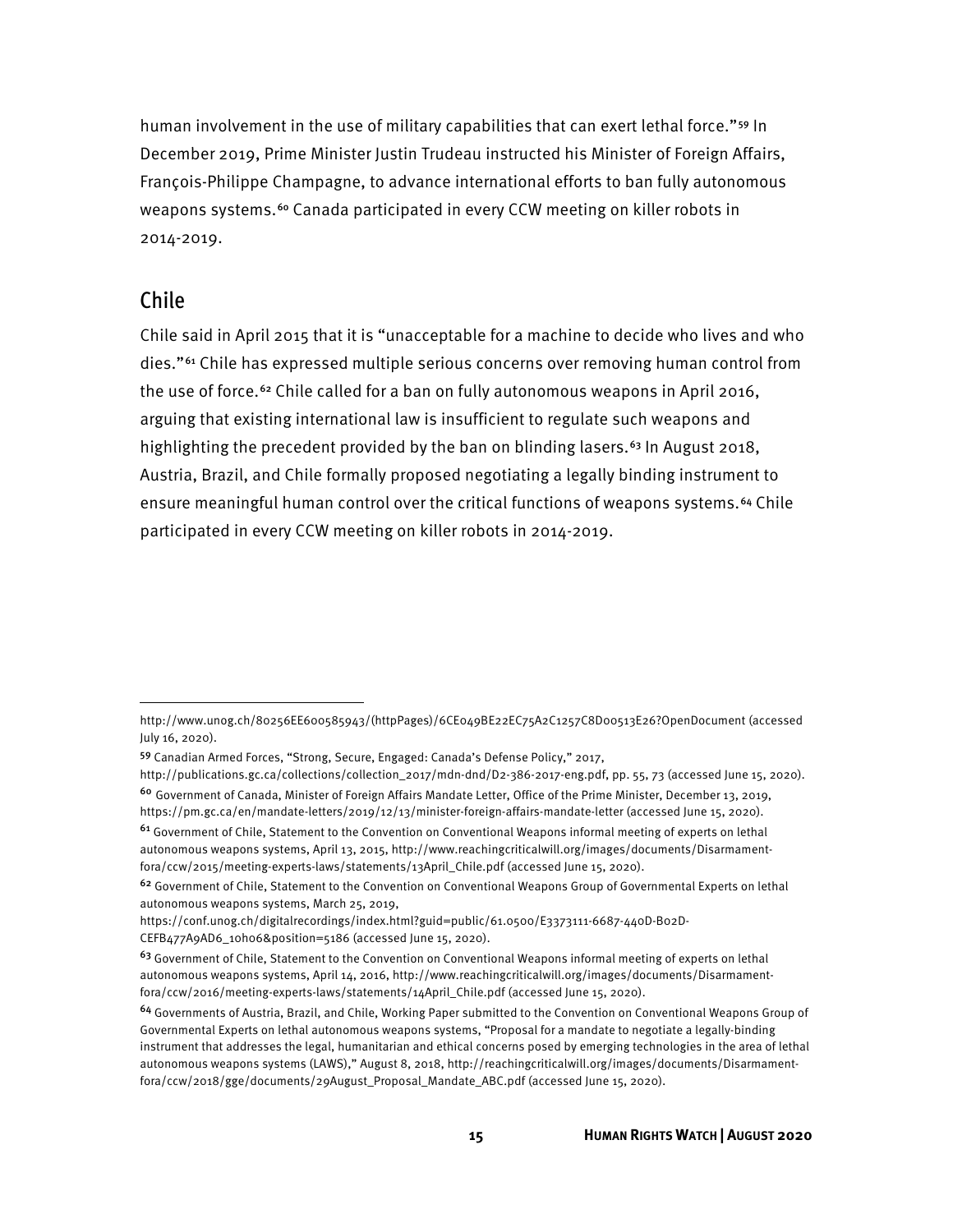# <span id="page-22-0"></span>China

At the Human Rights Council in May 2013, China supported beginning multilateral talks on lethal autonomous weapons systems, which it described as "highly complex."<sup>[65](#page-22-2)</sup> China has highlighted the potential for fully autonomous weapons to upset the international strategic balance and affect arms control.<sup>[66](#page-22-3)</sup> In December 2016, China said it that such weapons "present considerable uncertainties" for compliance with international humanitarian law and expressed its desire for precautionary measures, highlighting the precedent provided by the ban on blinding lasers.<sup>[67](#page-22-4)</sup> In April 2018, China called for a ban on fully autonomous weapons, but later clarified its call was limited to use only and not development and production.[68](#page-22-5) Since then, China has not explicitly repeated its call for a new international treaty to ban fully autonomous weapons. China participated in every CCW meeting on killer robots in 2014-2019.

# <span id="page-22-1"></span>Colombia

Colombia said in April 2015 that that lethal autonomous weapons systems require regulation "at the multilateral level in order to ensure the control by humans persists at all times, so that no machine makes life or death decisions."[69](#page-22-6) Colombia has called such weapons "unethical, and a military and legal threat."<sup>[70](#page-22-7)</sup> Former Colombian president Juan Manuel Santos endorsed a 2017 declaration by Nobel Peace laureates that calls for a ban

<span id="page-22-2"></span><sup>65</sup> Government of China, Statement to the UN Human Rights Council, May 30, 2013, http://stopkillerrobots.org/wpcontent/uploads/2013/05/HRC\_China\_09\_30May2013.pdf (accessed June 15, 2020).

<span id="page-22-3"></span><sup>66</sup> Government of China, Statement to the Convention on Conventional Weapons informal meeting of experts on lethal autonomous weapons systems, April 13, 2015. See Campaign to Stop Killer Robots, "Report on Activities: Convention on Conventional Weapons second informal meeting of experts on lethal autonomous weapons systems," June 4, 2015, https://www.stopkillerrobots.org/wp-content/uploads/2013/03/KRC\_CCWx2015\_Report\_4June2015\_uploaded.pdf, p. 9 (accessed June 16, 2020).

<span id="page-22-4"></span><sup>67</sup> Government of China, Working Paper submitted to the Convention on Conventional Weapons Fifth Review Conference, December 2016,

https://www.unog.ch/80256EDD006B8954/(httpAssets)/DD1551E60648CEBBC125808A005954FA/\$file/China's+Position+P aper.pdf (accessed June 15, 2020).

<span id="page-22-5"></span><sup>68</sup> Government of China, Working Paper submitted to the Convention on Conventional Weapons Group of Governmental Experts on lethal autonomous weapons systems, April 11, 2018,

https://reachingcriticalwill.org/images/documents/Disarmament-fora/ccw/2018/gge/documents/GGE.1-WP7.pdf (accessed June 15, 2020).

<span id="page-22-6"></span><sup>69</sup> Government of Colombia, Statement to the Convention on Conventional Weapons informal meeting of experts on lethal autonomous weapons systems, April 17, 2015, http://www.reachingcriticalwill.org/images/documents/Disarmamentfora/ccw/2015/meeting-experts-laws/statements/17April\_Colombia.pdf (accessed June 15, 2020).

<span id="page-22-7"></span><sup>70</sup> Government of Colombia, Statement to the Convention on Conventional Weapons Fifth Review Conference, December 13, 2016, http://conf.unog.ch/digitalrecordings/index.html?guid=public/61.0500/95085662-2BB7-4469-A468- 22885243AACA\_15h11&position=7223 (accessed June 15, 2020).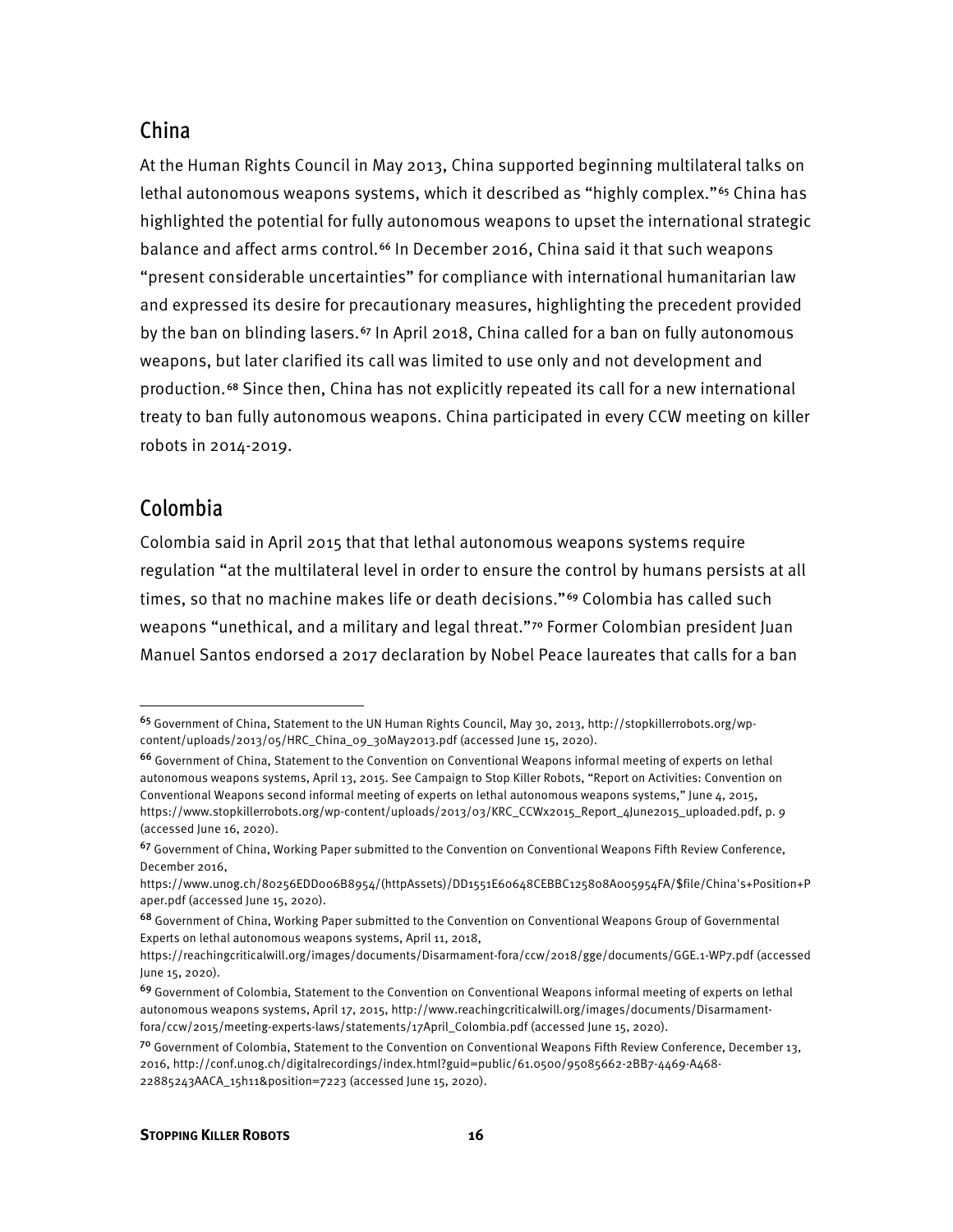on fully autonomous weapons.[71](#page-23-2) Colombia participated in every CCW meeting on killer robots in 2014-2019. It called for a new international treaty to retain meaningful human control over the use of force in April 2018.[72](#page-23-3)

# <span id="page-23-0"></span>Costa Rica

At the UN General Assembly in October 2013, Costa Rica warned that "many problems identified with the use of armed drones would be exacerbated by the trend toward increasing autonomy in robotic weapons."[73](#page-23-4) Costa Rica has proposed that critical functions of weapons systems be subject to meaningful human control.[74](#page-23-5) It called for a preemptive ban on lethal autonomous weapons systems in April 2016, advocating a preventive approach and citing the precedent provided by the ban on blinding lasers.[75](#page-23-6) Costa Rica participated in CCW meetings on killer robots in 2016-2019.

# <span id="page-23-1"></span>**Croatia**

Croatia supported a proposal to begin multilateral talks on lethal autonomous weapons systems in November 2013.<sup>[76](#page-23-7)</sup> It is concerned such weapons could potentially cause "significant humanitarian impact."[77](#page-23-8) In Croatia's view, it "is not acceptable that fundamental moral judgments over life and death fall into the hands of automated

<span id="page-23-2"></span> $71$  Final Declaration of the 16<sup>th</sup> World Summit of Nobel Peace Laureates, Bogotá, February 4, 2017,

http://www.nobelpeacesummit.com/final-declaration-of-the-16th-world-summit-of-nobel-peace-laureates/ (accessed June 15, 2020).

<span id="page-23-3"></span><sup>72</sup> Government of Colombia, Statement to the Convention on Conventional Weapons Group of Governmental Experts on lethal autonomous weapons systems, April 13, 2018, http://reachingcriticalwill.org/images/documents/Disarmamentfora/ccw/2018/gge/statements/13April\_Colombia.pdf (accessed June 15, 2020).

<span id="page-23-4"></span><sup>73</sup> Government of Costa Rica, Statement to the UN General Assembly First Committee on Disarmament and International Security, October 29, 2013, http://www.reachingcriticalwill.org/images/documents/Disarmamentfora/1com/1com13/statements/29Oct\_CostaRica.pdf (accessed June 15, 2020).

<span id="page-23-5"></span><sup>74</sup> Government of Costa Rica, Statement to the Convention on Conventional Weapons Group of Governmental Experts on lethal autonomous weapons systems, April 9, 2018, https://reachingcriticalwill.org/images/documents/Disarmamentfora/ccw/2018/gge/statements/9April\_Costa-Rica.pdf (accessed June 15, 2020).

<span id="page-23-6"></span><sup>75</sup> Government of Costa Rica, Statement to the Convention on Conventional Weapons informal meeting of experts on lethal autonomous weapons systems, April 11, 2016,

http://www.unog.ch/80256EDD006B8954/(httpAssets)/5DF8EE2B9B3C881BC1257F920057A83B/\$file/2016\_LAWS+MX\_Ge neralExchange\_Statements\_Costa+Rica.pdf (accessed June 15, 2020).

<span id="page-23-7"></span><sup>&</sup>lt;sup>76</sup> See Campaign to Stop Killer Robots, "Report on Activities, Convention on Conventional Weapons Meeting of High Contracting Parties," March 4, 2014, https://www.stopkillerrobots.org/wp-

content/uploads/2013/03/KRC\_ReportCCW2013\_final-1.pdf, p. 15 (accessed June 15, 2020).

<span id="page-23-8"></span><sup>77</sup> Government of Croatia, Statement to the Convention on Conventional Weapons informal meeting of experts on lethal autonomous weapons systems, May 13, 2014, https://reachingcriticalwill.org/images/documents/Disarmamentfora/ccw/2014/statements/13May\_Croatia.pdf (accessed July 16, 2020).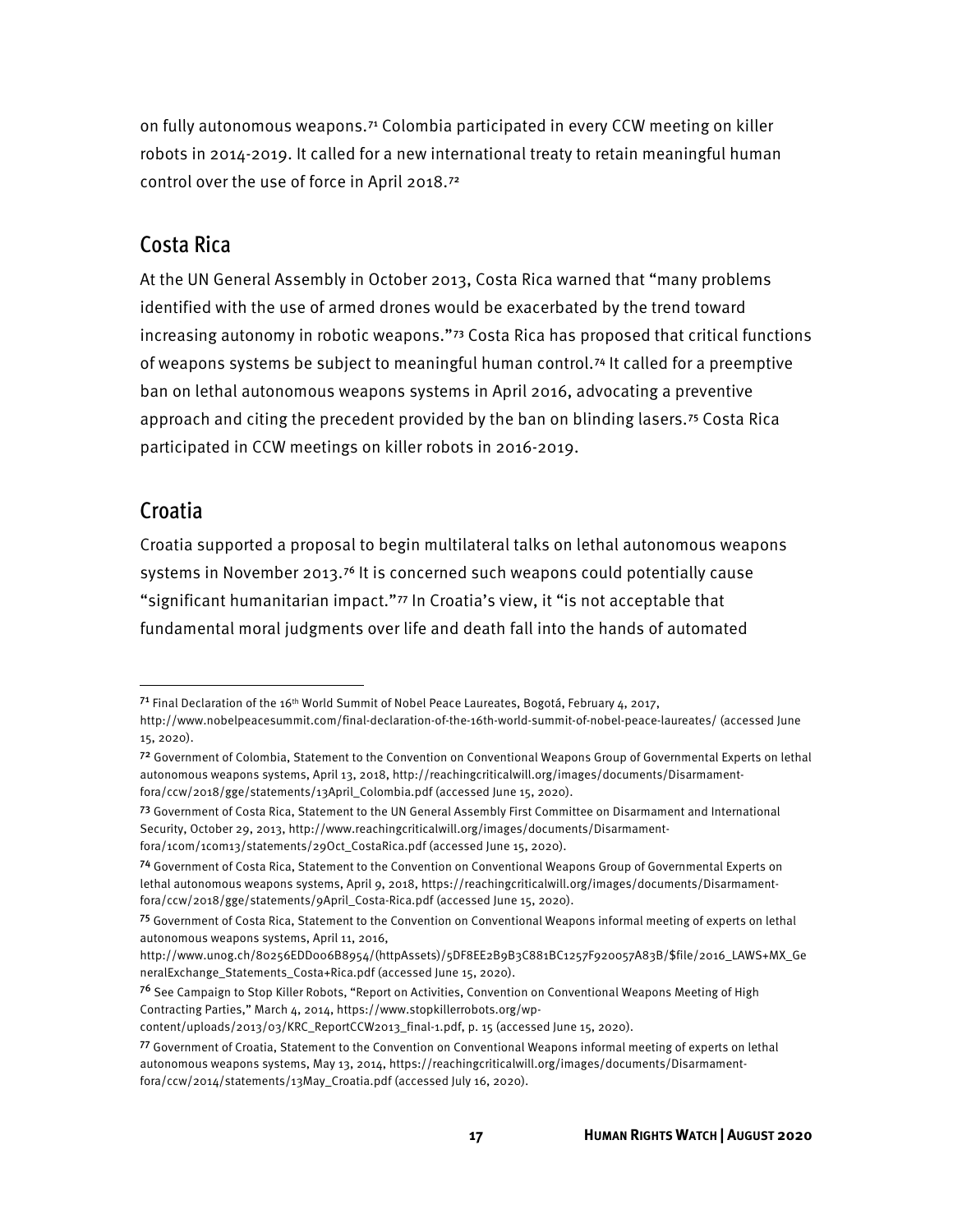technical systems."[78](#page-24-2) Croatia seriously doubts the capacity of existing international humanitarian and human rights law to deal with the challenges raised by fully autonomous weapons, but it has not called for a new international ban treaty to retain human control over the use of force. Croatia participated in every CCW meeting on killer robots in 2014-2019.

# <span id="page-24-0"></span>Cuba

At the Human Rights Council in May 2013, Cuba warned that lethal autonomous weapons systems could potentially result in "a large and perpetual battlefield."[79](#page-24-3) In Cuba's view, it is "completely unethical and unacceptable to give a weapon or machine the 'capacity' to make life-and-death decisions."[80](#page-24-4) Cuba called for a ban on fully autonomous weapons in May 2014 and it has vigorously promoted that goal ever since.<sup>[81](#page-24-5)</sup> In June 2017, Cuban Foreign Minister Bruno Rodríguez Parrilla said that existing international law is insufficient to deal with the killer robots challenge and called for it to be strengthened through the creation of a legally binding instrument.<sup>[82](#page-24-6)</sup> Cuba participated in every CCW meeting on killer robots in 2014-2019.

# <span id="page-24-1"></span>Czech Republic

The Czech Republic warned in May 2014 that lethal autonomous weapons systems "could fundamentally change the way of fighting wars" and "could pose a serious threat for civilians."[83](#page-24-7) In the Czech Republic's view, "the ultimate decision to end somebody's life

<span id="page-24-2"></span><sup>78</sup> Government of Croatia, Statement to the Convention on Conventional Weapons informal meeting of experts on lethal autonomous weapons systems, April 13, 2015, http://reachingcriticalwill.org/images/documents/Disarmamentfora/ccw/2015/meeting-experts-laws/statements/13April\_Croatia.pdf (accessed June 15, 2020).

<span id="page-24-3"></span><sup>79</sup> Government of Cuba, Statement to the UN Human Rights Council, May 30, 2013, http://stopkillerrobots.org/wpcontent/uploads/2013/05/HRC\_Cuba\_09\_30May2013.pdf (accessed June 15, 2020).

<span id="page-24-4"></span><sup>80</sup> Government of Cuba, Statement to the Convention on Conventional Weapons informal meeting of experts on lethal autonomous weapons systems, April 16, 2015,

http://www.unog.ch/80256EDD006B8954/(httpAssets)/279C1B39EF295B2DC1257E2900466CBA/\$file/2015\_LAWS\_MX\_Cu ba\_Ethics.pdf (accessed June 15, 2020).

<span id="page-24-5"></span><sup>81</sup> Government of Cuba, Statement to the Convention on Conventional Weapons informal meeting of experts on lethal autonomous weapons systems, May 16, 2014,

http://www.unog.ch/80256EDD006B8954/(httpAssets)/8CB45FB0E1F80366C1257CEE00487303/\$file/1025.MP3 (accessed June 15, 2020).

<span id="page-24-6"></span><sup>82</sup> Letter from Bruno Rodríguez Parrilla, Foreign Minister of Cuba, to Mary Wareham, June 6, 2017.

<span id="page-24-7"></span><sup>83</sup> Government of the Czech Republic, Statement to the Convention on Conventional Weapons informal meeting of experts on lethal autonomous weapons systems, May 13, 2014, https://unoda-web.s3-accelerate.amazonaws.com/wp-

content/uploads/assets/media/C741F66F2371E526C1257CD7005D6F66/file/CzechRepublic\_MX\_LAWS.pdf (accessed June 15, 2020).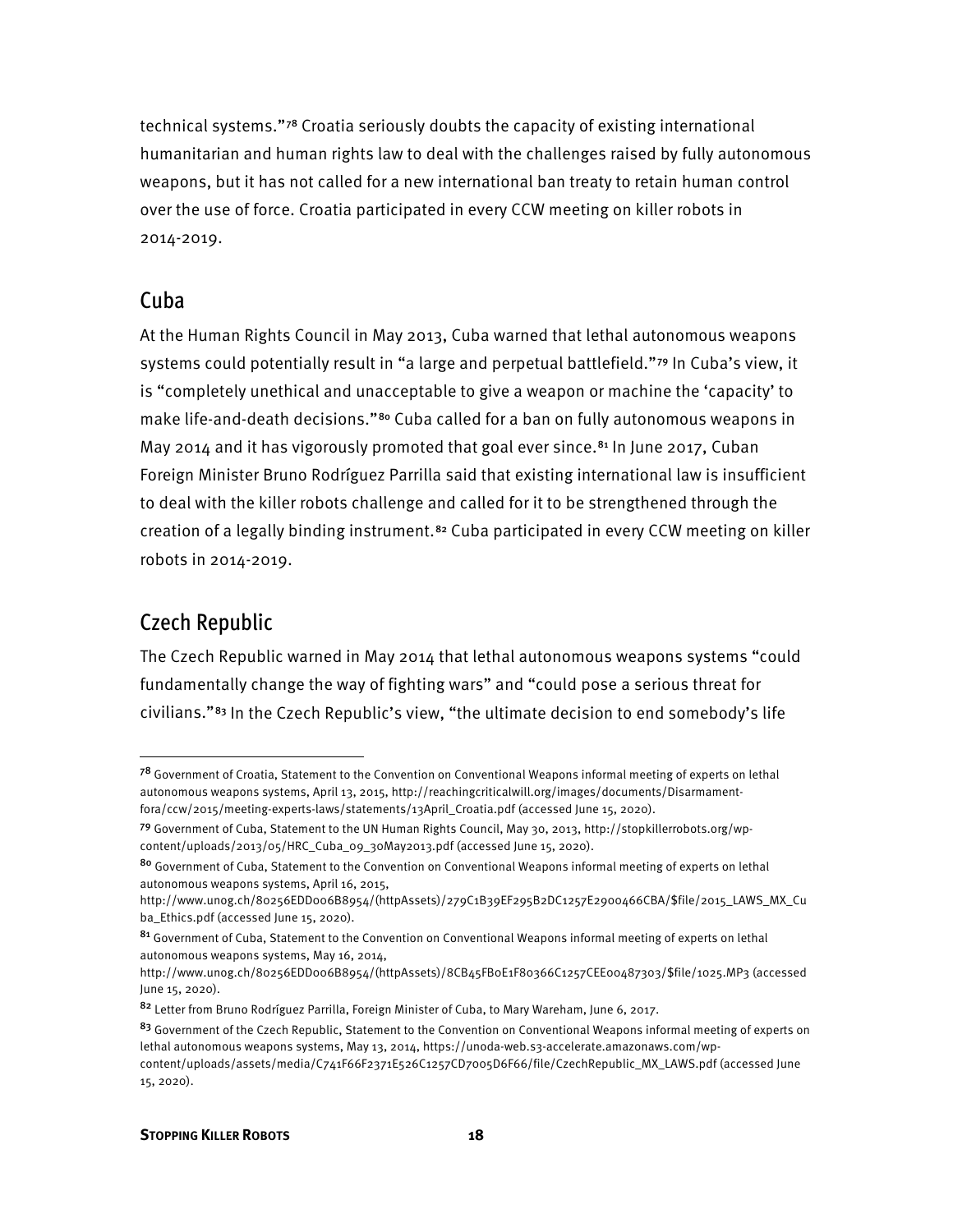must remain under meaningful human control."[84](#page-25-2) It has not supported calls for a new international ban treaty to retain meaningful human control over the use of force, but has suggested that certain critical autonomous features of weapons systems be regulated or prohibited.[85](#page-25-3) The Czech Republic participated in every CCW meeting on killer robots in 2014-2019.

#### <span id="page-25-0"></span>Denmark

Denmark affirmed in April 2015 that "all use of force must remain under meaningful human control."[86](#page-25-4) It has expressed interest in determining "the necessary type and degree of human involvement to ensure that deployment and use of all weapons systems is compatible with the requirements of international humanitarian law."[87](#page-25-5) Denmark has not supported calls to ban fully autonomous weapons and retain meaningful human control over the use of force. Denmark participated in CCW meetings on killer robots in 2015-2016 and 2018-2019.

# <span id="page-25-1"></span>Djibouti

Djibouti called for a ban on fully autonomous weapons in April 2018.<sup>[88](#page-25-6)</sup> It participated in CCW meetings on lethal autonomous weapons systems in 2016 and 2018-2019.

<span id="page-25-2"></span><sup>84</sup> Government of the Czech Republic, Statement to the Convention on Conventional Weapons informal meeting of experts on lethal autonomous weapons systems, April 13, 2015,

https://www.reachingcriticalwill.org/images/documents/Disarmament-fora/ccw/2015/meeting-experts-

laws/statements/13April\_CzechRepublic.pdf (accessed July 16, 2020).

<span id="page-25-3"></span><sup>85</sup> Government of the Czech Republic, Statement to the Convention on Conventional Weapons informal meeting of experts on lethal autonomous weapons systems, April 13, 2015, http://www.reachingcriticalwill.org/images/documents/Disarmamentfora/ccw/2015/meeting-experts-laws/statements/13April\_CzechRepublic.pdf (accessed June 15, 2020).

<span id="page-25-4"></span><sup>86</sup> Government of Denmark, Statement to the Convention on Conventional Weapons informal meeting of experts on lethal autonomous weapons systems, April 13, 2015, http://www.reachingcriticalwill.org/images/documents/Disarmamentfora/ccw/2015/meeting-experts-laws/statements/13April\_Denmark.pdf (accessed June 15, 2020).

<span id="page-25-5"></span><sup>87</sup> Government of Denmark, Statement to the Convention on Conventional Weapons Group of Governmental Experts on lethal autonomous weapons systems, March 28, 2019,

https://conf.unog.ch/digitalrecordings/index.html?guid=public/61.0500/64EFE0B1-3779-456A-8276-

CE14225F1C9A\_10h13&position=1067 (accessed July 17, 2020).

<span id="page-25-6"></span><sup>88</sup> Government of Djibouti, Statement to the Convention on Conventional Weapons Group of Governmental Experts on lethal autonomous weapons systems, April 13, 2018, http://reachingcriticalwill.org/images/documents/Disarmamentfora/ccw/2018/gge/statements/13April\_Djibouti.pdf (accessed June 15, 2020).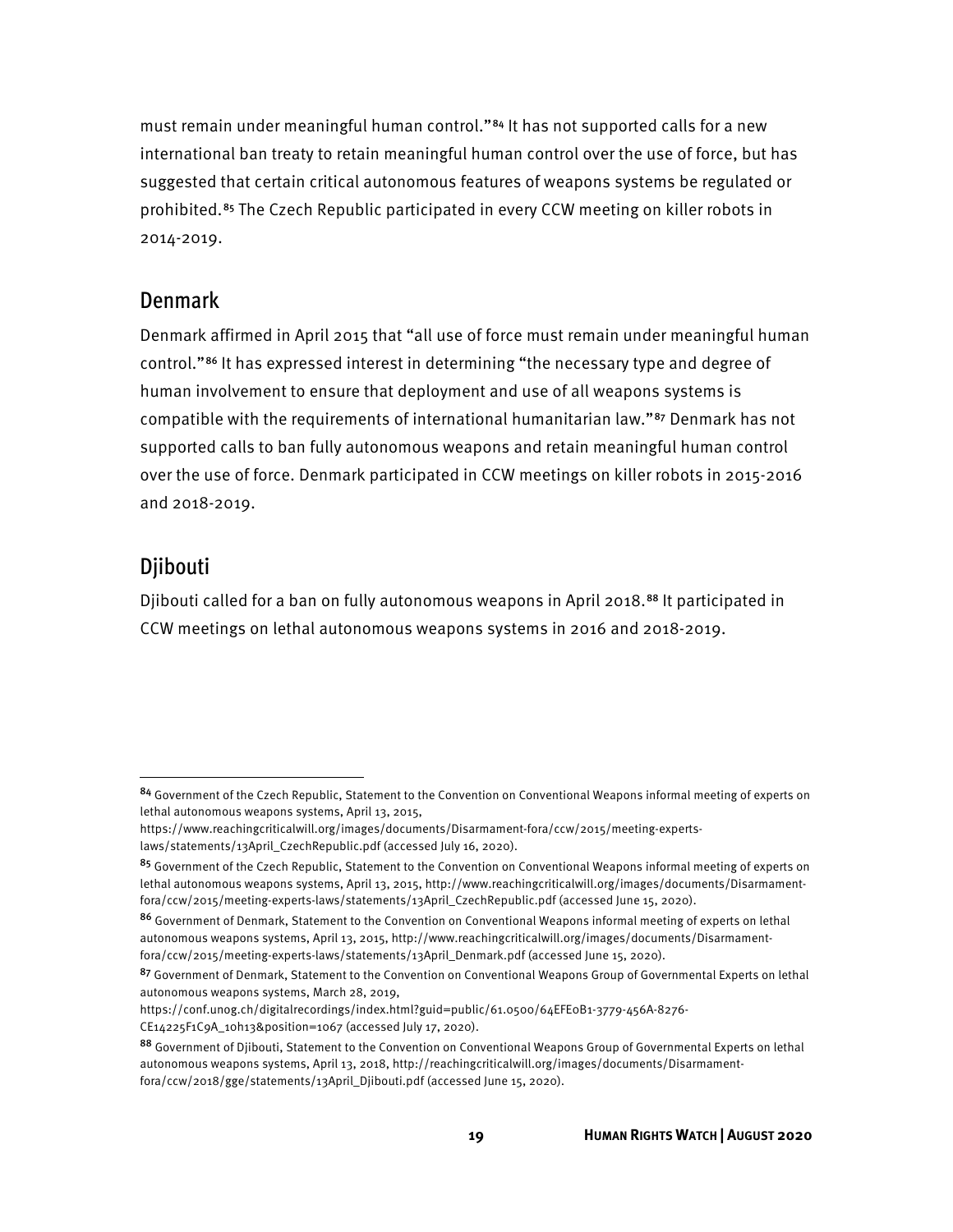# <span id="page-26-0"></span>Ecuador

At the UN General Assembly in October 2013, Ecuador highlighted serious ethical, humanitarian, legal and other concerns with fully autonomous weapons.<sup>[89](#page-26-2)</sup> In Ecuador's view, "it is unacceptable that fundamental decisions about life and death could be assigned to lethal autonomous weapons."<sup>[90](#page-26-3)</sup> In May 2014, Ecuador became the second country to call for a ban on fully autonomous weapons, citing the precedent provided by the blinding lasers ban.[91](#page-26-4) Ecuador has promoted a ban since then and supported an August 2018 proposal to negotiate a legally binding instrument to ensure meaningful human control over the critical functions of weapons systems.[92](#page-26-5) Ecuador participated in CCW meetings on killer robots in 2014-2016 and 2018-2019.

# <span id="page-26-1"></span>Egypt

At the Human Rights Council in May 2013, Egypt warned that lethal autonomous weapons systems have "possible ramifications on the value of human lives [and] the calculation of the cost of war."[93](#page-26-6) Egypt was the third country to call for a ban on lethal autonomous weapons systems in May 2014, proposing specific prohibitions on acquisition, research and development, testing, deployment, transfer, and use.<sup>[94](#page-26-7)</sup> Egypt often cites the precedent provided by the preemptive ban on blinding lasers and states that "technology should not overtake humanity."[95](#page-26-8) Egypt is not a state party to the CCW, but participated in CCW meetings on killer robots in 2014-2016 and 2018-2019.

<span id="page-26-2"></span><sup>89</sup> Government of Ecuador, Statement to the UN General Assembly First Committee on Disarmament and International Security, October 29, 2013, http://www.reachingcriticalwill.org/images/documents/Disarmament-

fora/1com/1com13/statements/29Oct\_Ecuador.pdf (accessed June 15, 2020).

<span id="page-26-3"></span><sup>90</sup> Government of Ecuador, Statement to the Convention on Conventional Weapons informal meeting of experts on lethal autonomous weapons systems, May 13, 2014, https://unoda-web.s3-accelerate.amazonaws.com/wpcontent/uploads/assets/media/7BFC0D328945A3A8C1257CD7006898F7/file/Ecuador\_MX\_LAWS.pdf (accessed July 17, 2020).

<span id="page-26-4"></span><sup>91</sup> Government of Ecuador, Statement to the Convention on Conventional Weapons informal meeting of experts on lethal autonomous weapons systems, May 15, 2014,

https://www.unog.ch/80256EDD006B8954/(httpAssets)/7BFC0D328945A3A8C1257CD7006898F7/\$file/Ecuador\_MX\_LAWS .pdf (accessed June 16, 2020).

<span id="page-26-5"></span><sup>92</sup> Government of Ecuador, Statement to the Convention on Conventional Weapons Group of Governmental Experts on lethal autonomous weapons systems, August 29, 2018. Notes by Human Rights Watch.

<span id="page-26-6"></span><sup>93</sup> Government of Egypt, Statement to the UN Human Rights Council, May 30, 2013, http://stopkillerrobots.org/wpcontent/uploads/2013/05/HRC\_Egypt\_10\_30May2013.pdf (accessed June 15, 2020).

<span id="page-26-7"></span><sup>94</sup> Government of Egypt, Statement to the Convention on Conventional Weapons informal meeting of experts on lethal autonomous weapons systems, May 13, 2014, http://reachingcriticalwill.org/images/documents/Disarmamentfora/ccw/2014/statements/13May\_Egypt.pdf (accessed June 15, 2020).

<span id="page-26-8"></span><sup>95</sup> Government of Egypt, Statement to the Convention on Conventional Weapons Group of Governmental Experts on lethal autonomous weapons systems, April 9, 2018,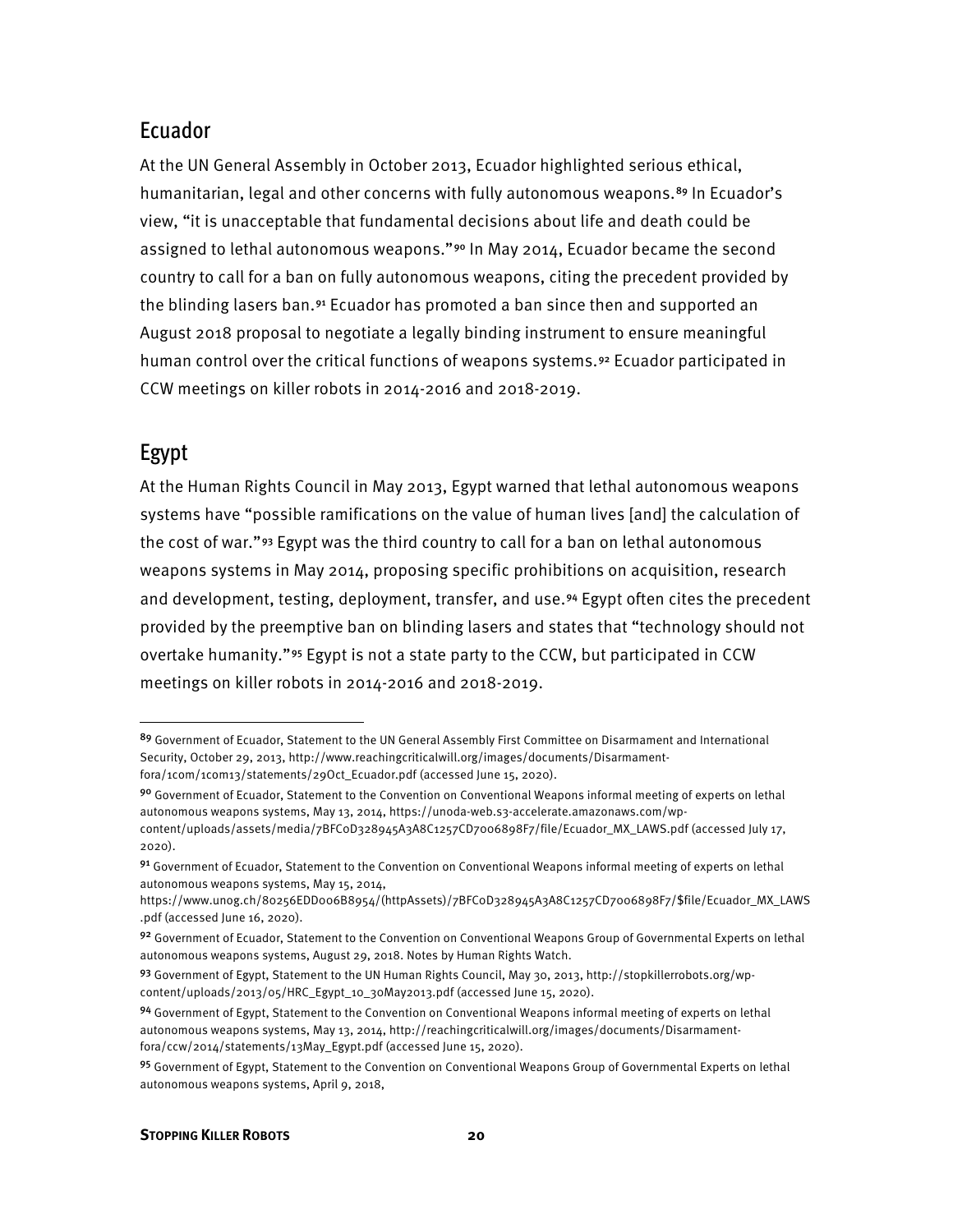# <span id="page-27-0"></span>El Salvador

At the UN General Assembly in October 2018, El Salvador said that "a machine that has the responsibility to decide about a person's life is of great concern, and it raises great ethical and legal challenges."[96](#page-27-3) El Salvador called for an international ban on lethal autonomous weapons systems in November 2018.[97](#page-27-4) El Salvador participated in CCW meetings on killer robots in 2014-2019.

# <span id="page-27-1"></span>Estonia

Estonia expressed support for continuing multilateral talks on lethal autonomous weapons systems in August 2016.<sup>[98](#page-27-5)</sup> It considers them to be "any weapon system that can select and engage targets without human intervention," and says that "lethality is, in our view, not a defining feature of any weapon system, autonomous or otherwise."[99](#page-27-6) Estonia has expressed interest in exploring how to retain meaningful human control over the use of force, but says it is "unpersuaded" on the need for a new international treaty.[100](#page-27-7) Estonia participated in every CCW meeting on killer robots in 2014-2019.

# <span id="page-27-2"></span>Finland

At the UN General Assembly in October 2014, Finland expressed interest in continuing multilateral talks on lethal autonomous weapons systems, which it called "a complex

https://conf.unog.ch/digitalrecordings/index.html?guid=public/61.0500/23259B84-DEBF-4877-9410-

https://conf.unog.ch/digitalrecordings/index.html?guid=public/61.0500/2DCCE4C0-9A85-4EB2-A384- 5C7E59A8FF09\_15h11&position=2191 (accessed June 15, 2020).

<span id="page-27-3"></span><sup>96</sup> Government of El Salvador, Statement to the UN General Assembly First Committee on Disarmament and International Security, October 29, 2018, http://reachingcriticalwill.org/images/documents/Disarmament-

fora/1com/1com18/statements/29Oct\_ElSalvador.pdf (accessed June 15, 2020).

<span id="page-27-4"></span><sup>97</sup> Government of El Salvador, Statement to the Convention on Conventional Weapons Meeting of High Contracting Parties, November 22, 2018, https://conf.unog.ch/digitalrecordings/index.html?guid=public/61.0490/48BDF925-ECDE-4626-9ACA-D096163EABCF\_10h01&position=2096 (accessed June 15, 2020).

<span id="page-27-5"></span><sup>98</sup> Government of Estonia, Statement to the Convention on Conventional Weapons Fifth Review Conference Preparatory Committee, August 31, 2016, http://conf.unog.ch/digitalrecordings/index.html?guid=public/61.0500/EDCD2305-B768-46FF-825E-4B5EDE5FCE74\_10h12&position=5918 (accessed June 15, 2020).

<span id="page-27-6"></span><sup>99</sup> Government of Estonia, Statement to the Convention on Conventional Weapons Group of Governmental Experts on lethal autonomous weapons systems, April 10, 2018,

https://www.unog.ch/80256EDD006B8954/(httpAssets)/7FCA301C9961E24FC12582720057897D/\$file/2018\_LAWS6a\_Esto nia.pdf (accessed June 15, 2020).

<span id="page-27-7"></span><sup>100</sup> Government of Estonia, Statement to the Convention on Conventional Weapons Group of Governmental Experts on lethal autonomous weapons systems, March 27, 2019,

FF702E2AA998\_10h12&position=3820 (accessed June 15, 2020).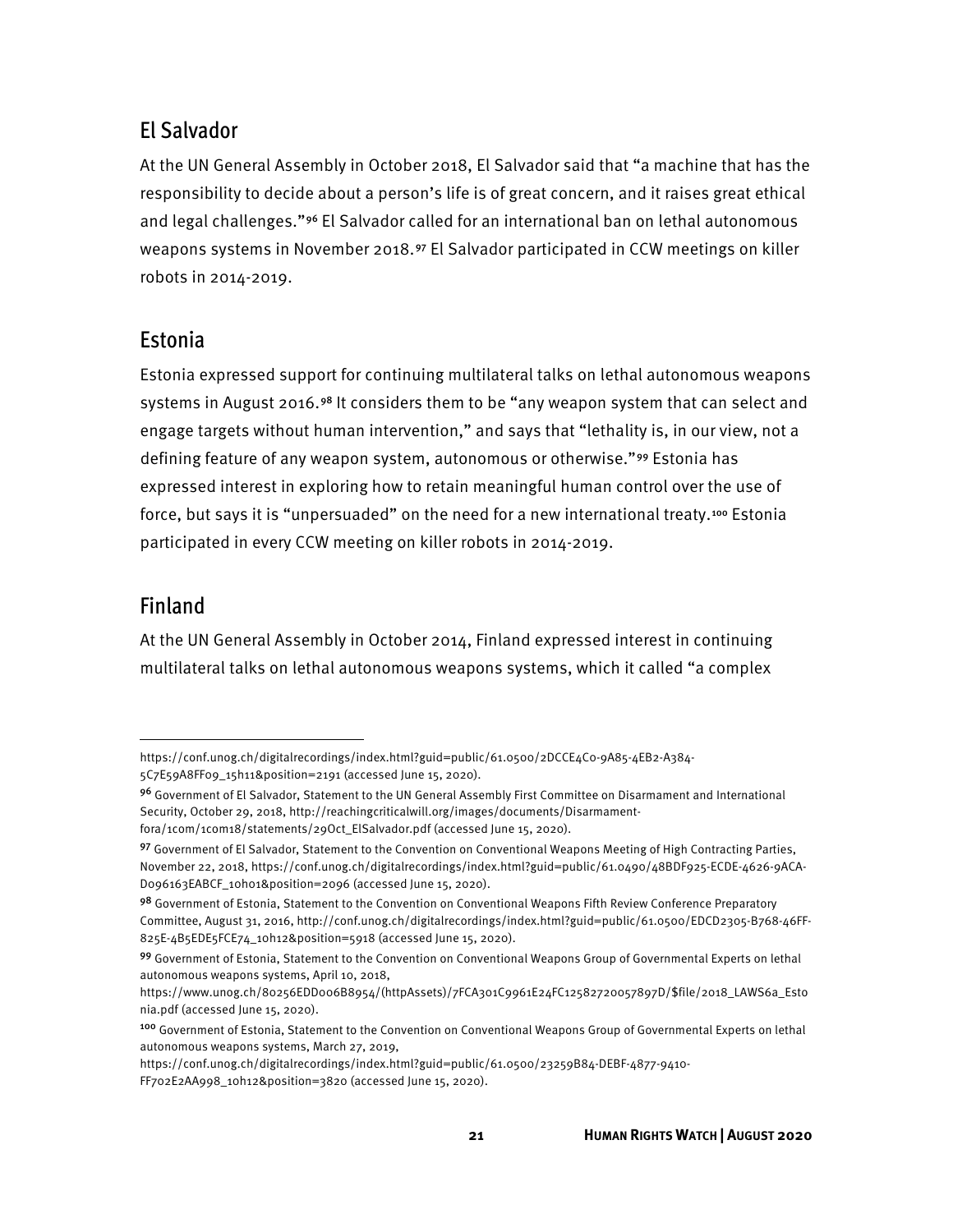issue."[101](#page-28-1) Finland says that the "development of weapons and means of warfare where humans are completely out of the loop would pose serious risks from the ethical and legal viewpoint."[102](#page-28-2) It says that "humans should always bear the ultimate responsibility when dealing with questions of life and death."<sup>[103](#page-28-3)</sup> Finnish officials have not supported proposals to negotiate a new international treaty to ban or restrict killer robots. However, in June 2019, Finland's new government released a coalition platform that seeks to ban weapons systems based on artificial intelligence.<sup>[104](#page-28-4)</sup> Finland participated in every CCW meeting on killer robots in 2014-2019.

#### <span id="page-28-0"></span>France

At the Human Rights Council in May 2013, France said that "it does not possess and does not intend to acquire robotized weapons systems with the capacity to fire independently."[105](#page-28-5) It considers killer robots to be "weapon systems that have no human supervision once they are activated."<sup>[106](#page-28-6)</sup> France acknowledges that removing human control from the use of force raises complex ethical legal, operational, and technological concerns.[107](#page-28-7) It has affirmed that "humans must retain the ability to take the final decision over the use of lethal force."[108](#page-28-8) In April 2019, Minister of Defense Florence Parly rejected

fora/1com/1com15/statements/8October\_NordicCountries.pdf (accessed June 15, 2020).

<span id="page-28-4"></span><sup>104</sup> Government of Finland, "Osallistava ja osaava Suomi," June 3, 2019, https://valtioneuvosto.fi/artikkeli/-

fora/1com/1com15/statements/26October\_France.pdf (accessed June 15, 2020).

<span id="page-28-1"></span><sup>101</sup> Government of Finland, Statement to the UN General Assembly First Committee on Disarmament and International Security, October 22, 2014, https://reachingcriticalwill.org/images/documents/Disarmamentfora/1com/1com14/statements/22Oct\_Finland.pdf (accessed June 15, 2020).

<span id="page-28-2"></span><sup>&</sup>lt;sup>102</sup> Government of Finland, Statement to the Convention on Conventional Weapons Group of Governmental Experts on lethal autonomous weapons systems, November 15, 2017,

https://conf.unog.ch/digitalrecordings/index.html?guid=public/61.0500/EDA01C29-125B-4280-9EC1- 92C44A4E9830\_10h09&position=5124 (accessed July 17, 2020).

<span id="page-28-3"></span><sup>&</sup>lt;sup>103</sup> Government of Finland, Statement to the UN General Assembly First Committee on Disarmament and International Security, October 8, 2015, http://reachingcriticalwill.org/images/documents/Disarmament-

<sup>/</sup>asset\_publisher/10616/sallistava-ja-osaava-suomi-sosiaalisesti-taloudellisesti-ja-ekologisesti-kestava-yhteiskunta (accessed June 15, 2020).

<span id="page-28-5"></span><sup>105</sup> Government of France, Statement to the UN Human Rights Council, May 30, 2013, http://stopkillerrobots.org/wpcontent/uploads/2013/05/HRC\_France\_10\_30May2013.pdf (accessed June 15, 2020).

<span id="page-28-6"></span><sup>106</sup> Government of France, Statement to the Convention on Conventional Weapons Group of Governmental Experts meeting, November 15, 2017, https://conf.unog.ch/digitalrecordings/index.html?guid=public/61.0500/EDA01C29-125B-4280-9EC1- 92C44A4E9830\_10h09&position=530 (accessed July 17, 2020).

<span id="page-28-7"></span><sup>107</sup> Government of France, Statement to the UN General Assembly First Committee on Disarmament and International Security, October 26, 2015, https://reachingcriticalwill.org/images/documents/Disarmament-

<span id="page-28-8"></span><sup>108</sup> Government of France, Statement to the Convention on Conventional Weapons Group of Governmental Experts on lethal autonomous weapons systems, November 15, 2017,

https://conf.unog.ch/digitalrecordings/index.html?guid=public/61.0500/8BE7ED70-8865-4389-9C4D-

C16D56B89257\_15h10&position=2118 (accessed July 17, 2020).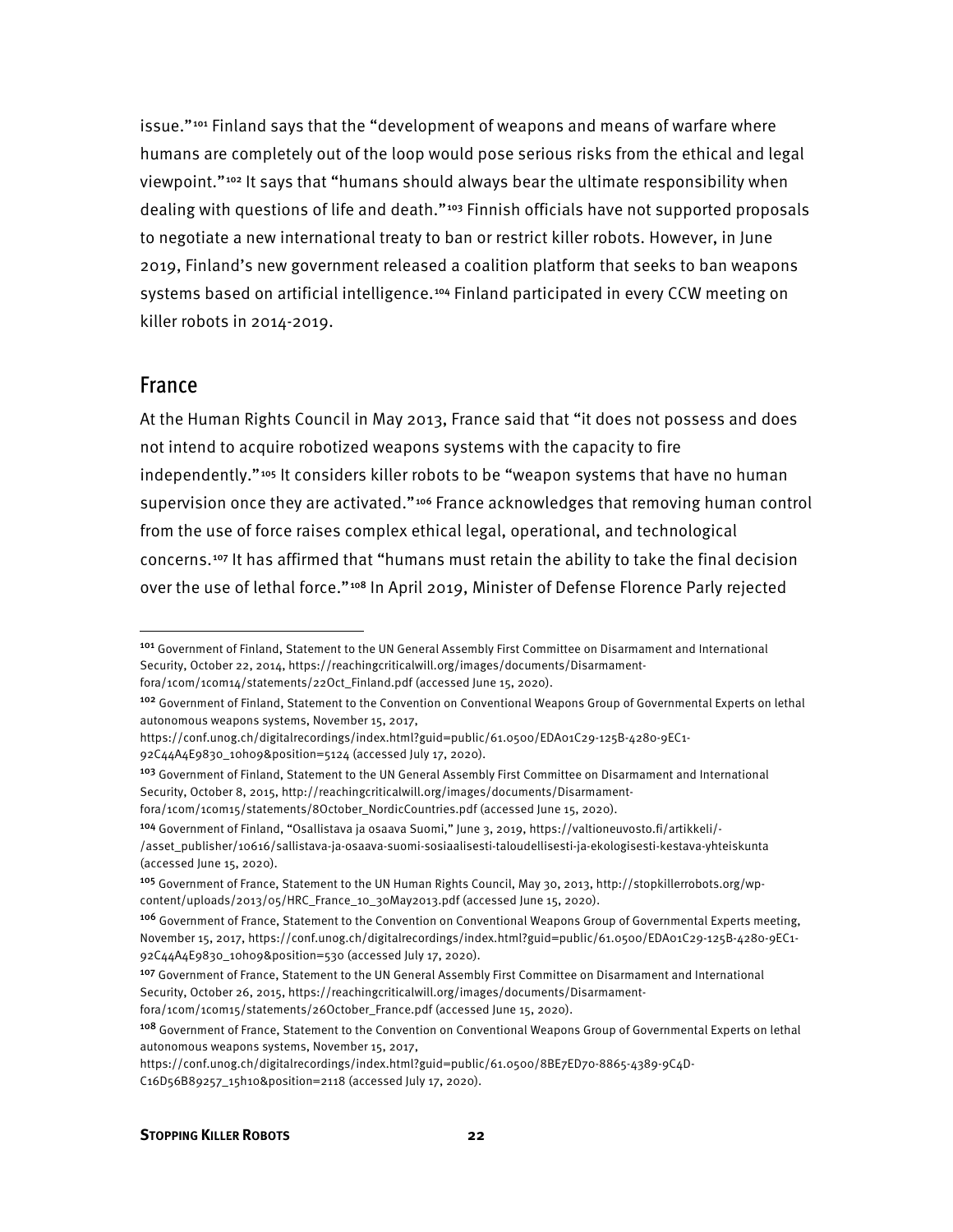calls to ban "weapons systems which would be able to act without any form of human supervision," while also stating that "France refuses to entrust the decision of life or death to a machine that would act in a completely autonomous manner and would be beyond any human control."[109](#page-29-1) As CCW president, France launched multilateral talks on lethal autonomous weapons systems in November 2013 and chaired the first CCW meeting on the topic in May 2014. France participated in every CCW meeting on killer robots in 2014-2019. France and Germany have proposed the CCW agree to a non-legally binding political declaration.

#### <span id="page-29-0"></span>Germany

At the Human Rights Council in May 2013, Germany urged states to be transparent with respect to their development of new weapons technologies.[110](#page-29-2) In Germany's view, it is "indispensable to maintain meaningful human control over the decision to kill another human being."[111](#page-29-3) The last two German government coalition agreements have committed to work toward a ban on weapons systems that lack human control. In September 2018, Germany's foreign minister, Heiko Maas, called for a ban on fully autonomous weapons.[112](#page-29-4) However, German officials have not supported proposals to launch treaty negotiations. Germany participated in every CCW meeting on killer robots in 2014-2019 and chaired the CCW meetings in 2015-2016. Germany and France have proposed the CCW agree to a nonlegally binding political declaration. In April 2020, Germany convened the first online multilateral meeting on lethal autonomous weapons systems.<sup>[113](#page-29-5)</sup>

<span id="page-29-1"></span><sup>&</sup>lt;sup>109</sup> Florence Parly, Minister of Defense, "Intelligence artificielle et defense," April 5, 2019 (unofficial translation), https://www.defense.gouv.fr/english/salle-de-presse/discours/discours-de-florence-parly/discours-de-florence-parlyministre-des-armees\_intelligence-artificielle-et-defense (accessed July 20, 2020).

<span id="page-29-2"></span><sup>110</sup> Government of Germany, Statement to the UN Human Rights Council, May 30, 2013, http://www.stopkillerrobots.org/wpcontent/uploads/2013/05/HRC\_Germany\_09\_30May2013.pdf (accessed June 15, 2020).

<span id="page-29-3"></span><sup>111</sup> Government of Germany, Statement to the Convention on Conventional Weapons informal meeting of experts on lethal autonomous weapons systems, May 13, 2014,

https://www.unog.ch/80256EDD006B8954/(httpAssets)/9FB02F665072E11AC1257CD70066D830/\$file/Germany+LAWS+20 14.pdf (accessed June 15, 2020).

<span id="page-29-4"></span><sup>112</sup> "Ergebnisse der Sondierungsgespräche von VDU, SCU und SPD," December 1, 2018,

https://www.tagesschau.de/inland/ergebnis-sondierungen-101.pdf (accessed June 15, 2020).

<span id="page-29-5"></span><sup>113</sup> German Federal Foreign Office, "Forum on Lethal Autonomous Weapons Systems," April 2, 2020,

https://www.auswaertiges-amt.de/en/aussenpolitik/themen/abruestung/forum-laws/2330682 (accessed July 17, 2020).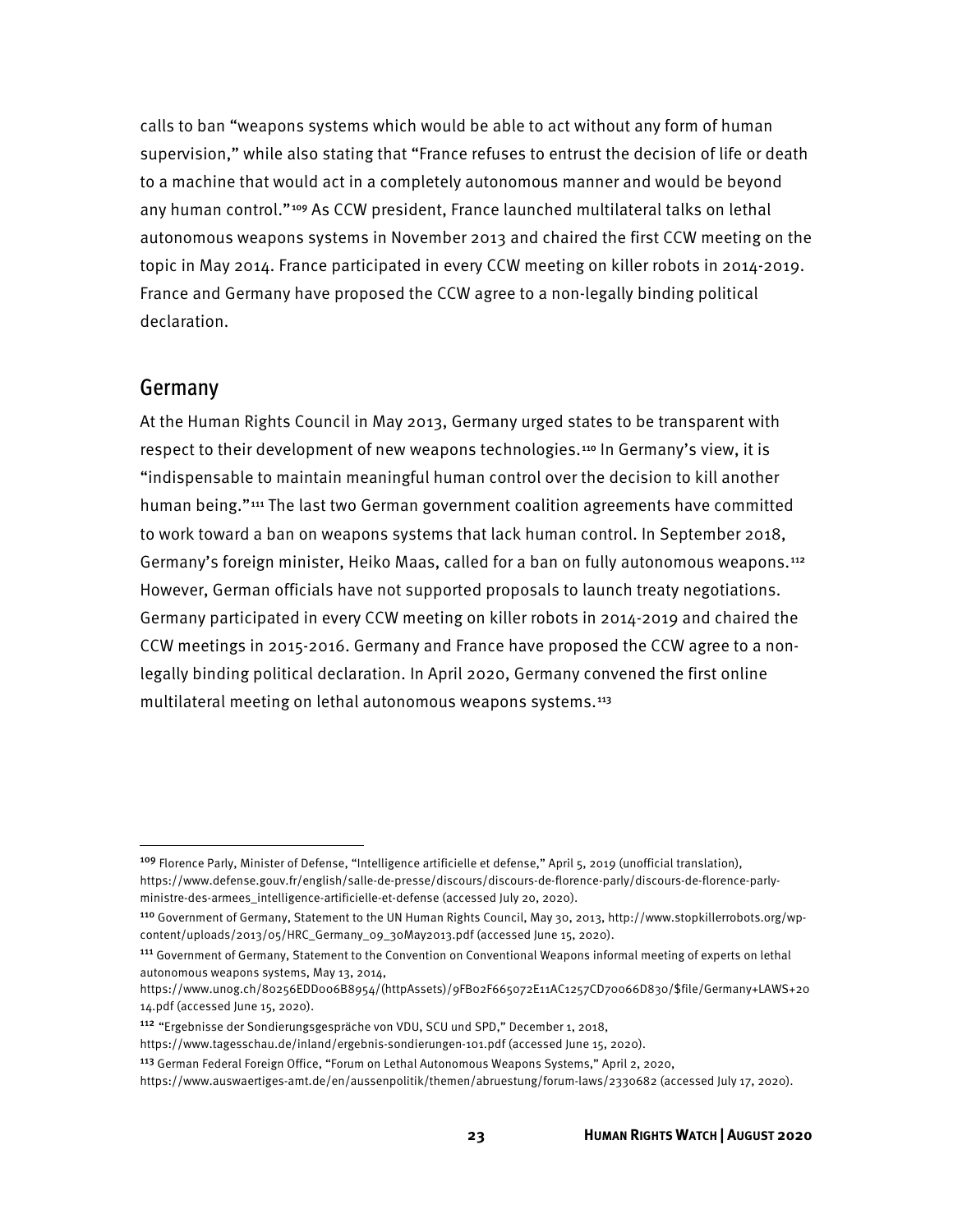# <span id="page-30-0"></span>Ghana

In November 2013, Ghana supported a proposal to open multilateral talks on lethal autonomous weapons systems.[114](#page-30-2) Ghana called for lethal autonomous weapons systems to be prohibited in April 2015, affirming the need for a preemptive ban as "it is obvious that proponents of these systems believe they will not be the victims, but that others will."<sup>[115](#page-30-3)</sup> Ghana is not a CCW state party, but attended CCW meetings on lethal autonomous weapons systems in 2014-2016 and 2018-2019.

## <span id="page-30-1"></span>Greece

Greece supported a proposal to begin discussing lethal autonomous weapons systems in October 2013.[116](#page-30-4) Greece has expressed discomfort with "the fundamental question of whether humans should delegate life and death decisions to machines."<sup>[117](#page-30-5)</sup> It defines killer robots as "a type of weapons that once launched or deployed (human decision) its mission cannot be terminated by human intervention," and that "has the capacity to learn and undertake on its own a range of critical functions, such as detection and engagement of targets."<sup>[118](#page-30-6)</sup> Greece has expressed skepticism that international humanitarian and human rights law is sufficient to deal with the challenges raised by fully autonomous weapons. It has repeatedly emphasized the need to "ensure the appropriate human judgment over the use of force."[119](#page-30-7) However, Greece has not supported proposals to ban fully autonomous

<span id="page-30-2"></span><sup>114</sup> Government of Ghana, Statement to the Convention on Conventional Weapons Meeting of High Contracting Parties, November 13, 2013, https://unoda-web.s3-accelerate.amazonaws.com/wp-

content/uploads/assets/media/3117D7602AB14CE9C1257CE5004E41B3/file/Ghana\_MSP%2B2013\_statement.pdf (accessed June 15, 2020).

<span id="page-30-3"></span><sup>115</sup> Government of Ghana, Statement to the Convention on Conventional Weapons informal meeting of experts on lethal autonomous weapons systems, April 16, 2015,

http://www.unog.ch/80256EDD006B8954/(httpAssets)/AD21547E3F5EAEDEC1257E2900469B18/\$file/2015\_LAWS\_MX\_Gha na\_Ethics.pdf (accessed June 15, 2020).

<span id="page-30-4"></span><sup>116</sup> Government of Greece, Statement to the UN General Assembly First Committee on Disarmament and International Security, October 29, 2013, http://www.reachingcriticalwill.org/images/documents/Disarmamentfora/1com/1com13/statements/29Oct\_Greece.pdf (accessed June 15, 2020).

<span id="page-30-5"></span><sup>&</sup>lt;sup>117</sup> Government of Greece, Statement to the Convention on Conventional Weapons informal meeting of experts on lethal autonomous weapons systems, April 15, 2015, http://www.reachingcriticalwill.org/images/documents/Disarmamentfora/ccw/2015/meeting-experts-laws/statements/15April\_Greece.pdf (accessed July 17, 2020).

<span id="page-30-6"></span><sup>118</sup> Government of Greece, Statement to the Convention on Conventional Weapons Group of Governmental Experts on lethal autonomous weapons systems, April 9, 2018, http://reachingcriticalwill.org/images/documents/Disarmamentfora/ccw/2018/gge/statements/9April\_Greece.pdf (accessed June 17, 2020).

<span id="page-30-7"></span><sup>119</sup> Government of Greece, Statement to the Convention on Conventional Weapons Group of Governmental Experts on lethal autonomous weapons systems, April 9, 2013, https://reachingcriticalwill.org/images/documents/Disarmamentfora/ccw/2018/gge/statements/9April\_Greece.pdf (accessed July 17, 2020). See also Government of Greece, Statement to the Convention on Conventional Weapons Meeting of High Contracting Parties, November 21, 2018. Notes by Human Rights Watch.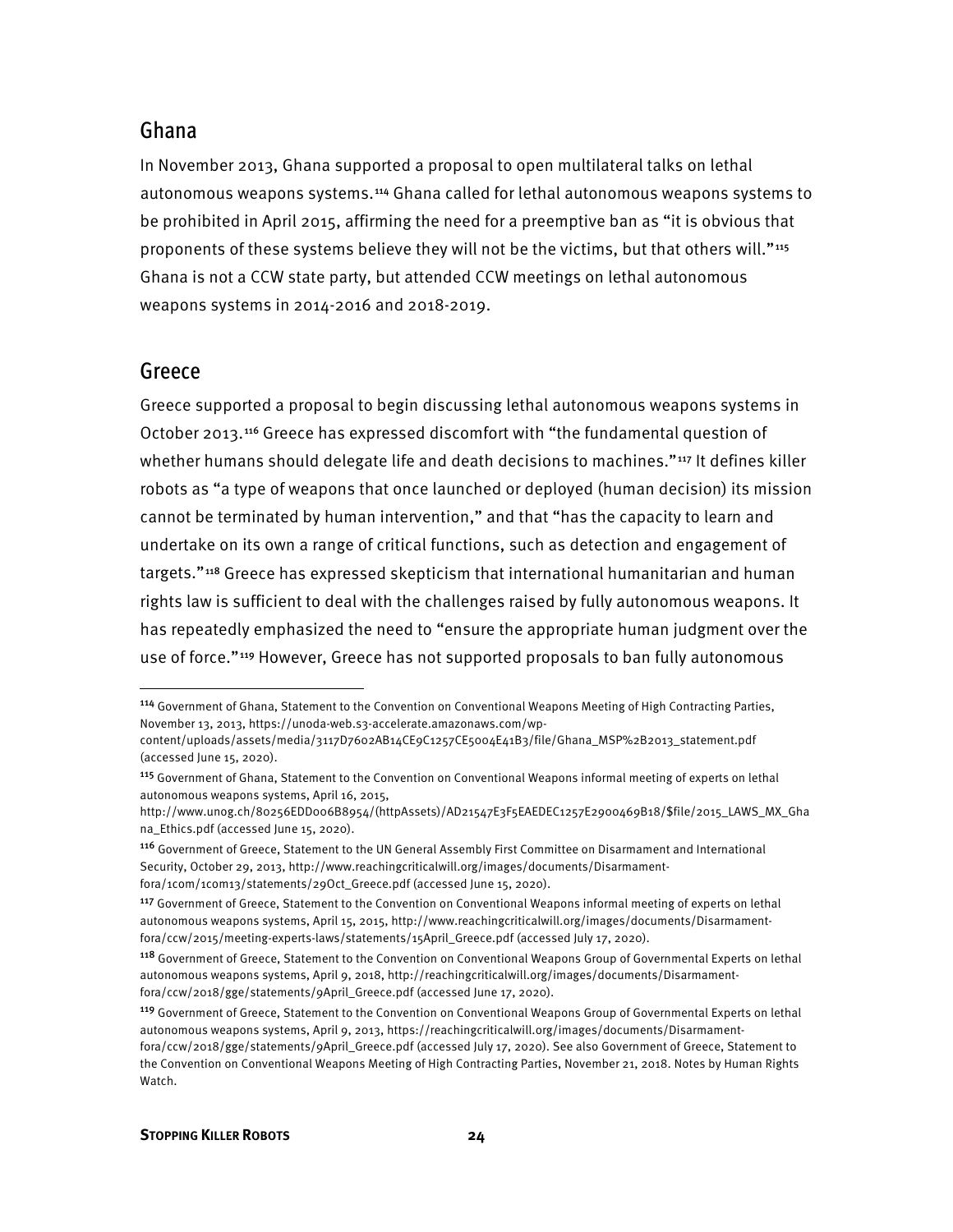weapons and retain meaningful human control over the use of force. Greece participated in every CCW meeting on killer robots in 2014-2019.

#### <span id="page-31-0"></span>Guatemala

Since May 2014, Guatemala has raised a host of concerns over fully autonomous weapons, warning of risks to "the most basic human rights" and their lack of compliance with "the standards and principles of international humanitarian law."[120](#page-31-2) Guatemala called for a ban on fully autonomous weapons in December 2016.[121](#page-31-3) It participated in CCW meetings on lethal autonomous weapons systems in 2014 and in 2017-2019.

## <span id="page-31-1"></span>Holy See

In November 2013, the Holy See expressed grave ethical concerns over the inability of preprogrammed, automated technical systems to make moral judgments over life and death, respect human rights, and comply with the principles of humanity.<sup>[122](#page-31-4)</sup> It regards killer robots to be "a weapon system capable of identifying, selecting and triggering action on a target without human supervision."[123](#page-31-5) The Holy See called for lethal autonomous weapons systems to be prohibited in May 2014, citing the precedent provided by the preemptive ban on blinding lasers, and warning of their potential to "increase the dehumanization of warfare."[124](#page-31-6) The Holy See provided the CCW with a ten-page statement in April 2015

22885243AACA\_15h11/chunks/snippet\_lOs113-16t115-37.mp3 (accessed June 16, 2020).

<span id="page-31-2"></span><sup>120</sup> Government of Guatemala, Statement to the Convention on Conventional Weapons informal meeting of experts on lethal autonomous weapons systems, May 16, 2014,

http://www.unog.ch/80256EDD006B8954/(httpAssets)/1B10DA8E5FD0B051C1257CEE004A7BA6/\$file/1058.MP3 (accessed June 15, 2020).

<span id="page-31-3"></span><sup>121</sup> Government of Guatemala, Statement to the Convention on Conventional Weapons Fifth Review Conference, December 13, 2016, https://conf.unog.ch/dr/public/61.0500/95085662-2BB7-4469-A468-

<span id="page-31-4"></span><sup>&</sup>lt;sup>122</sup> See Campaign to Stop Killer Robots, "Report on Activities, Convention on Conventional Weapons Meeting of High Contracting Parties," March 4, 2014, https://www.stopkillerrobots.org/wp-

content/uploads/2013/03/KRC\_ReportCCW2013\_final-1.pdf, p. 15 (accessed June 15, 2020).

<span id="page-31-5"></span><sup>&</sup>lt;sup>123</sup> Government of the Holy See, "Elements Supporting the Prohibition of Lethal Autonomous Weapons Systems Working Paper," Working Paper submitted to the Convention on Conventional Weapons informal meeting of experts on lethal autonomous weapons systems, April 7, 2016,

https://www.unog.ch/80256EDD006B8954/(httpAssets)/752E16C02C9AECE4C1257F8F0040D05A/\$file/2016\_LAWSMX\_Cou ntryPaper\_Holy+See.pdf (accessed July 20, 2020).

<span id="page-31-6"></span><sup>124</sup> Government of the Holy See, Statement to the Convention on Conventional Weapons informal meeting of experts on lethal autonomous weapons systems, May 13, 2014,

http://www.unog.ch/80256EDD006B8954/(httpAssets)/D51A968CB2A8D115C1257CD8002552F5/\$file/Holy+See+MX+LAWS .pdf (accessed June 15, 2020).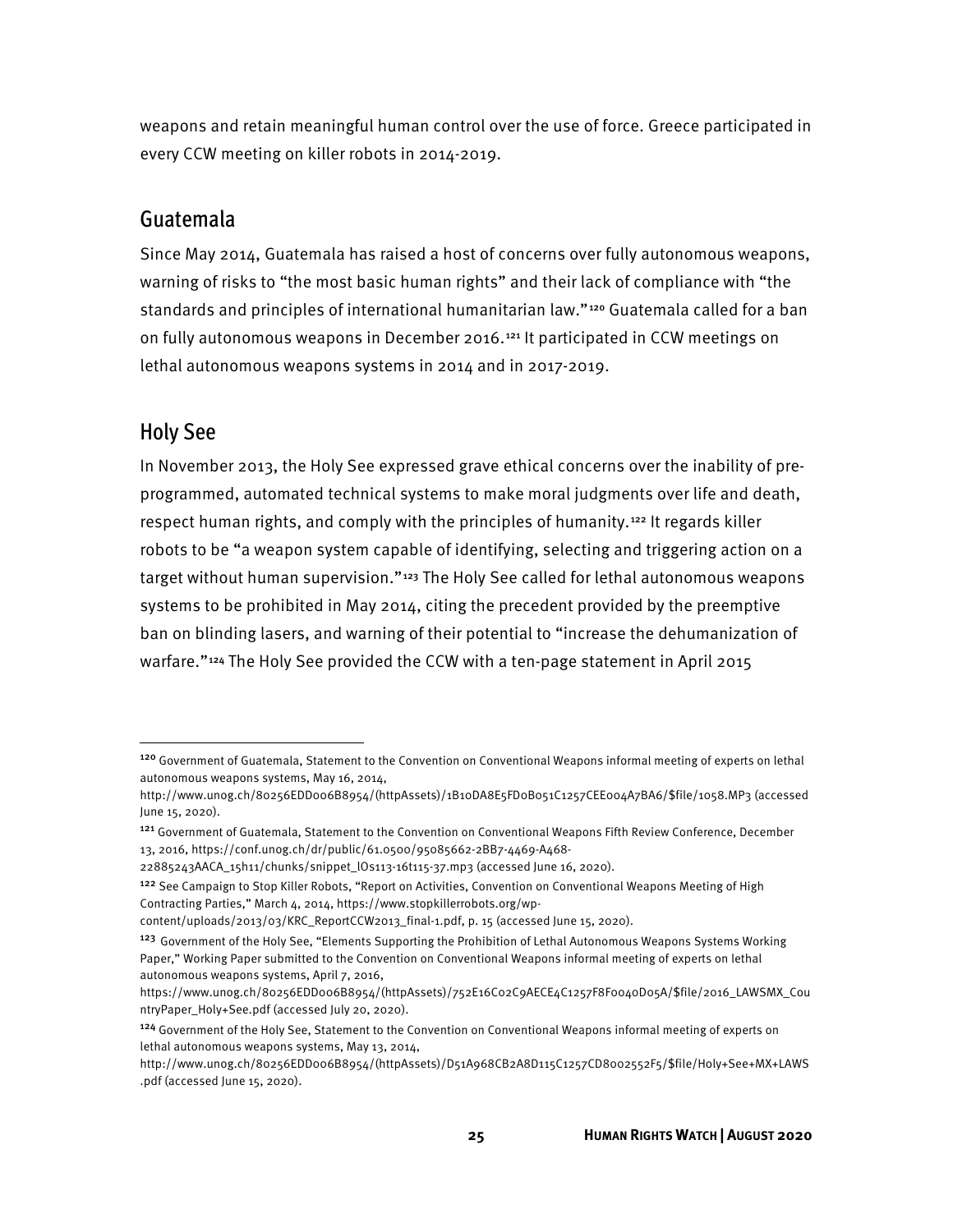outlining its ethical objections to lethal autonomous weapons systems.[125](#page-32-3) The Holy See participated in every CCW meeting on killer robots in 2014-2019.

#### <span id="page-32-0"></span>**Honduras**

Honduras first and last commented on killer robots in April 2018, when it expressed interest in exploring concerns relating to proportionality, proliferation, deployment, use, accountability, and human-machine interaction.[126](#page-32-4) Honduras has not commented on calls for a new international ban treaty to retain meaningful human control over the use of force. Honduras attended CCW meetings on lethal autonomous weapons systems in 2015-2017 and 2019.

# <span id="page-32-1"></span>Hungary

In 2016, Hungary acknowledged that lethal autonomous weapons systems warrant "substantial consideration" and supported continuing diplomatic talks on the concerns.<sup>[127](#page-32-5)</sup> Hungary attended most CCW meetings on killer robots in 2015-2019. However, it has not elaborated its views on concerns over removing human control from the use of force or commented on calls to ban or restrict fully autonomous weapons.

#### <span id="page-32-2"></span>India

At the UN General Assembly in October 2013, India supported a proposal to begin multilateral talks on lethal autonomous weapons systems.[128](#page-32-6) India has stated several times that challenges over such weapons must be resolved "in a manner that does not further widen the technology gap between states or encourage the use of lethal force to settle international disputes."[129](#page-32-7) India has expressed concern that using the concept of

<span id="page-32-3"></span> $125$  Ibid.

<span id="page-32-4"></span><sup>126</sup> Government of Honduras, Statement to the Convention on Conventional Weapons Group of Governmental Experts on lethal autonomous weapons systems, April 13, 2018, https://conf.unog.ch/dr/public/61.0500/9DE8541C-724E-4B12-A25D-8AC1CB10FF42\_15h23/chunks/snippet\_lOs27-02t29-26.mp3 (accessed June 16, 2020).

<span id="page-32-5"></span><sup>&</sup>lt;sup>127</sup> Government of Hungary, Statement to the UN General Assembly First Committee on Disarmament and International Security, October 7, 2016, https://s3.amazonaws.com/unoda-web/wp-content/uploads/2016/10/7-Oct\_Hungary.pdf (accessed June 15, 2020). Hungary made similar remarks at the UN General Assembly First Committee on Disarmament and International Security in October 2017.

<span id="page-32-6"></span><sup>&</sup>lt;sup>128</sup> Government of India, Statement to the UN General Assembly First Committee on Disarmament and International Security, October 30, 2013, https://unoda-web.s3-accelerate.amazonaws.com/wp-

<span id="page-32-7"></span>content/uploads/assets/special/meetings/firstcommittee/68/pdfs/TD\_30-Oct\_CW\_India.pdf (accessed June 15, 2020). <sup>129</sup> Government of India, Statement to the Convention on Conventional Weapons informal meeting of experts on lethal autonomous weapons systems, May 13, 2014, https://unoda-web.s3-accelerate.amazonaws.com/wp-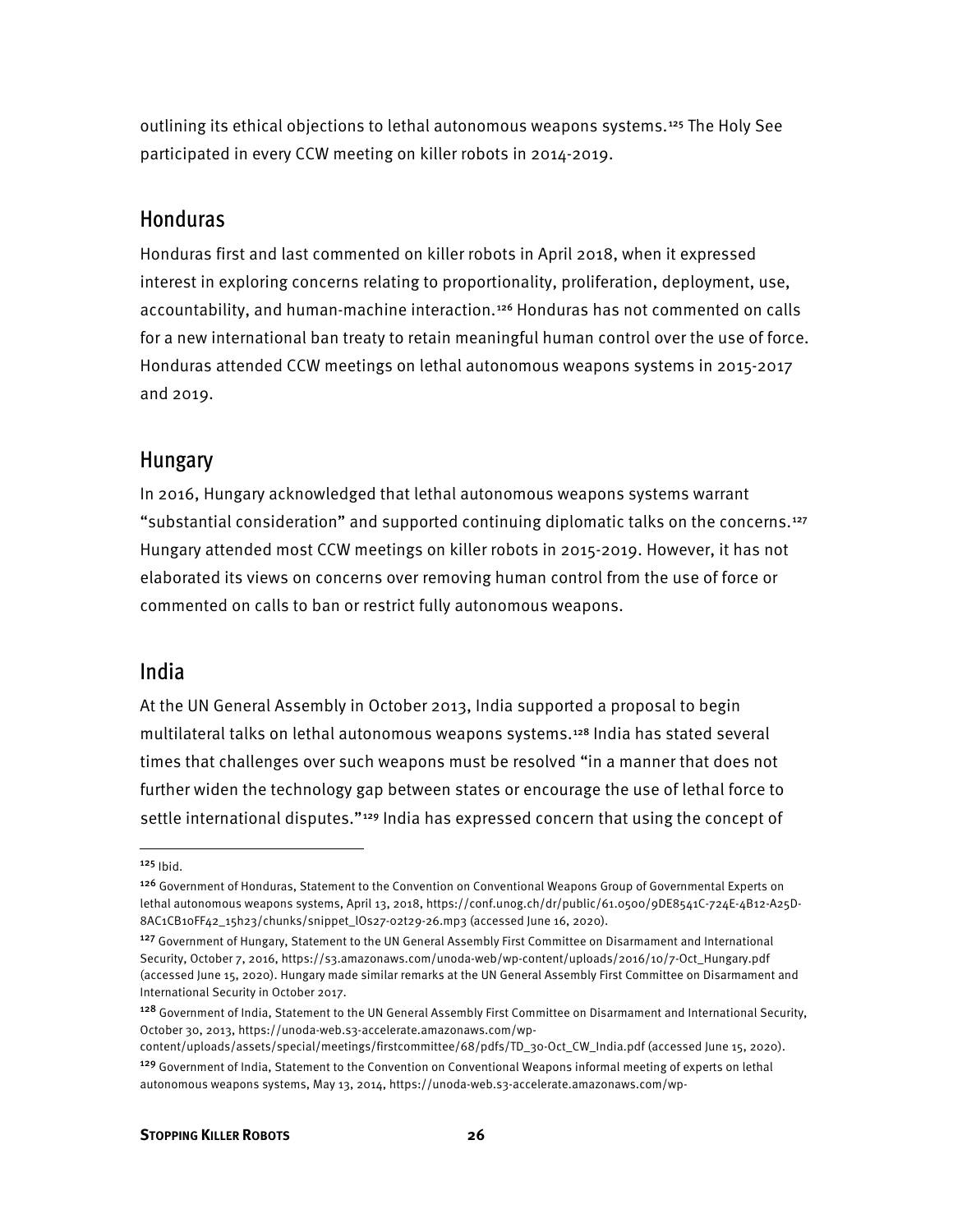meaningful human control could risk legitimizing such weapons systems.<sup>[130](#page-33-1)</sup> In March 2019, India said that "responsibility for development, production and deployment" of lethal autonomous weapons systems "should rest with the concerned state" but also said that "associated risks as regards proliferation (including to non-state actors), need to be covered under dual responsibility of the state and by strengthening international regulations."[131](#page-33-2) India is investing in the development of various autonomous weapons. However, in September 2019, Defense Minister Rajnath Singh reportedly stated that "the final attack decisions should be made by humans in the military, not by artificial intelligence."[132](#page-33-3) India participated in every CCW meeting on killer robots in 2014-2019 and chaired the CCW meetings in 2017-2018.

#### <span id="page-33-0"></span>Indonesia

At the Human Rights Council in May 2013, Indonesia highlighted legal and other challenges raised by lethal autonomous weapons, particularly, "the possible, far-reaching effects on societal values, including … the protection and value of life and on international stability and security."[133](#page-33-4) At the UN General Assembly in October 2019, Indonesia delivered a statement on behalf of the Non-Aligned Movement that asserted, "there is an urgent need to pursue a legally binding instrument on lethal autonomous weapon systems."[134](#page-33-5) Indonesia is not a CCW state party and did not attend CCW meetings on killer robots in 2014-2019.

content/uploads/assets/media/56839DAAD755FFC9C1257CD8003E65FD/file/India%2BLAWS%2B2014.pdf (accessed June 15, 2020).

<span id="page-33-1"></span><sup>130</sup> Government of India, Statement to the Convention on Conventional Weapons Meeting of High Contracting Parties, November 14, 2014, https://unoda-web.s3-accelerate.amazonaws.com/wp-

content/uploads/assets/media/B09A6A59EAFE039EC1257D9500564619/file/India\_LAWS\_MSP2014.MP3 (accessed June 15, 2020).

<span id="page-33-2"></span><sup>&</sup>lt;sup>131</sup> Government of India, Statement to the Convention on Conventional Weapons Group of Governmental Experts on lethal autonomous weapons systems, March 26, 2019, https://eoi.gov.in/eoisearch/MyPrint.php?7927?001/0002 (accessed June 15, 2020).

<span id="page-33-3"></span> $132$  Defense Minister Rajnath Singh also reportedly stated, "Humans are the heart, the spirit and the center of the military. Humans should not be hands and feet." See Satohi Toshi, "Indian Defense Minister emphasizes AI utilization in all military fields," Yahoo Japan, September 27, 2019 (unofficial translation), https://news.yahoo.co.jp/byline/satohitoshi/20190927-00144373/ (accessed July 20, 2020).

<span id="page-33-4"></span><sup>133</sup> Government of Indonesia, Statement to the UN Human Rights Council, May 30, 2013, http://stopkillerrobots.org/wpcontent/uploads/2013/05/HRC\_Indonesia\_09\_30May2013.pdf (accessed June 15, 2020).

<span id="page-33-5"></span><sup>&</sup>lt;sup>134</sup> Government of Indonesia, Statement to the UN General Assembly First Committee on Disarmament and International Security on behalf of the Non-Aligned Movement, October 7, 2019,

https://reachingcriticalwill.org/images/documents/Disarmament-fora/1com/1com19/statements/10Oct\_NAM.pdf (accessed July 17, 2020).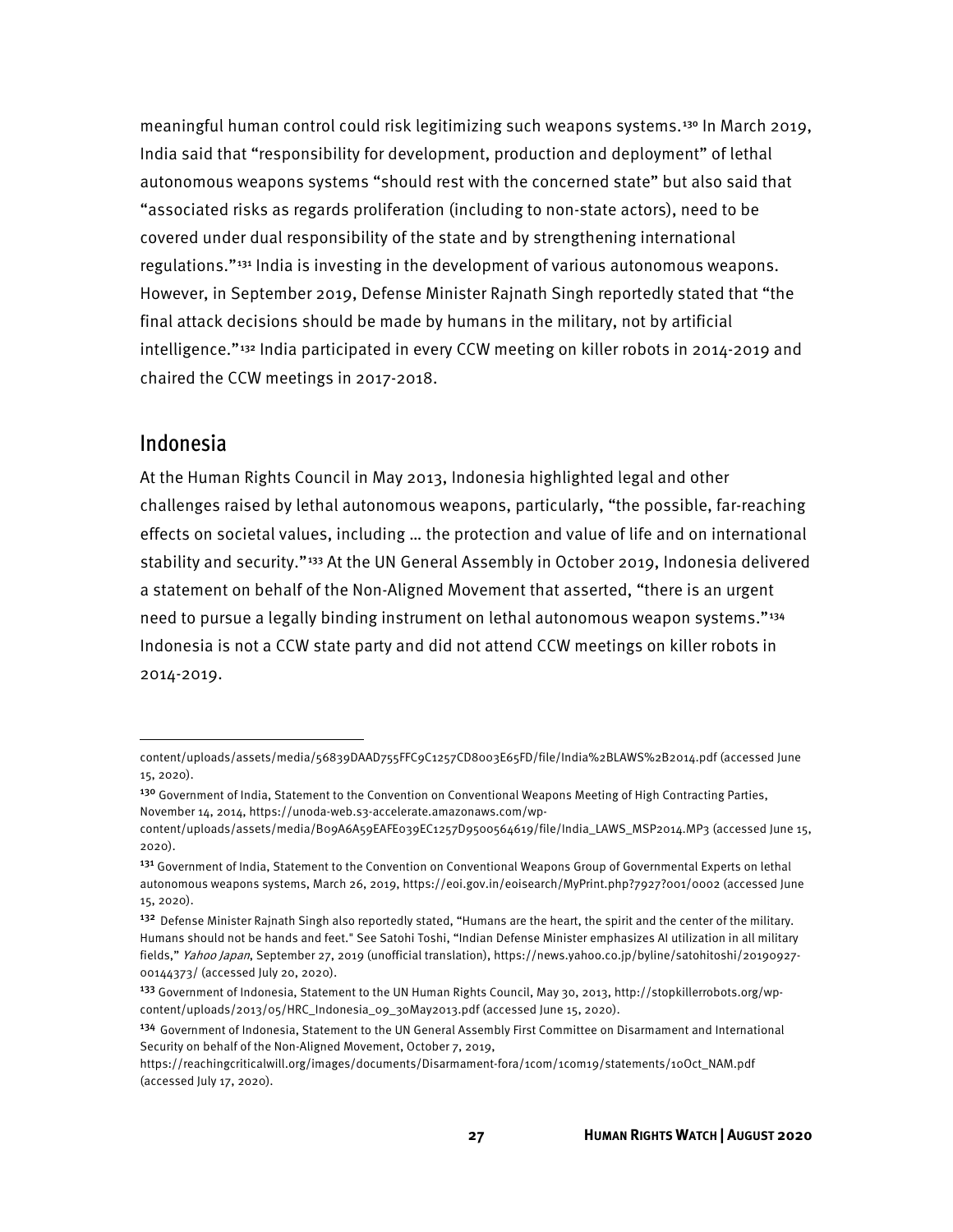#### <span id="page-34-0"></span>Iran

At the Human Rights Council in May 2013, Iran expressed interest in opening multilateral talks on lethal autonomous weapons systems.[135](#page-34-3) Iran has not commented on the concerns raised by removing human control from the use of force or supported proposals to negotiate a new international ban treaty. Iran is not a CCW state party, but it attended CCW meetings on killer robots in 2016 and 2018-2019.

#### <span id="page-34-1"></span>Iraq

In November 2015, Iraq warned that fully autonomous weapons could generate "an arms race which could have catastrophic results," and asserted that "no decision that could lead to the death of any human being can be given or entrusted to a machine; all decisions must remain under human control."[136](#page-34-4) Iraq called for a preemptive ban on lethal autonomous weapons systems in November 2017 and has repeatedly expressed its support for a prohibition since then.<sup>[137](#page-34-5)</sup> Iraq participated in CCW meetings on killer robots in 2016-2019.

# <span id="page-34-2"></span>Ireland

At the UN General Assembly in October 2013, Ireland expressed interest in starting multilateral talks on lethal autonomous weapons systems.[138](#page-34-6) Ireland has expressed concern at the "eventual use of these technologies outside of traditional combat situations, for example in law enforcement."<sup>[139](#page-34-7)</sup> It questions the relevance of lethality in

<span id="page-34-3"></span><sup>135</sup> Government of Indonesia, Statement to the UN Human Rights Council, May 30, 2013, https://stopkillerrobots.org/wpcontent/uploads/2013/03/KRC\_ReportHeynsUN\_Jul2013.pdf, pp. 15-16 (accessed June 16, 2020).

<span id="page-34-4"></span><sup>&</sup>lt;sup>136</sup> Government of Iraq, Statement to the Convention on Conventional Weapons Meeting of High Contracting Parties, November 13, 2015,

http://www.unog.ch/80256EDD006B8954/(httpAssets)/64597570B3352E0FC1257F0F004C35D4/\$file/2015\_CCWMSP\_LAWS \_Iraq.pdf (accessed June 15, 2020).

<span id="page-34-5"></span><sup>&</sup>lt;sup>137</sup> Government of Iraq, Statement to the Convention on Conventional Weapons Group of Governmental Experts on lethal autonomous weapons systems, November 13, 2017,

https://conf.unog.ch/digitalrecordings/index.html?guid=public/61.0500/61026CE1-F5DE-48FD-96D1- 398CF7783D68\_10h08&position=10334 (accessed June 15, 2020).

<span id="page-34-6"></span><sup>&</sup>lt;sup>138</sup> Government of Ireland, Statement to the UN General Assembly First Committee on Disarmament and International Security, October 29, 2013, http://www.reachingcriticalwill.org/images/documents/Disarmamentfora/1com/1com13/statements/29Oct\_Ireland.pdf (accessed June 15, 2020).

<span id="page-34-7"></span><sup>&</sup>lt;sup>139</sup> Government of Ireland, Statement to the Convention on Conventional Weapons Meeting of High Contracting Parties, November 13, 2014, https://unoda-web.s3-accelerate.amazonaws.com/wp-

content/uploads/assets/media/5A4A1AC86A180A3DC1257D9500565710/file/Ireland\_LAWS\_MSP2014.MP3 (accessed June 15, 2020).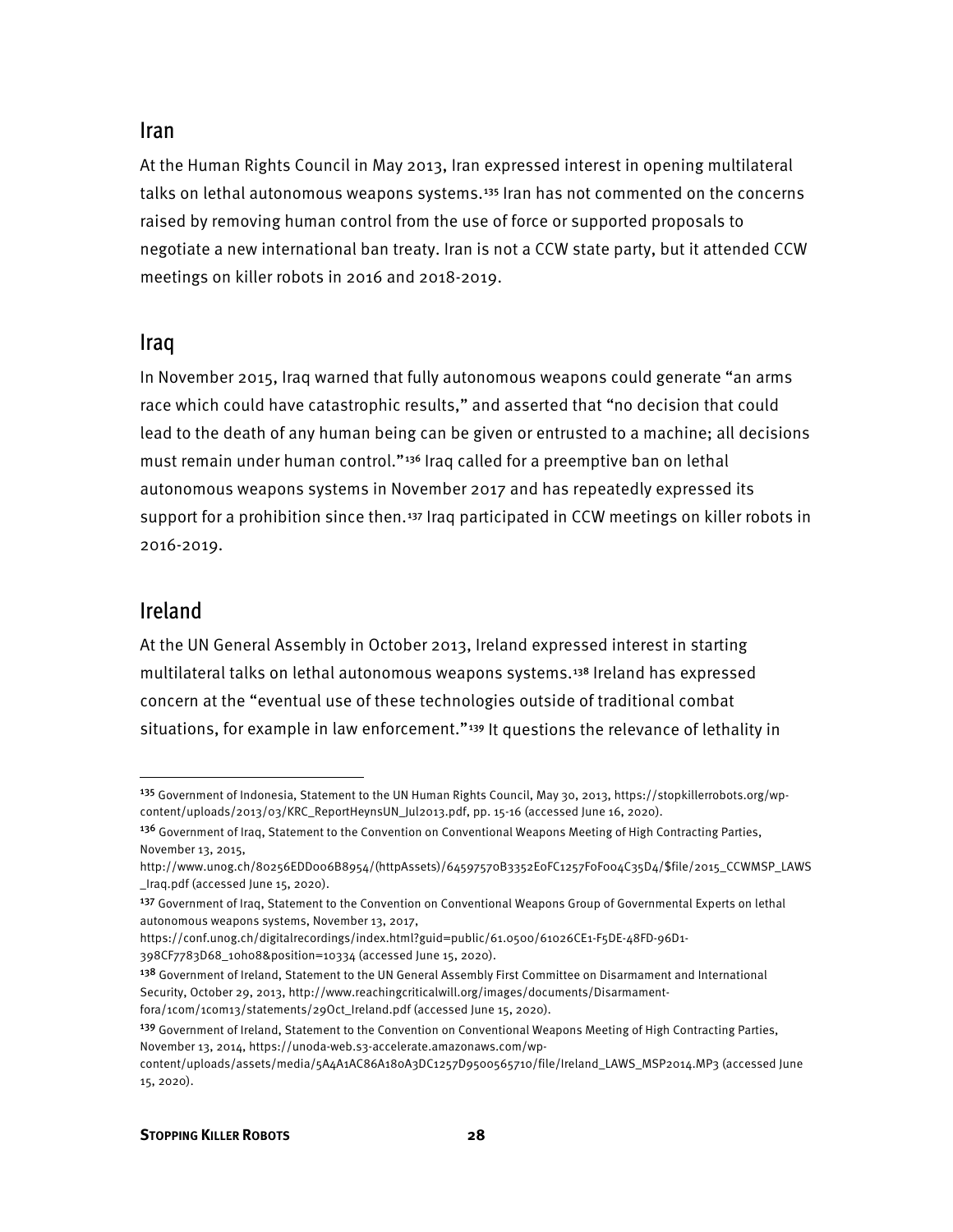considering fully autonomous weapons. Ireland has consistently emphasized the need for weapons systems to "remain under meaningful human control."<sup>[140](#page-35-2)</sup> Ireland has not supported calls to ban fully autonomous weapons or proposed a new international treaty, but expressed interest in the "regulation" of "weapon systems that incorporate emerging technologies with increasingly autonomous functions" in November 2019.[141](#page-35-3) Ireland participated in every CCW meeting on killer robots in 2014-2019.

#### <span id="page-35-0"></span>Israel

In November 2013, Israel said that lethal autonomous weapons systems "do not exist currently."[142](#page-35-4) It has urged states to keep "an open mind regarding the positive capabilities of future lethal autonomous weapons systems," as it finds they "might ensure better compliance with the laws of armed conflict in comparison with human soldiers."[143](#page-35-5) Israel has rejected calls to negotiate a new international treaty to ban or restrict fully autonomous weapons. It is developing, testing, producing, and using weapons systems with autonomous functions. Israel participated in every CCW meeting on killer robots in 2014-2019.

#### <span id="page-35-1"></span>Italy

Italy supported a proposal to begin multilateral talks on killer robots in November 2013.[144](#page-35-6) In April 2018, it said that "existing automated weapons systems… are not LAWS [lethal autonomous weapons systems]" and asserted that "weapon systems do not present accountability gap issues, as long as responsibility for their effects can be ascribed to the

<span id="page-35-2"></span><sup>140</sup> Government of Ireland, Statement to the Convention on Conventional Weapons Fifth Review Conference, 16 December 2016, https://www.reachingcriticalwill.org/images/documents/Disarmament-

fora/ccw/2016/RevCon/statements/13Dec\_Ireland-LAWS.pdf (accessed July 17, 2020).

<span id="page-35-3"></span><sup>141</sup> Government of Ireland, Statement to the Convention on Conventional Weapons Meeting of High Contracting Parties, November 13, 2019, http://reachingcriticalwill.org/images/documents/Disarmament-fora/ccw/2019/hcpmeeting/statements/13Nov\_Ireland2.pdf (accessed June 15, 2020).

<span id="page-35-4"></span><sup>&</sup>lt;sup>142</sup> Government of Israel, Statement to the Convention on Conventional Weapons Meeting of High Contracting Parties, November 14, 2013, https://unoda-web.s3-accelerate.amazonaws.com/wp-

content/uploads/assets/media/25A2DA0A929A0658C1257CEC002DDEED/file/1041.MP3 (accessed June 15, 2020).

<span id="page-35-5"></span><sup>143</sup> Government of Israel, Statement to the Convention on Conventional Weapons Meeting of High Contracting Parties, November 14, 2014, https://unoda-web.s3-accelerate.amazonaws.com/wp-

content/uploads/assets/media/A9D6A596BC5B169DC1257D9700471102/file/Israe\_LAWS\_MSP.pdf (accessed June 15, 2020).

<span id="page-35-6"></span><sup>144</sup> Government of Italy, Statement to the Convention on Conventional Weapons Meeting of High Contracting Parties, November 14, 2013, http://www.reachingcriticalwill.org/images/documents/statements/14Nov\_Italy.pdf (accessed June 15, 2020).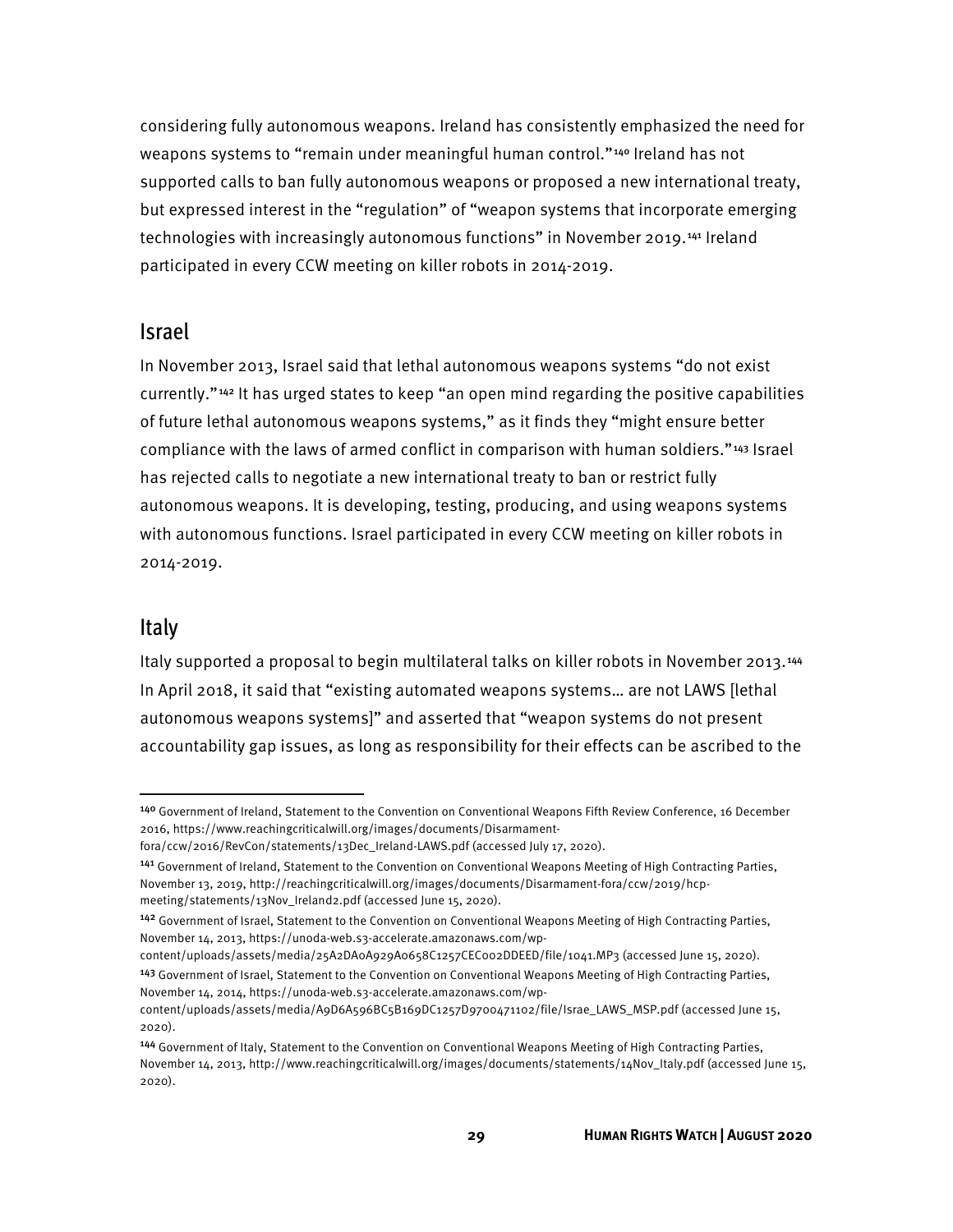human operators who decided to field and activate them."<sup>[145](#page-36-1)</sup> In October 2019, Italy emphasized that "any existing or future weapon system must be subject to human control, particularly in relation to the ultimate decision to use lethal force."[146](#page-36-2) Italy has not acknowledged ethical and moral concerns over removing human control from the use of force or supported proposals to ban fully autonomous weapons. Italy participated in every CCW meeting on killer robots in 2014-2019.

#### <span id="page-36-0"></span>Japan

At the UN General Assembly in October 2013, Japan supported a proposal to begin multilateral talks on lethal autonomous weapons systems.[147](#page-36-3) It regards killer robots as weapons systems that, "once activated, can effectively select and engage a target without human intervention."<sup>[148](#page-36-4)</sup> Japan urges the peaceful use of robotics and says it has "no plan to develop robots with humans out of the loop, which may be capable of committing murder."[149](#page-36-5) Japan has not supported calls for a new international ban treaty to retain meaningful human control over the use of force. Japan participated in every CCW meeting on killer robots in 2014-2019. In February 2020, Japan's Foreign Ministry announced its intent to hold a regional meeting on killer robots concerns in December 2020.<sup>[150](#page-36-6)</sup>

<span id="page-36-1"></span><sup>145</sup> Government of Italy, Statement to the Convention on Conventional Weapons Group of Governmental Experts on lethal autonomous weapons systems, April 9, 2018, http://reachingcriticalwill.org/images/documents/Disarmamentfora/ccw/2018/gge/statements/9April\_Italy-characterisation.pdf (accessed June 15, 2020).

<span id="page-36-2"></span><sup>146</sup> Government of Italy, Statement to the UN General Assembly First Committee on Disarmament and International Security, October 14, 2019, https://reachingcriticalwill.org/images/documents/Disarmament-

<span id="page-36-3"></span>fora/1com/1com19/statements/14Oct\_Italy.pdf (accessed July 17, 2020).

<sup>147</sup> Government of Japan, Statement to the UN General Assembly First Committee on Disarmament and International Security, October 29, 2013, http://www.reachingcriticalwill.org/images/documents/Disarmament-

fora/1com/1com13/statements/29Oct\_Japan.pdf (accessed June 15, 2020).

<span id="page-36-4"></span><sup>148</sup> Government of Japan, Statement to the Convention on Conventional Weapons informal meeting of experts on lethal autonomous weapons systems, May 13, 2014,

http://www.unog.ch/80256EDD006B8954/(httpAssets)/C9406F3B0BB44225C1257CD7005D900D/\$file/Japan\_MX\_LAWS\_2 014.pdf (accessed June 15, 2020).

<span id="page-36-5"></span><sup>149</sup> Government of Japan, Working Paper submitted to the Convention on Conventional Weapons informal meeting of experts on lethal autonomous weapons systems, April 2015,

http://www.unog.ch/80256EDD006B8954/(httpAssets)/0B240327184B83A0C1257E1800543142/\$file/LAWS(JAPAN'S+POSI TION+PAPER+2015).pdf (accessed June 15, 2020).

<span id="page-36-6"></span><sup>&</sup>lt;sup>150</sup> Remarks by Yokoyama Daiki of Japan to the Rio Symposium on Autonomous Weapons, Rio de Janeiro, 20 February 2020. Notes by Human Rights Watch.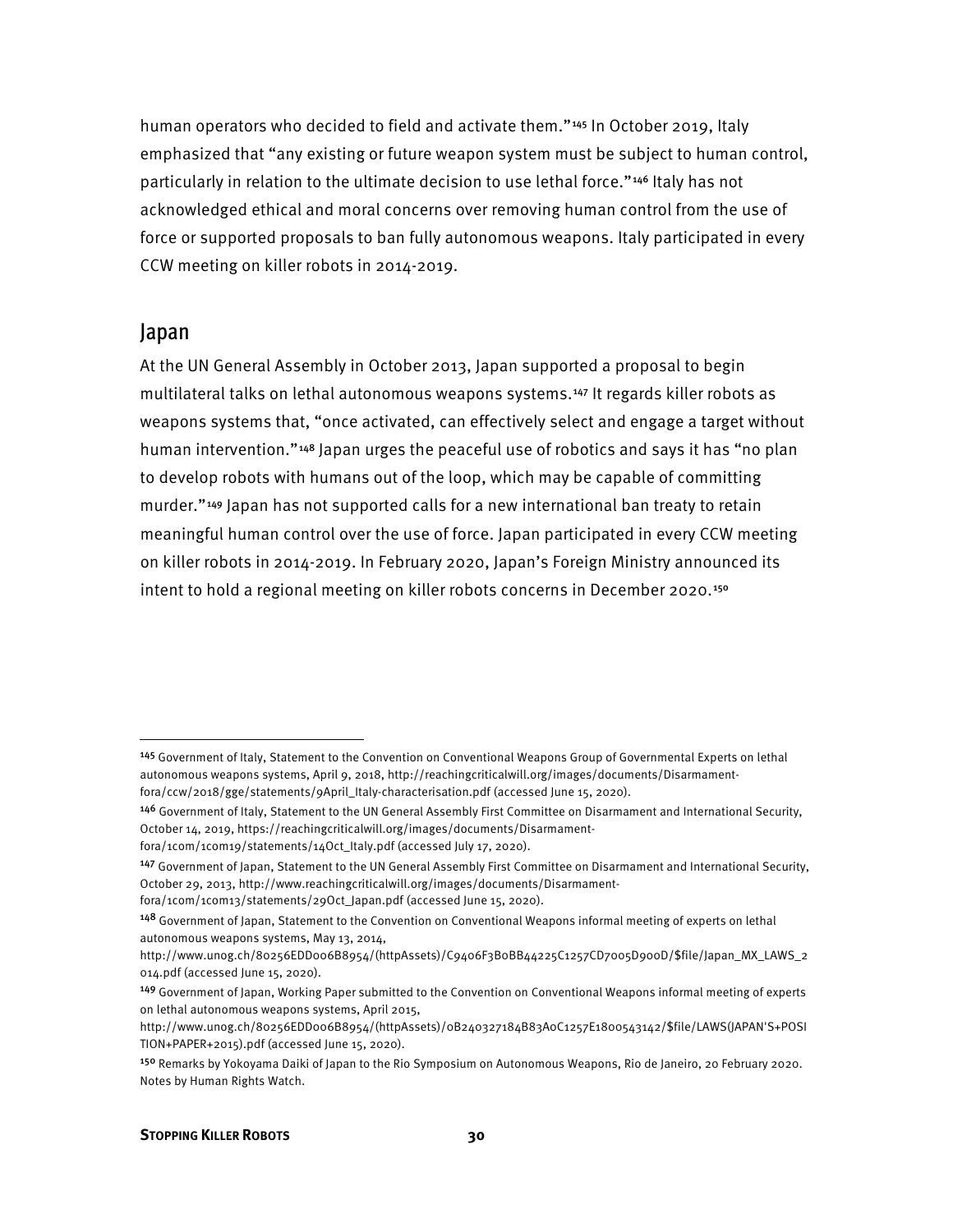# <span id="page-37-0"></span>Jordan

In August 2016, Jordan emphasized the "urgent need to retain human control over the use of force."<sup>[151](#page-37-2)</sup> Jordan has warned that weapons systems that operate without effective human control could "trigger an arms race" and lead to a "clear change in the rules of war and the code of conduct for armed conflict," with "pernicious consequences for all."<sup>[152](#page-37-3)</sup> Jordan called for a legally binding instrument to ban lethal autonomous weapons systems in August 2019.[153](#page-37-4) Jordan participated in every CCW meeting on lethal autonomous weapons systems in 2014-2019.

# <span id="page-37-1"></span>Kazakhstan

Kazakhstan supported continued multilateral talks on concerns over killer robots in November 2015.[154](#page-37-5) It sees a need to maintain human control over weapons systems and has expressed doubt that lethal autonomous weapons systems would comply with key principles of international humanitarian law.[155](#page-37-6) In November 2017, Kazakhstan said there is an "obvious" need to adopt a legally binding measure to prohibit or regulate fully autonomous weapons.<sup>[156](#page-37-7)</sup> Kazakhstan participated in the CCW meetings on killer robots in 2014-2019.

content/uploads/2013/03/KRC\_ReportCCWannual16Dec2015\_uploaded-1.pdf (accessed June 15, 2020).

https://conf.unog.ch/digitalrecordings/index.html?guid=public/61.0500/61026CE1-F5DE-48FD-96D1-

<span id="page-37-2"></span><sup>&</sup>lt;sup>151</sup> Government of Jordan, Statement to the Convention on Conventional Weapons Fifth Review Conference Preparatory Committee, August 31, 2016, https://conf.unog.ch/dr/public/61.0500/EDCD2305-B768-46FF-825E-

<sup>4</sup>B5EDE5FCE74\_10h12/chunks/snippet\_lOs15-52t22-18.mp3 (accessed June 15, 2020).

<span id="page-37-3"></span><sup>152</sup> Government of Jordan, Statement to the Convention on Conventional Weapons Group of Governmental Experts on lethal autonomous weapons systems, April 13, 2018,

https://conf.unog.ch/digitalrecordings/index.html?guid=public/61.0500/E91311E5-E287-4286-92C6-

D47864662A2C\_10h14&position=7623 (accessed June 15, 2020).

<span id="page-37-4"></span><sup>&</sup>lt;sup>153</sup> Government of Jordan, Statement to the Convention on Conventional Weapons Group of Governmental Experts on lethal autonomous weapons systems, August 21, 2019,

https://conf.unog.ch/digitalrecordings/index.html?guid=public/61.0500/276F75E7-B4CB-4E14-8F90- 813F92F9B51C\_10h10&position=9574 (accessed June 15, 2020).

<span id="page-37-5"></span><sup>154</sup> See Campaign to Stop Killer Robots, "Report on Activities: Convention on Conventional Weapons Meeting of High Contracting Parties," December 16, 2015, https://www.stopkillerrobots.org/wp-

<span id="page-37-6"></span><sup>155</sup> Government of Kazakhstan, Statement to the Convention on Conventional Weapons annual meeting, November 21, 2018. Notes by the Campaign to Stop Killer Robots.

<span id="page-37-7"></span><sup>156</sup> Government of Kazakhstan, Statement to the Convention on Conventional Weapons Group of Governmental Experts on lethal autonomous weapons systems, November 13, 2017,

<sup>398</sup>CF7783D68\_10h08&position=9036 (accessed June 15, 2020).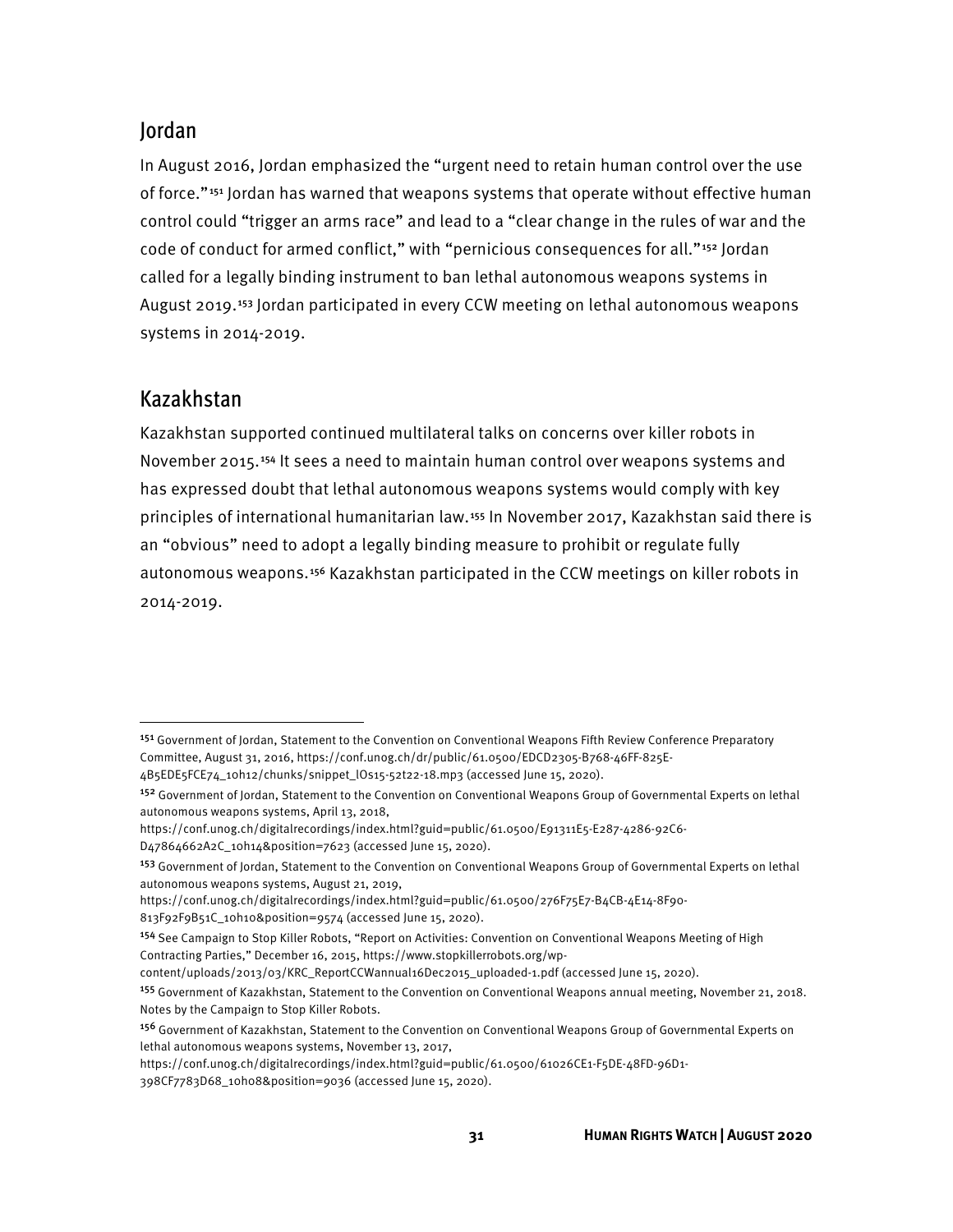# <span id="page-38-0"></span>Kuwait

At the UN General Assembly in October 2015, Kuwait stated that lethal autonomous weapons systems "pose moral, humanitarian, and legal challenges" for the international community.[157](#page-38-3) Kuwait has expressed interest in developing legislative controls to prevent "the potentially destructive effects" of fully autonomous weapons, but it has not explicitly called for a ban. Kuwait participated in CCW meetings on killer robots in 2017-2019.

# <span id="page-38-1"></span>Latvia

Latvia first commented on killer robots at the UN General Assembly in October 2016, where it supported continuing multilateral talks on lethal autonomous weapons systems.[158](#page-38-4) Latvia has not elaborated its views on removing human control over the use of force or supported calls to prohibit or restrict fully autonomous weapons. A CCW state party, Latvia participated in every CCW meeting on lethal autonomous weapons systems in 2014-2019 and will chair CCW meetings on the topic in 2020.

## <span id="page-38-2"></span>Lebanon

At the UN General Assembly in October 2015, Lebanon urged that "human rights and international humanitarian law should remain our guiding principles" regarding new developments such as lethal autonomous weapons.[159](#page-38-5) Lebanon has not elaborated its views on concerns over removing human control from the use of force or commented on calls to ban fully autonomous weapons. Lebanon ratified the CCW in 2017 and participated in CCW meetings on killer robots in 2018-2019.

<span id="page-38-4"></span><sup>158</sup> Government of Latvia, Statement to the UN General Assembly First Committee on Disarmament and International Security, October 21, 2016, http://reachingcriticalwill.org/images/documents/Disarmament-

<span id="page-38-3"></span><sup>157</sup> Government of Kuwait, Statement to the UN General Assembly First Committee on Disarmament and International Security, October 30, 2015, http://reachingcriticalwill.org/images/documents/Disarmament-

fora/1com/1com15/statements/30October\_Kuwait.pdf (accessed June 15, 2020).

fora/1com/1com16/statements/21Oct\_Latvia.pdf (accessed June 15, 2020).

<span id="page-38-5"></span><sup>159</sup> Government of Lebanon, Statement to the UN General Assembly First Committee on Disarmament and International Security, October 12, 2015, http://reachingcriticalwill.org/images/documents/Disarmament-

fora/1com/1com15/statements/12October\_Lebanon.pdf (accessed June 15, 2020).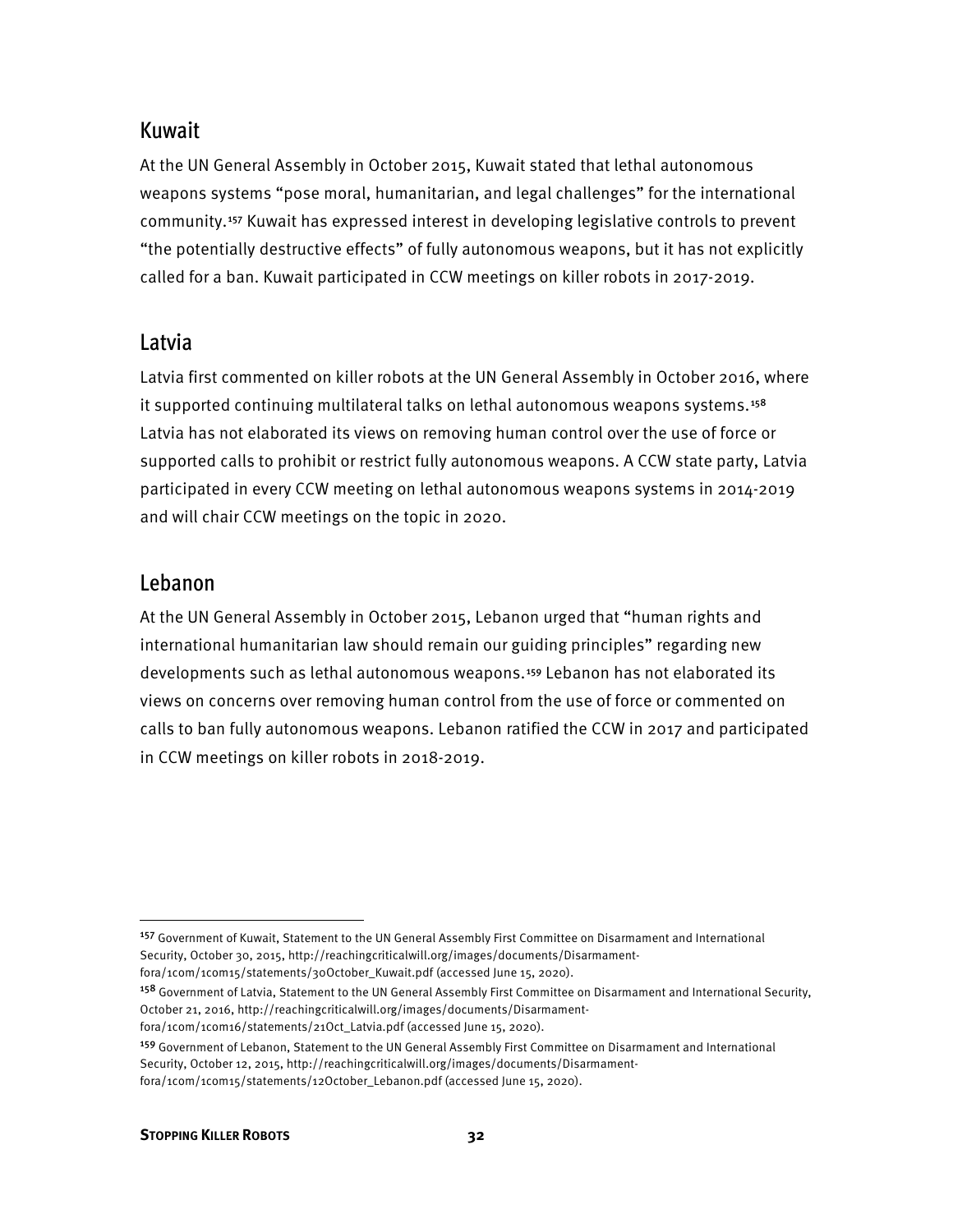# <span id="page-39-0"></span>Libya

At the UN General Assembly in October 2019, Libya expressed concern at the fast pace of technological developments and potential threats for peace and security.[160](#page-39-3) Libya is not a CCW state party, but participated in CCW meetings on lethal autonomous weapons systems in 2014-2015.

# <span id="page-39-1"></span>Liechtenstein

Liechtenstein said that "technical developments clearly point to a need for new legal obligations" for lethal autonomous weapons systems at the UN General Assembly in October 2018.[161](#page-39-4) It also proposed "stronger collective action" to "establish binding standards to ensure a human component in the decision-making processes of [weapons] systems." Liechtenstein says it wants "regulation in the area of lethal autonomous weapons systems … to legally ensure a human component in the decision-making processes of such systems."[162](#page-39-5) It has not commented on calls to ban fully autonomous weapons. Liechtenstein is a CCW state party, but did not attend CCW meetings on lethal autonomous weapons systems in 2014-2019.

# <span id="page-39-2"></span>Lithuania

Lithuania supported a proposal to begin multilateral talks on lethal autonomous weapons systems in November 2013.<sup>[163](#page-39-6)</sup> Lithuania has not elaborated its views on concerns over removing human control from the use of force or commented on calls to ban such weapons. It participated in every CCW meeting on lethal autonomous weapons systems in 2014-2019.

<span id="page-39-3"></span><sup>160</sup> Government of Libya, Statement to the UN General Assembly First Committee on Disarmament and International Security, October 14, 2019, http://reachingcriticalwill.org/images/documents/Disarmamentfora/1com/1com19/statements/14Oct\_Libya.pdf (accessed June 15, 2020).

<span id="page-39-4"></span><sup>161</sup> Government of Liechtenstein, Statement to the UN General Assembly First Committee on Disarmament and International Security, October 15, 2018, http://reachingcriticalwill.org/images/documents/Disarmament-

fora/1com/1com18/statements/15Oct\_Liechtenstein.pdf (accessed June 15, 2020).

<span id="page-39-5"></span><sup>&</sup>lt;sup>162</sup> Government of Liechtenstein, Statement to the UN General Assembly First Committee on Disarmament and International Security, October 17, 2019, http://reachingcriticalwill.org/images/documents/Disarmament-

fora/1com/1com19/statements/17Oct\_Liechtenstein.pdf (accessed June 15, 2020).

<span id="page-39-6"></span><sup>&</sup>lt;sup>163</sup> Government of Lithuania, Statement to the Convention on Conventional Weapons Meeting of High Contracting Parties, November 14, 2013, http://www.reachingcriticalwill.org/images/documents/Disarmament-fora/ccw/MSP-2013/Statements/14Nov\_Lithuania.pdf (accessed June 15, 2020).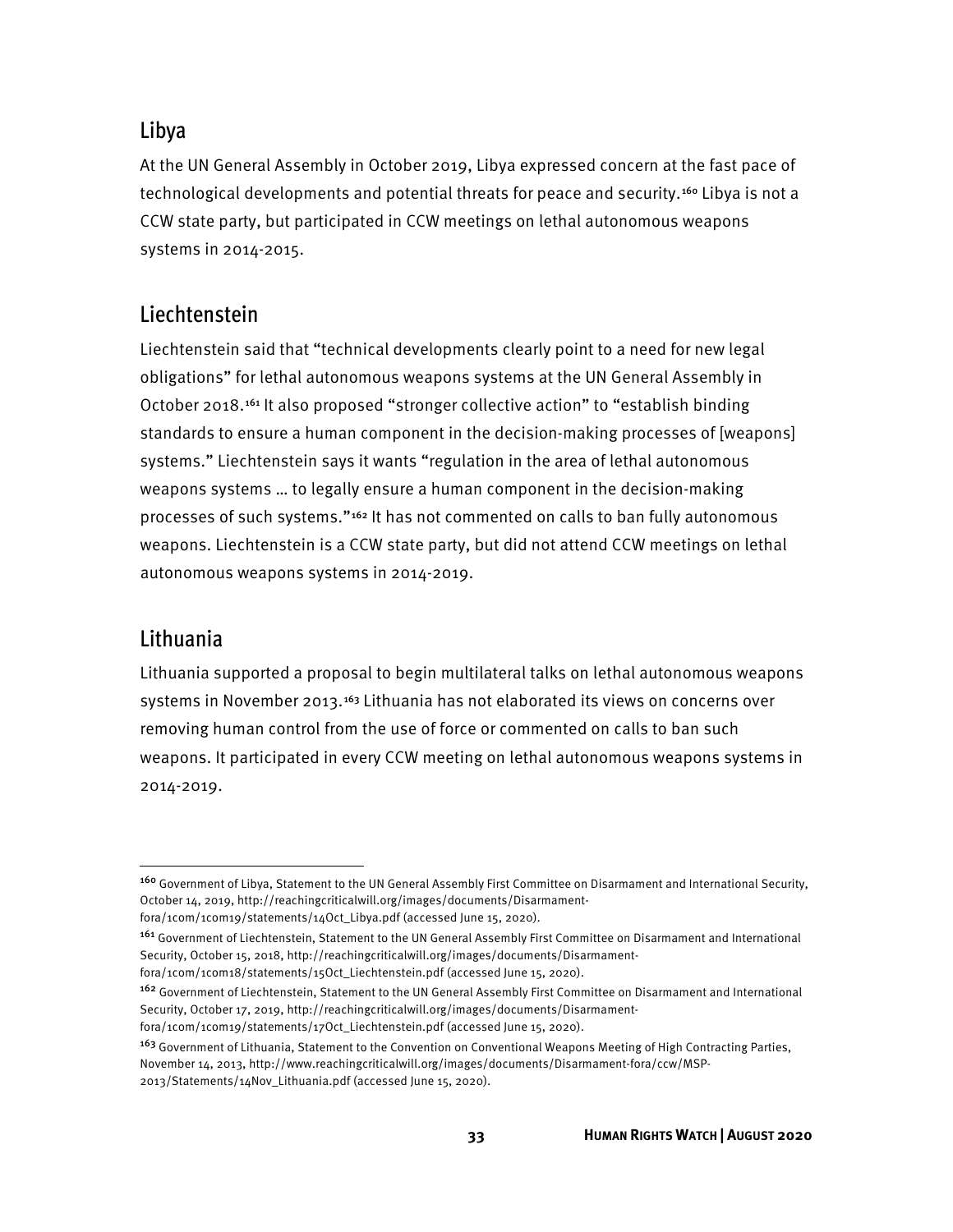# <span id="page-40-0"></span>Luxembourg

In April 2018, Luxembourg said that "humans should continue to be able to make the ultimate decision in regards to the use of lethal force."[164](#page-40-3) It recommended developing a political declaration on lethal autonomous weapons systems, but cautioned it "should be viewed as a first step, and not an end in itself." In March 2019, Luxembourg called for the development of a legally binding instrument with a positive obligation to maintain human control over the use of force.[165](#page-40-4) Luxembourg participated in CCW meetings on killer robots in 2014 and 2017-2019.

## <span id="page-40-1"></span>Madagascar

Madagascar supported a proposal to begin multilateral talks on lethal autonomous weapons systems in November 2013 and suggested states "consider moral and ethical values in the use of these weapons."[166](#page-40-5) Madagascar has not elaborated its views on concerns over removing human control from the use of force or supported proposals to ban lethal autonomous weapons systems. It attended CCW meetings on killer robots in 2014- 2015, but not those held in 2016-2019.

# <span id="page-40-2"></span>Mali

In May 2014, Mali expressed concern that lethal autonomous weapons systems may not be able to discriminate between soldiers and civilians, calling them "a step backwards for the international community."[167](#page-40-6) Mali participated in one CCW meeting on lethal autonomous weapons systems in 2014.

<span id="page-40-3"></span><sup>&</sup>lt;sup>164</sup> Government of Luxembourg, Statement to the Convention on Conventional Weapons Meeting of High Contracting Parties, April 13, 2018, http://reachingcriticalwill.org/images/documents/Disarmament-

fora/ccw/2018/gge/statements/9April\_Luxembourg.pdf (accessed June 15, 2020).

<span id="page-40-4"></span><sup>165</sup> Government of Luxembourg, Statement to the Convention on Conventional Weapons Group of Governmental Experts on lethal autonomous weapons systems, August 20, 2019,

https://conf.unog.ch/digitalrecordings/index.html?guid=public/61.0500/D438BEC1-48F6-4116-BEE5- 1A44BE7EBC19\_10h09&position=8786 (accessed June 15, 2020).

<span id="page-40-5"></span><sup>166</sup> Government of Madagascar, Statement to the Convention on Conventional Weapons Meeting of High Contracting Parties, November 14, 2013, https://unoda-web.s3-accelerate.amazonaws.com/wp-

content/uploads/assets/media/BD4FD09FDC45E989C1257CE50038C83B/file/Madagascar\_MSP\_GenStatement\_2013.pdf (accessed June 15, 2020).

<span id="page-40-6"></span><sup>167</sup> Government of Mali, Statement to the Convention on Conventional Weapons informal meeting of experts on lethal autonomous weapons systems, May 13, 2014, https://reachingcriticalwill.org/images/documents/Disarmamentfora/ccw/2014/statements/13May\_Mali.pdf (accessed June 15, 2020).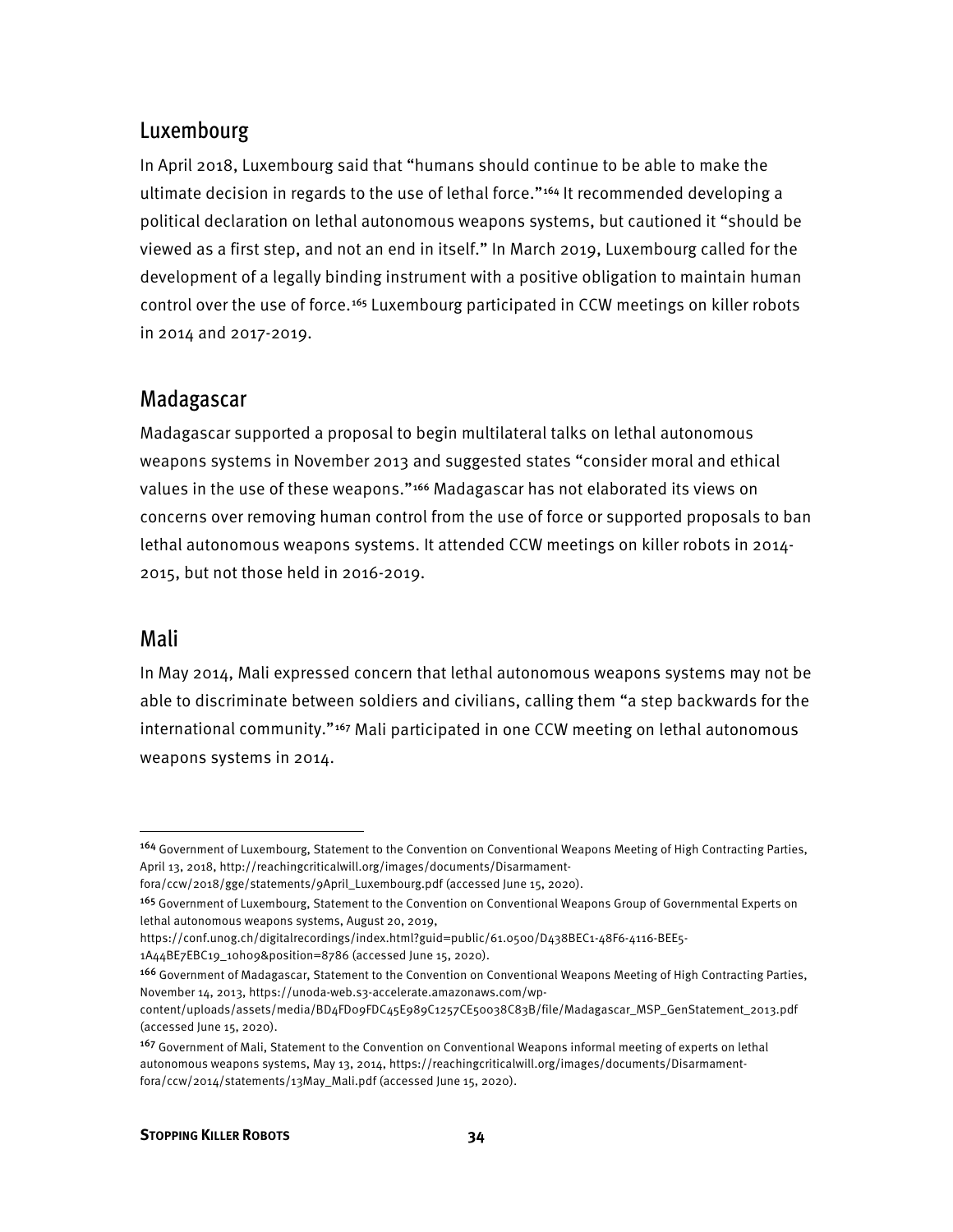# <span id="page-41-0"></span>Mexico

Mexico warned that lethal autonomous weapons systems "might decide arbitrarily on the life and death of human beings" at the Human Rights Council in May 2013.[168](#page-41-3) Mexico has expressed doubts such weapons systems would comply with key principles of international humanitarian law and sees a need to retain "a significant level of human control" in the use of force.[169](#page-41-4) In April 2016, Mexico said that it favors "the negotiation of a legally binding instrument to preemptively ban fully autonomous weapons," describing the proposal as preventive "since the weapons still do not exist" and noting that negotiations "should not necessarily be done through CCW."[170](#page-41-5) Mexico participated in every CCW meeting on killer robots in 2014-2019.

# <span id="page-41-1"></span>Moldova

The Republic of Moldova said in December 2016 that "all weapons must remain under effective (or meaningful) human control."[171](#page-41-6) It has not commented on calls to ban lethal autonomous weapons systems. The Republic of Moldova participated in CCW meetings on killer robots in 2014-2015 and 2017-2019.

# <span id="page-41-2"></span>Montenegro

Montenegro has supported continuing multilateral talks on killer robots on several occasions since December 2016.[172](#page-41-7) It has not elaborated its views on concerns over removing human control from the use of force or commented on calls to ban fully autonomous weapons. Montenegro participated in CCW meetings on lethal autonomous weapons systems in 2014 and 2017-2019.

<span id="page-41-3"></span><sup>168</sup> Government of Mexico, Statement to the UN Human Rights Council, May 30, 2013, http://stopkillerrobots.org/wpcontent/uploads/2013/05/HRC\_Mexico\_09\_30May2013.pdf (accessed June 15 ,2020).

<span id="page-41-4"></span><sup>169</sup> Government of Mexico, Statement to the Convention on Conventional Weapons informal meeting of experts on lethal autonomous weapons systems, May 15, 2014. Notes by the Campaign to Stop Killer Robots.

<span id="page-41-5"></span><sup>170</sup> Government of Mexico, Statement to the Convention on Conventional Weapons informal meeting of experts on lethal autonomous weapons systems, April 13, 2016,

https://www.unog.ch/80256EDD006B8954/(httpAssets)/44FB014A6029D721C1257F920057E636/\$file/2016\_LAWS+MX\_Ge neralExchange\_Statements\_Mexico.pdf (accessed June 15, 2020).

<span id="page-41-6"></span><sup>171</sup> Government of Moldova, Statement to the Convention on Conventional Weapons Fifth Review Conference, December 12, 2016, http://www.reachingcriticalwill.org/images/documents/Disarmament-

fora/ccw/2016/RevCon/statements/12Dec\_Moldova.pdf (accessed June 15, 2020).

<span id="page-41-7"></span><sup>172</sup> Government of Montenegro, Statement to the Convention on Conventional Weapons Fifth Review Conference, December 12, 2016, http://www.reachingcriticalwill.org/images/documents/Disarmament-

fora/ccw/2016/RevCon/statements/12Dec\_Montenegro.pdf (accessed June 15, 2020).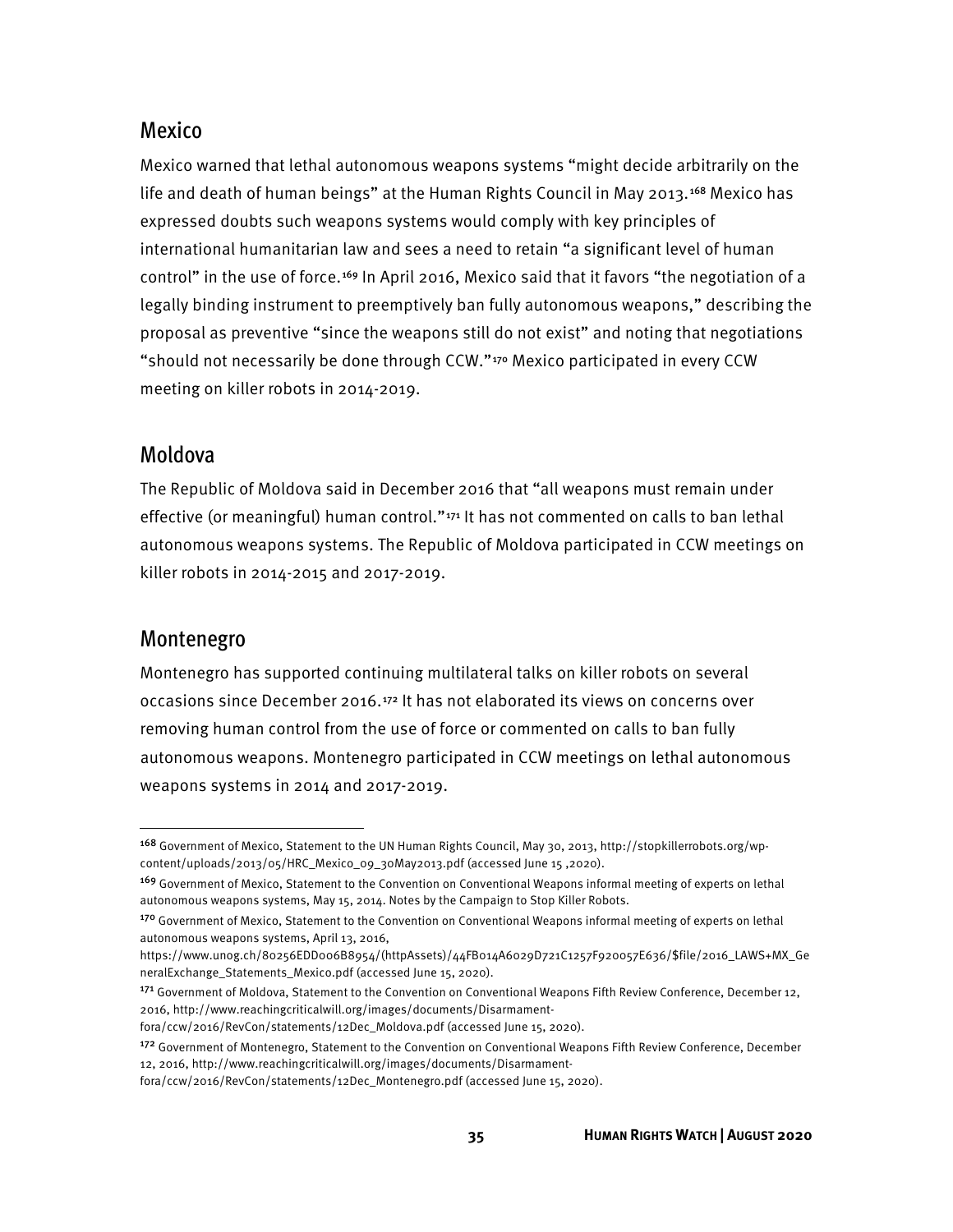## <span id="page-42-0"></span>Morocco

Morocco expressed serious concern over allowing machines to "have the right to determine the life of human beings" at the Human Rights Council in May 2013 and expressed interest in discussing the "moral and legal implications" of lethal autonomous weapons systems.[173](#page-42-3) Morocco called for a ban on lethal autonomous weapons systems in November 2018 because "the absence of a legal framework could leave the door wide open to the development and acquisition" of such weapons.[174](#page-42-4) Morocco participated in every CCW meeting on killer robots in 2014-2019.

#### <span id="page-42-1"></span>Myanmar

At the UN General Assembly in October 2017, Myanmar said that lethal autonomous weapons systems constitute "a security issue warranting serious consideration."<sup>[175](#page-42-5)</sup> In October 2019, it noted "growing concerns on new types of weapons such as lethal autonomous weapon systems and their destructive power."[176](#page-42-6) Myanmar has not commented on calls to ban fully autonomous weapons. Myanmar is not a CCW state party, but participated in CCW meetings on killer robots in 2017-2018.

# <span id="page-42-2"></span>Namibia

Namibia called for a ban on fully autonomous weapons at the UN General Assembly in October 2019, calling them "totally incompatible with international humanitarian law."[177](#page-42-7) Namibia is not a CCW state party and did not attend CCW meetings on lethal autonomous weapons systems in 2014-2019.

<span id="page-42-3"></span><sup>173</sup> Government of Morocco, Statement to the UN Human Rights Council, May 30, 2013, http://stopkillerrobots.org/wpcontent/uploads/2013/03/KRC\_ReportHeynsUN\_Jul2013.pdf, p. 17 (accessed June 15, 2020).

<span id="page-42-4"></span><sup>174</sup> Government of Morocco, Statement to the Convention on Conventional Weapons Meeting of High Contracting Parties, November 22, 2018, http://reachingcriticalwill.org/images/documents/Disarmament-fora/ccw/2018/hcpmeeting/statements/22Nov\_Morocco2.pdf (accessed June 15, 2020).

<span id="page-42-5"></span><sup>175</sup> Government of Myanmar, Statement to the UN General Assembly First Committee on Disarmament and International Security, October 10, 2017, https://www.stopkillerrobots.org/wp-

content/uploads/2018/02/CCW\_Report\_Nov2017\_posted.pdf (accessed June 15, 2020).

<span id="page-42-6"></span><sup>&</sup>lt;sup>176</sup> Government of Myanmar, Statement to the UN General Assembly First Committee on Disarmament and International Security, October 25, 2019, https://reachingcriticalwill.org/images/documents/Disarmamentfora/1com/1com19/statements/25Oct\_Myanmar.pdf

<sup>(</sup>accessed June 15, 2020).

<span id="page-42-7"></span><sup>177</sup> Government of Namibia, Statement to the UN General Assembly First Committee on Disarmament and International Security, October 24, 2019. Notes by Human Rights Watch.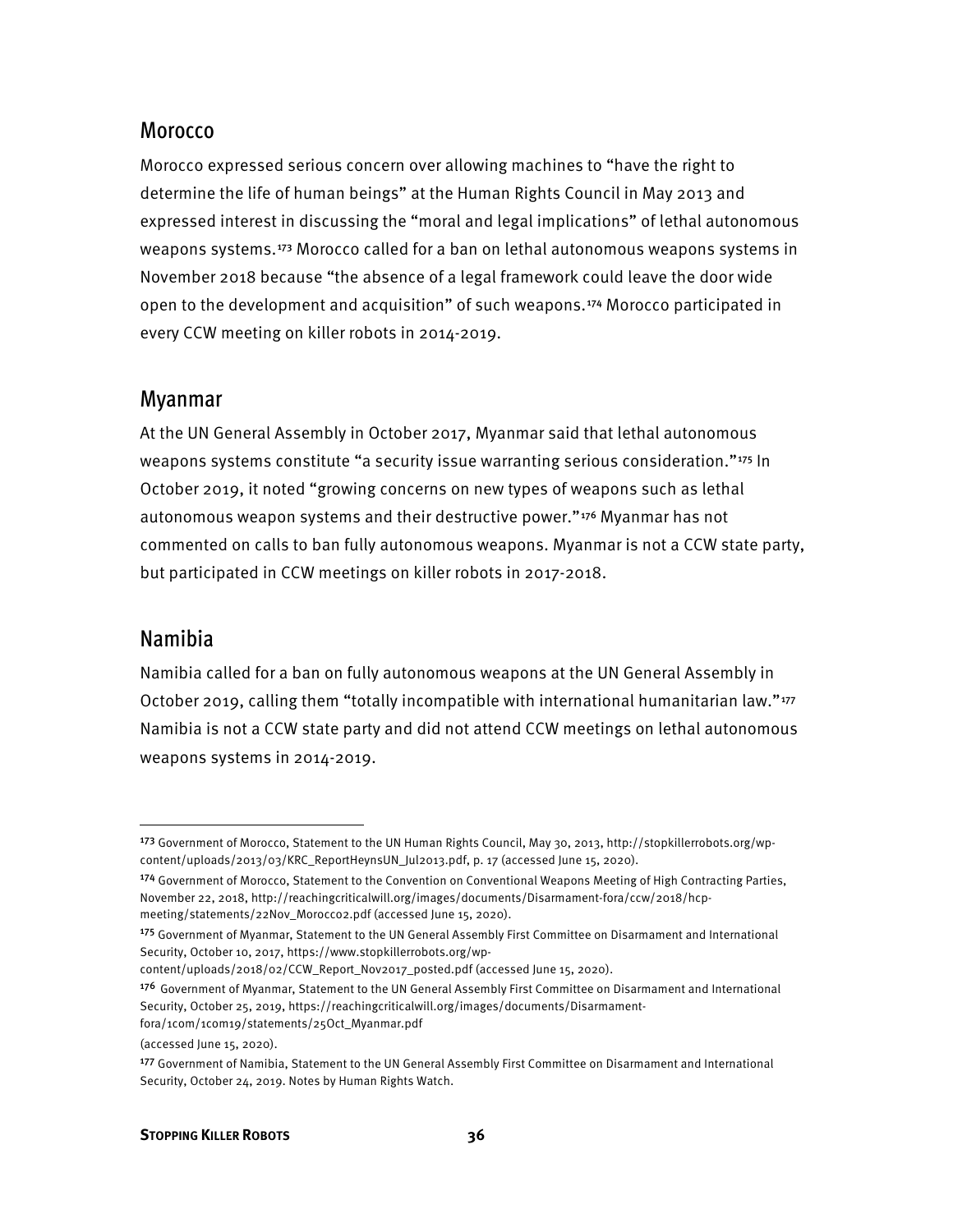# <span id="page-43-0"></span>Nepal

Nepal said at the UN General Assembly in October 2018 that "a sound regulatory framework" is needed for artificial intelligence and "automated robots" that "pose serious threat to humanity."[178](#page-43-2) Nepal is not a CCW state party and did not attend CCW meetings on lethal autonomous weapons systems in 2014-2019.

# <span id="page-43-1"></span>The Netherlands

At the UN General Assembly in October 2013, the Netherlands supported a proposal to begin multilateral discussions on killer robots, which it said raise "many legal, ethical and policy questions."<sup>[179](#page-43-3)</sup> The Netherlands said it considers "*fully* autonomous weapon systems, which can change their goal-function themselves or alter pre-programmed conditions and parameters, not to be under meaningful human control and considers them therefore prohibited under international law."[180](#page-43-4) National policy is based on a 2015 report by two advisory councils and finds that meaningful human control in the programming phase before deployment of weapons systems is sufficient and not necessary over the selection and attack of targets.<sup>[181](#page-43-5)</sup> The Netherlands has said it "has no plans for the development of completely autonomous systems."[182](#page-43-6) It has rejected calls to ban fully autonomous weapons as "inexpedient and unfeasible, mainly due to the fact that most artificial intelligence technology comes from civilian developments."[183](#page-43-7) In May 2019, the

fora/1com/1com18/statements/11Oct\_Nepal.pdf (accessed June 15, 2020).

<span id="page-43-2"></span><sup>178</sup> Government of Nepal, Statement to the UN General Assembly First Committee on Disarmament and International Security, October 11, 2018, http://reachingcriticalwill.org/images/documents/Disarmament-

<span id="page-43-3"></span><sup>&</sup>lt;sup>179</sup> Government of the Netherlands, Statement to the UN General Assembly First Committee on Disarmament and International Security, October 29, 2013, https://unoda-web.s3-accelerate.amazonaws.com/wpcontent/uploads/assets/special/meetings/firstcommittee/68/pdfs/TD\_29-Oct\_CW\_Netherlands.pdf (accessed June 15,

<sup>2020).</sup>

<span id="page-43-4"></span><sup>180</sup> Government of the Netherlands, Statement to the Convention on Conventional Weapons Group of Governmental Experts on lethal autonomous weapons systems, April 11, 2018, http://reachingcriticalwill.org/images/documents/Disarmamentfora/ccw/2018/gge/statements/11April\_Netherlands.pdf (accessed July 20, 2020).

<span id="page-43-5"></span><sup>181</sup> Advisory Council on International Affairs and Advisory Committee on Issues of Public International Law, "Autonomous weapon systems; the need for meaningful control," October 2015,

https://www.advisorycouncilinternationalaffairs.nl/documents/publications/2015/10/02/autonomous-weapon-systems (accessed July 20, 2020). See also "Killer Robots," PAX, accessed July 20, 2020, https://www.paxforpeace.nl/ourwork/programmes/killer-robots.

<span id="page-43-6"></span><sup>182</sup> Government of the Netherlands, Statement to the Convention on Conventional Weapons informal meeting of experts on lethal autonomous weapons systems, April 13, 2015, http://www.reachingcriticalwill.org/images/documents/Disarmamentfora/ccw/2015/meeting-experts-laws/statements/13April\_Netherlands.pdf (accessed July 20, 2020).

<span id="page-43-7"></span><sup>&</sup>lt;sup>183</sup> Government of the Netherlands, Statement to the Convention on Conventional Weapons informal meeting of experts on lethal autonomous weapons systems, April 11, 2016, http://www.reachingcriticalwill.org/images/documents/Disarmamentfora/ccw/2016/meeting-experts-laws/statements/11April\_Netherlands.pdf (accessed June 15, 2020).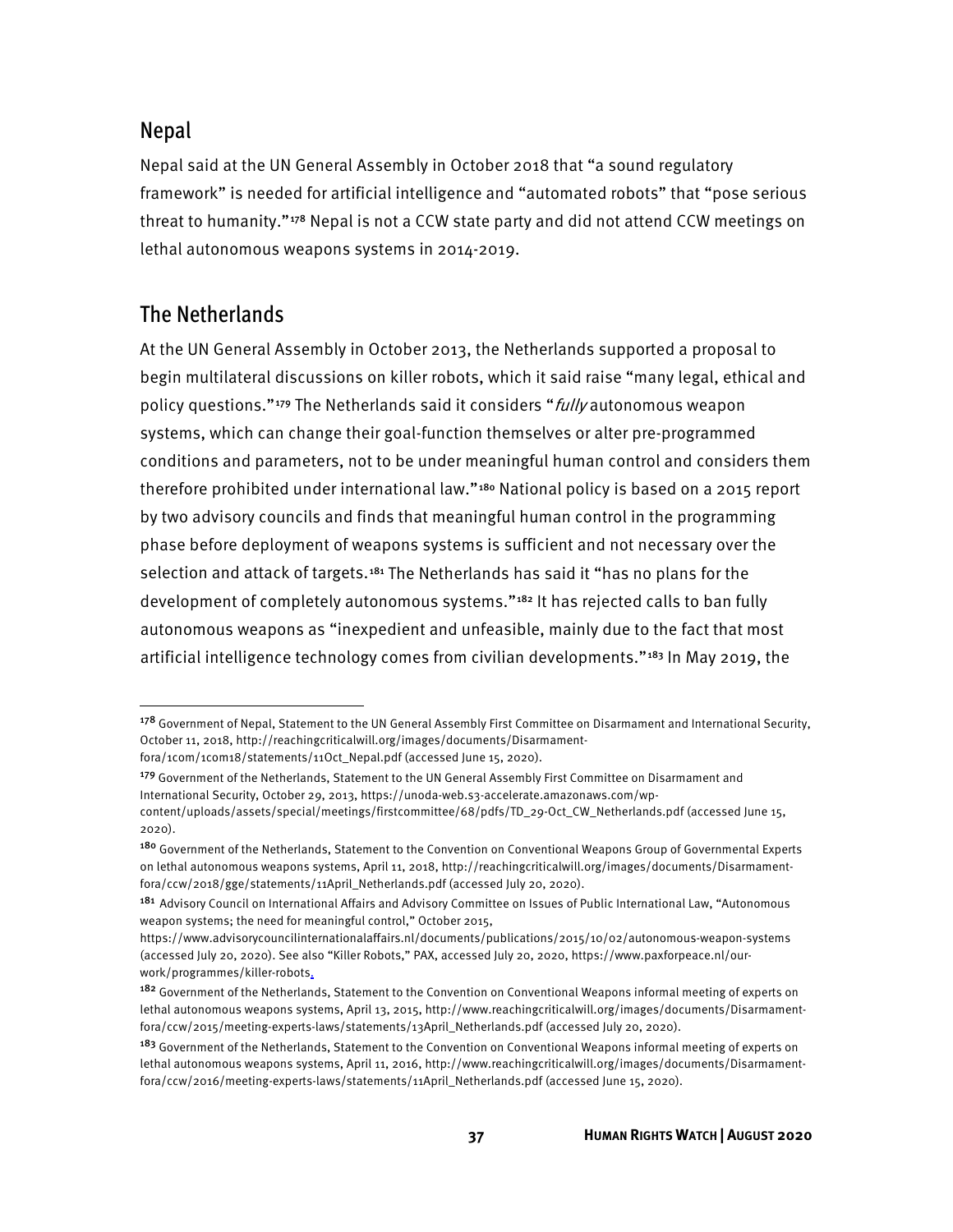national parliament adopted a resolution calling for a legally binding instrument on new weapons technologies, including autonomous weapons.<sup>[184](#page-44-2)</sup> The Netherlands participated in every CCW meeting on lethal autonomous weapons systems in 2014-2019.

#### <span id="page-44-0"></span>New Zealand

At the UN General Assembly in October 2013, New Zealand said that governments should work with civil society to develop and implement effective solutions to challenges raised by new technologies such as fully autonomous weapons.<sup>[185](#page-44-3)</sup> In May 2019, Minister for Disarmament and Arms Control Winston Peters said, "New Zealand has…concerns about the legal, ethical and human rights challenges posed by the development and use of lethal autonomous weapons systems."[186](#page-44-4) He said, "our view is that international law already sets limits" on such weapons and said New Zealand would focus on using existing law "to make sure there will always be meaningful human control over weapons incorporating autonomy."[187](#page-44-5) New Zealand participated in every CCW meeting on killer robots in 2014-2019.

#### <span id="page-44-1"></span>Nicaragua

In November 2015, Nicaragua expressed concern that fully autonomous weapons would "not guarantee the distinction between civilians and combatants, nor the assessment of proportionality and precaution established by international humanitarian law."[188](#page-44-6) It has warned that such weapons "will be incompatible with human rights law."[189](#page-44-7) Nicaragua

<span id="page-44-2"></span><sup>&</sup>lt;sup>184</sup> Government of the Netherlands, Parliamentary Motion by Member Sven Koopmans et al., "over beheersing van de productie, plaatsing, verspreiding en inzet van nieuwe potentiële massavernietigingswapens," May 19, 2019, https://www.tweedekamer.nl/kamerstukken/moties/detail?id=2019Z08535&did=2019D17366 (accessed July 20, 2020).

<span id="page-44-3"></span><sup>185</sup> Government of New Zealand, Statement to the UN General Assembly First Committee on Disarmament and International Security, October 30, 2013, http://www.reachingcriticalwill.org/images/documents/Disarmamentfora/1com/1com13/statements/30Oct\_NZ.pdf (accessed June 15, 2020).

<span id="page-44-4"></span><sup>186</sup> Letter from Rt Hon Winston Peters, Minister for Disarmament and Arms Control, to Mary Wareham, 1 May 2019, https://www.stopkillerrobots.org/wp-content/uploads/2019/05/NZ-Peters-Response.pdf (accessed June 15, 2020).

<span id="page-44-5"></span><sup>&</sup>lt;sup>187</sup> Government of New Zealand, Statement to the UN General Assembly First Committee on Disarmament and International Security, October 13, 2017, http://www.reachingcriticalwill.org/images/documents/Disarmament-

fora/ccw/2017/gge/statements/13Nov\_NZ.pdf (accessed July 17, 2020).

<span id="page-44-6"></span><sup>188</sup> Government of Nicaragua, Statement to the Convention on Conventional Weapons Meeting of High Contracting Parties, November 12, 2015,

https://www.unog.ch/80256EDD006B8954/(httpAssets)/F6A08D38408A7395C1257F0F0049729D/\$file/2015\_CCWMSP\_Ge nStmnt\_Nicaragua.pdf (accessed June 15, 2020).

<span id="page-44-7"></span><sup>189</sup> Government of Nicaragua, Statement to the Convention on Conventional Weapons Group of Governmental Experts on lethal autonomous weapons systems, April 13, 2018,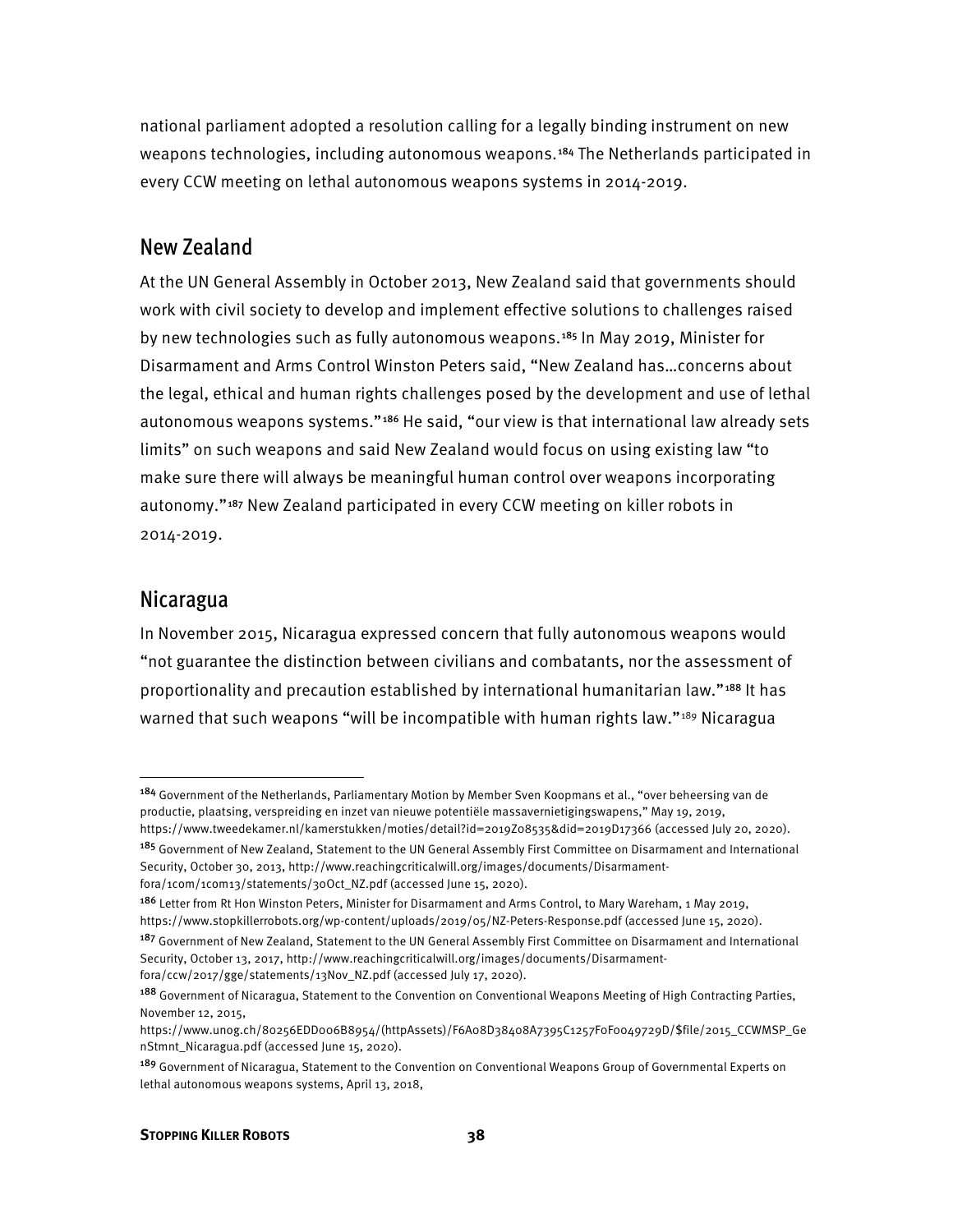called for a preemptive ban on lethal autonomous weapons systems in April 2016.[190](#page-45-2) Nicaragua participated in every CCW meeting on killer robots in 2014-2019.

#### <span id="page-45-0"></span>North Macedonia

North Macedonia first commented on killer robots in 2019, when its representative chaired the CCW talks on lethal autonomous weapons systems. North Macedonia supports the development of "a normative and operational framework" to address rising concerns over killer robots.[191](#page-45-3) North Macedonia first participated in CCW meetings on killer robots in 2019.

#### <span id="page-45-1"></span>Norway

In May 2014, Norway acknowledged ethical and legal concerns raised by lethal autonomous weapons systems, which it warned "could blur lines of responsibility and accountability."[192](#page-45-4) Norway considers such weapons to be "weapons systems that would search for, identify, and attack targets, including human beings, using lethal force and without a human operator intervening."<sup>[193](#page-45-5)</sup> Norway said in August 2018 that it has not decided if lethal autonomous weapons systems "warrant the development of a new international instrument."[194](#page-45-6) Norway participated every CCW meeting on killer robots in 2014-2019. The ethics committee of the Norwegian Government Pension Fund Global recommended in June 2020 that the Fund add lethal autonomous weapons systems to the

https://conf.unog.ch/digitalrecordings/index.html?guid=public/61.0500/E91311E5-E287-4286-92C6- D47864662A2C\_10h14&position=8621 (accessed July 20, 2020).

<span id="page-45-2"></span><sup>190</sup> Government of Nicaragua, Statement to the Convention on Conventional Weapons Fifth Review Conference, December 12, 2016, http://conf.unog.ch/digitalrecordings/index.html?guid=public/61.0500/DDE5EFD9-810F-41D4-A0AB-3D6244069E03\_15h03&position=7153 (accessed June 15, 2020).

<span id="page-45-3"></span><sup>&</sup>lt;sup>191</sup> Government of North Macedonia, Statement to the Convention on Conventional Weapons Meeting of High Contracting Parties, November 14, 2019, https://conf.unog.ch/digitalrecordings/index.html?guid=public/61.0490/3916479B-3360- 4C69-AB5A-AE0BD6FBC687\_10h10&position=1667 (accessed June 15, 2020).

<span id="page-45-4"></span><sup>&</sup>lt;sup>192</sup> Government of Norway, Statement to the Convention on Conventional Weapons informal meeting of experts on lethal autonomous weapons systems, May 13, 2014,

https://www.unog.ch/80256EDD006B8954/(httpAssets)/D47349EE647EB6BBC1257CD7005DA52D/\$file/Norway\_MX\_LAWS \_2014.pdf (accessed June 15, 2020).

<span id="page-45-5"></span><sup>193</sup> Ibid.

<span id="page-45-6"></span><sup>194</sup> Government of Norway, Statement to the Convention on Conventional Weapons Group of Governmental Experts on lethal autonomous weapons systems, August 29, 2018, http://reachingcriticalwill.org/images/documents/Disarmamentfora/ccw/2018/gge/statements/29August\_Norway.pdf (accessed June 15, 2020).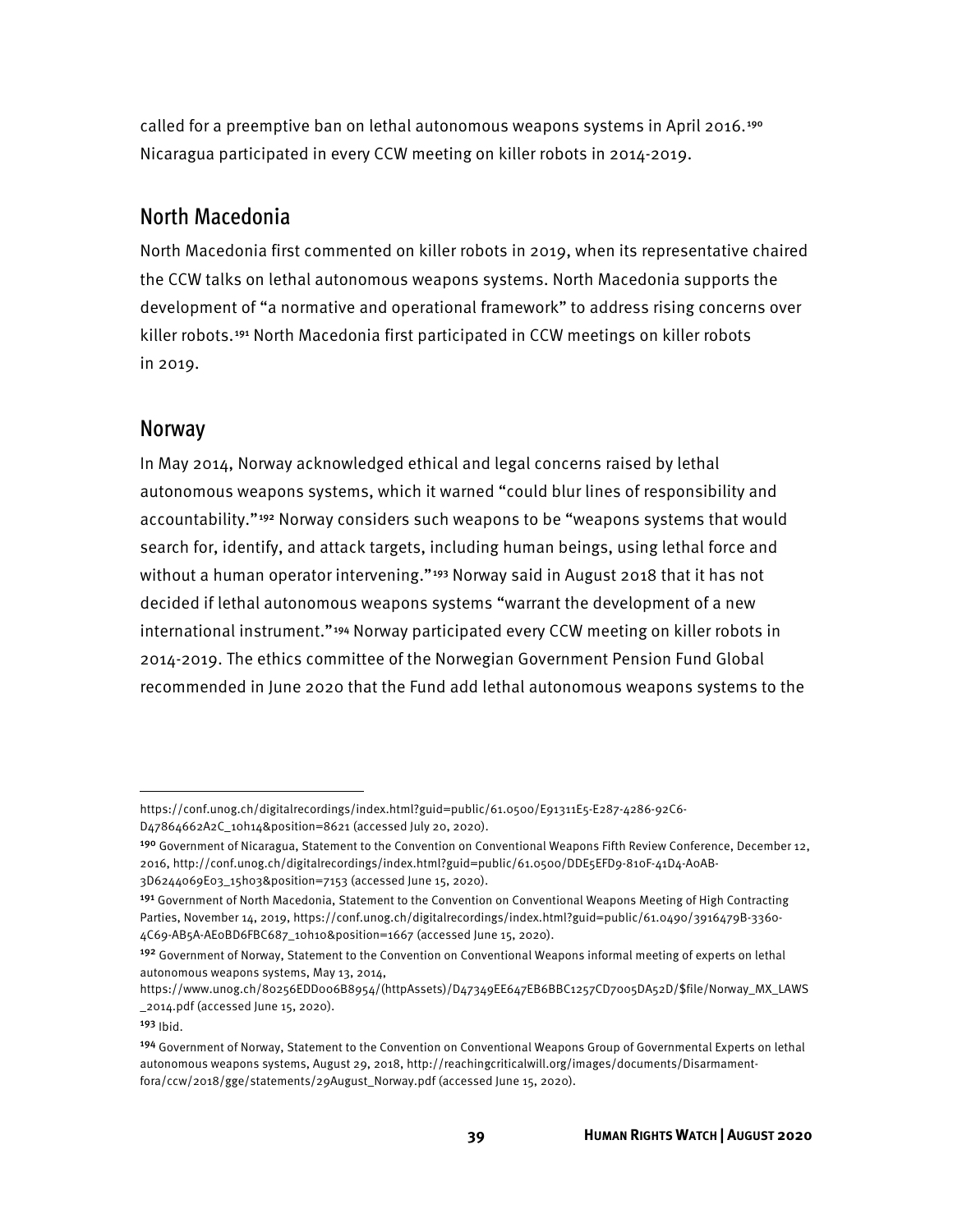exclusion list of weapons that it will not invest in.[195](#page-46-2) The Norwegian parliament will consider and vote on the proposal in 2021.

#### <span id="page-46-0"></span>Pakistan

At the Human Rights Council in May 2013, Pakistan said that lethal autonomous weapons systems "raise complex moral, ethical, and legal dilemmas" and became the first nation to call for them to be prohibited, citing the precedent provided by the preemptive ban on blinding lasers.[196](#page-46-3) Pakistan also delivered a statement on behalf of the Organization of the Islamic Conference, representing more than 50 states, which warned that removing human control from the use of force "fundamentally changes the nature of war" and raises the potential for an "accountability gap."<sup>[197](#page-46-4)</sup> Pakistan has repeatedly called for a new international ban treaty since then and has rejected lethal autonomous weapons systems as "illegal, unethical, inhumane, and unaccountable as well as destabilizing for international peace and security."[198](#page-46-5) Pakistan participated in every CCW meeting on killer robots in 2014-2019.

# <span id="page-46-1"></span>State of Palestine

The State of Palestine listed several concerns over removing human control from the use of force in November 2014.<sup>[199](#page-46-6)</sup> Palestine called for a preemptive ban on fully autonomous weapons in November 2015. Palestine ratified the CCW in 2015 and participated in the CCW meetings on lethal autonomous weapons systems in 2015-2019.

<span id="page-46-2"></span><sup>195</sup> Committee to review the Guidelines for Observation and Exclusion of Companies from the Government Pension Fund Global, June 15, 2020, https://nettsteder.regjeringen.no/etikkutvalget/etikkutvalget-for-statens-pensjonsfond-utland/ (accessed July 20, 2020).

<span id="page-46-3"></span><sup>196</sup> Government of Pakistan, Statement to the UN Human Rights Council, May 30, 2013, http://stopkillerrobots.org/wpcontent/uploads/2013/05/HRC\_Pakistan\_09\_30May2013.pdf (accessed June 15, 2020).

<span id="page-46-4"></span><sup>197</sup> Government of Pakistan, Statement to the UN Human Rights Council on behalf of the Organization of the Islamic Conference, May 30, 2013, http://stopkillerrobots.org/wp-content/uploads/2013/05/HRC\_Pakistan\_OIC\_09\_30May2013.pdf (accessed July 20, 2020).

<span id="page-46-5"></span><sup>198</sup> Government of Pakistan, Statement to the Convention on Conventional Weapons informal meeting of experts on lethal autonomous weapons systems, May 16, 2014, https://reachingcriticalwill.org/images/documents/Disarmamentfora/ccw/2014/statements/13May\_Pakistan.pdf (accessed July 17, 2020).

<span id="page-46-6"></span><sup>&</sup>lt;sup>199</sup> Government of Palestine, Statement to the Convention on Conventional Weapons Meeting of High Contracting Parties, November 14, 2014, https://unoda-web.s3-accelerate.amazonaws.com/wp-

content/uploads/assets/media/E479FBF4B058A72AC1257D97003E3970/file/Palestine\_MSP\_GS.pdf (accessed July 20, 2020).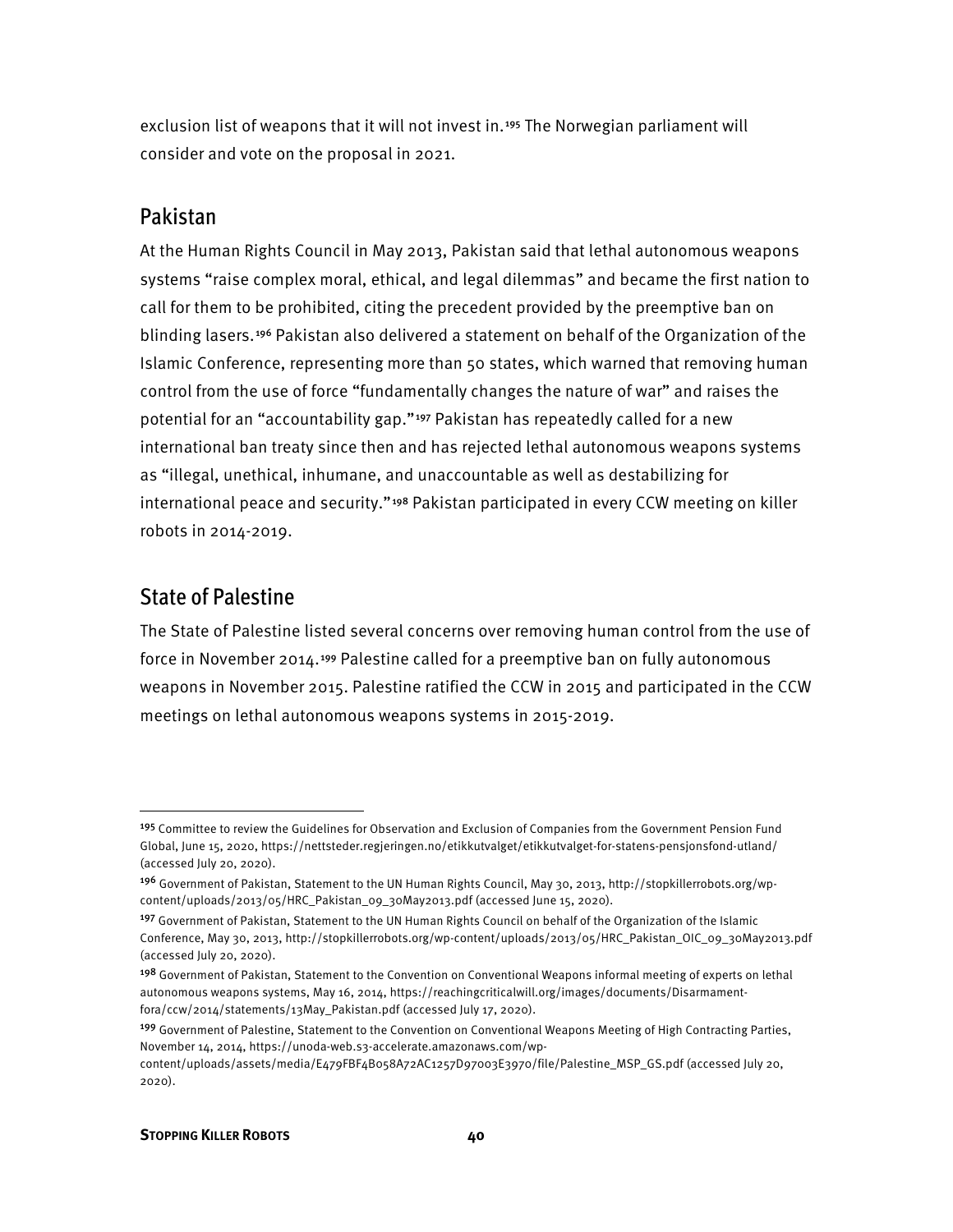#### <span id="page-47-0"></span>Panama

Panama called for a preemptive ban on lethal autonomous weapons systems in December 2016, stating such weapons are "contrary to international humanitarian law."[200](#page-47-2) Panama has expressed ethical, legal, and technical concerns with such weapons, arguing, "it is inadmissible that mere machines can take independent decisions on the life and death of people," and it cites the precedent provided by the CCW's preemptive ban on blinding lasers.<sup>[201](#page-47-3)</sup> In November 2019, Panama warned that fully autonomous weapons would not comply with international humanitarian law or international human rights law, would lead to an arms race and undermine international security, as well as be at risk from technical failures and cyber attacks.<sup>[202](#page-47-4)</sup> Panama participated in every CCW meeting on killer robots in 2016-2019.

#### <span id="page-47-1"></span>Peru

In December 2016, Peru called for an international treaty to prohibit development, acquisition, and use of fully autonomous weapons.[203](#page-47-5) In November 2017, it called such weapons a threat to human rights and said that weapons systems that lack meaningful human control should be prohibited.[204](#page-47-6) Peru has warned that lethal autonomous weapons systems could lead "a new arms race and an exacerbation of armed conflict," with "a negative impact on our efforts to maintain international peace and security."<sup>[205](#page-47-7)</sup> Peru says it

https://conf.unog.ch/digitalrecordings/index.html?guid=public/61.0500/419FD8D8-C666-45AE-8CAA-

FD3AA0DA9949\_10h17&position=7276 (accessed July 20, 2020).

https://conf.unog.ch/digitalrecordings/index.html?guid=public/61.0500/E91311E5-E287-4286-92C6-

<span id="page-47-2"></span><sup>200</sup> Government of Panama, Statement to the Convention on Conventional Weapons Fifth Review Conference, December 12, 2016, http://conf.unog.ch/digitalrecordings/#linkto-1949 (accessed July 20, 2020).

<span id="page-47-3"></span><sup>201</sup> Government of Panama, Statement to the Convention on Conventional Weapons Group of Governmental Experts on lethal autonomous weapons systems, November 13, 2017,

https://conf.unog.ch/digitalrecordings/index.html?guid=public/61.0500/61026CE1-F5DE-48FD-96D1-

<sup>398</sup>CF7783D68\_10h08&position=6123 (accessed June 15, 2020).

<span id="page-47-4"></span><sup>&</sup>lt;sup>202</sup> Government of Panama, Statement to the Convention on Conventional Weapons Meeting of High Contracting Parties, November 14, 2019, https://conf.unog.ch/digitalrecordings/index.html?guid=public/61.0490/3916479B-3360-4C69-AB5A-AE0BD6FBC687\_10h10&position=1351 (accessed July 20, 2020).

<span id="page-47-5"></span><sup>&</sup>lt;sup>203</sup> Government of Peru, Statement to the Convention on Conventional Weapons Fifth Review Conference, December 12, 2016. Notes by Human Rights Watch.

<span id="page-47-6"></span><sup>204</sup> Government of Peru, Statement to the Convention on Conventional Weapons Group of Governmental Experts on lethal autonomous weapons systems, November 16, 2017,

<span id="page-47-7"></span><sup>205</sup> Government of Peru, Statement to the Convention on Conventional Weapons Group of Governmental Experts on lethal autonomous weapons systems, April 13, 2018,

D47864662A2C\_10h14&position=5490 (accessed June 15, 2020).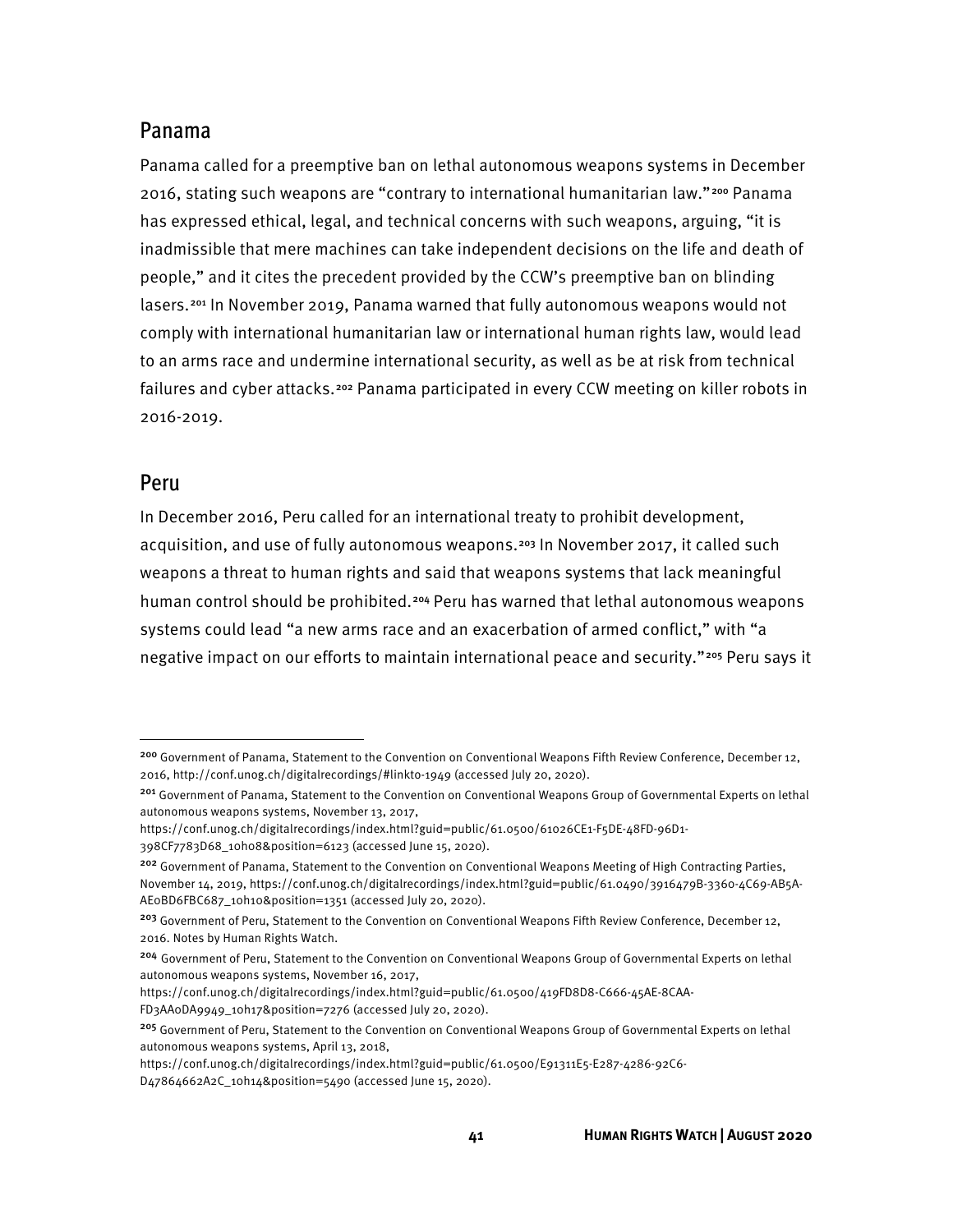as "fundamental to have a certain level of human control" over the use of force.<sup>[206](#page-48-2)</sup> Peru participated in CCW meetings on killer robots in 2014 and 2016-2019.

# <span id="page-48-0"></span>The Philippines

In April 2016, the Philippines supported continuing multilateral talks on lethal autonomous weapons systems and suggested that future meetings consider how to retain meaningful human control over the use of force.[207](#page-48-3) The Philippines says that new technologies pose "an immense challenge to the disarmament community," but it has not supported proposals to ban fully autonomous weapons.<sup>[208](#page-48-4)</sup> The Philippines participated in CCW meetings on killer robots in 2016-2019.

#### <span id="page-48-1"></span>Poland

Poland said that human beings must maintain control over "kill decisions" in April 2015, asking, "can a machine be allowed to decide whether to kill?" and answering, "the military answer to that question is simply NO, we want and have to be in control."[209](#page-48-5) Poland says "the type and degree of human control needs to be evaluated to establish limits on autonomy in weapons systems."<sup>[210](#page-48-6)</sup> At the UN Security Council in August 2019, Poland's President and Minister for Foreign Affairs Jacek Czaputowicz flagged challenges posed by "new developments in contemporary armed conflict," particularly "artificial intelligence

<span id="page-48-2"></span><sup>206</sup> Government of Peru, Statement to the Convention on Conventional Weapons Fifth Review Conference, December 13, 2016, https://conf.unog.ch/dr/public/61.0500/95085662-2BB7-4469-A468-22885243AACA\_15h11/chunks/snippet\_lOs126- 36t129-55.mp3 (accessed July 17, 2020).

<span id="page-48-3"></span><sup>&</sup>lt;sup>207</sup> The Philippines suggested, for example, the following questions: "Would we seek to curtail the development of technology or related technologies for the development of autonomous weapons systems?," "Would we seek to ban the development of autonomous weapons systems…or do we regulate or control its application or deployment?," and "What methodologies do we envision to ensure compliance or adherence with agreed-to actions?" Government of the Philippines, Statement to the Convention on Conventional Weapons informal meeting of experts on lethal autonomous weapons systems, April 13, 2016, http://conf.unog.ch/digitalrecordings/index.html?guid=public/61.0500/B3431A05-F41F-489C-B2AA-2599EBF1A9D0\_10h08&position=7187 (accessed July 20, 2020).

<span id="page-48-4"></span><sup>208</sup> Government of the Philippines, Statement to the UN General Assembly First Committee on Disarmament and International Security, October 3, 2017, https://reachingcriticalwill.org/images/documents/Disarmamentfora/1com/1com17/statements/3Oct\_Philippines.pdf (accessed July 17, 2020). See also Government of the Philippines, Statement to the Convention on Conventional Weapons informal meeting of experts on lethal autonomous weapons systems, April 13, 2016, http://conf.unog.ch/digitalrecordings/index.html?guid=public/61.0500/B3431A05-F41F-489C-B2AA-2599EBF1A9D0\_10h08&position=7187 (accessed June 15, 2020).

<span id="page-48-5"></span><sup>209</sup> Government of Poland, Statement to the Convention on Conventional Weapons informal meeting of experts on lethal autonomous weapons systems, April 15, 2015, http://www.reachingcriticalwill.org/images/documents/Disarmamentfora/ccw/2015/meeting-experts-laws/statements/15April\_Poland.pdf (accessed July 17, 2020).

<span id="page-48-6"></span><sup>210</sup> Government of Poland, Statement to the Convention on Conventional Weapons Group of Governmental experts on lethal autonomous weapons systems, April 11, 2018, http://reachingcriticalwill.org/images/documents/Disarmamentfora/ccw/2018/gge/statements/11April\_Poland.pdf (accessed July 17, 2020).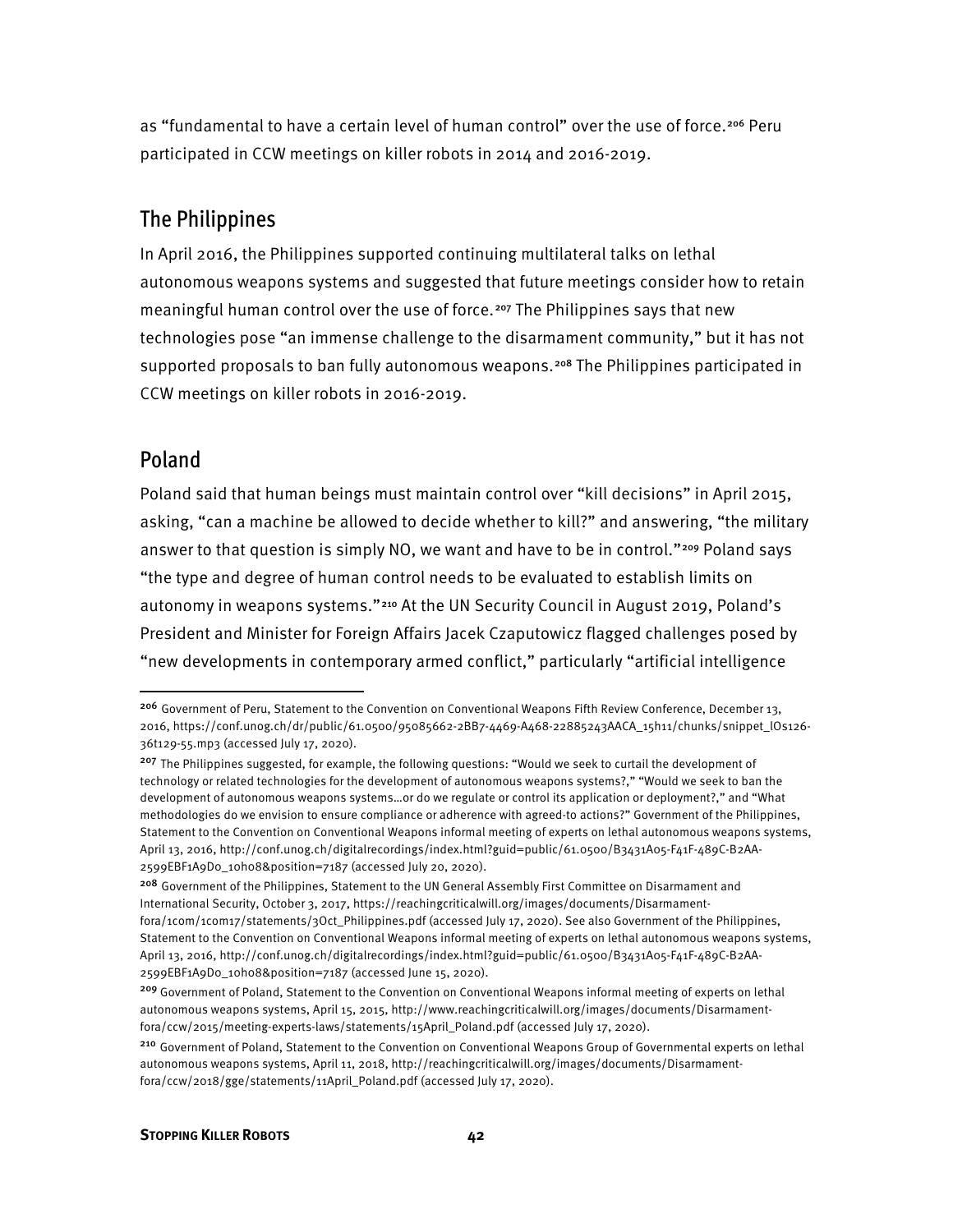and autonomous weapons" that "are reducing the role of humans more broadly."<sup>[211](#page-49-2)</sup> Poland has not supported calls to ban fully autonomous weapons. Poland participated in every CCW meeting on killer robots in 2014-2019.

#### <span id="page-49-0"></span>Portugal

At the UN General Assembly in October 2014, Portugal supported continuing multilateral talks on lethal autonomous weapons systems.[212](#page-49-3) Portugal says it "shares specific humanitarian, moral, and legal concerns" over such weapons and sees a need to retain human control over critical functions of weapons systems.<sup>[213](#page-49-4)</sup> Portugal has not supported proposals to ban fully autonomous weapons and instead suggested in March 2019 that states focus on examining how existing international law applies to such weapons.[214](#page-49-5) Portugal participated in every CCW meetings on killer robots in 2014-2019.

# <span id="page-49-1"></span>Romania

At the UN General Assembly in October 2015, Romania supported continuing multilateral talks on lethal autonomous weapons systems.[215](#page-49-6) Romania has not elaborated its views on concerns over removing human control from the use of force or commented on calls to ban fully autonomous weapons. Romania participated CCW meetings on killer robots in 2014 and 2016-2019.

<span id="page-49-2"></span><sup>211</sup> Government of Poland, Statement to the UN Security Council, August 13, 2019, http://webtv.un.org/search/-thepromotion-and-strengthening-of-the-rule-of-law-in-the-maintenance-of-international-peace-and-security-security-council-8595th-meeting/6072429087001/?term=&lan=english&page=399 at 00:40:44 (accessed July 17, 2020).

<span id="page-49-3"></span><sup>212</sup> Government of Portugal, Statement to the UN General Assembly First Committee on Disarmament and International Security, October 14, 2014, https://reachingcriticalwill.org/images/documents/Disarmamentfora/1com/1com14/statements/14Oct\_Portugal.pdf (accessed June 16, 2020).

<span id="page-49-4"></span><sup>&</sup>lt;sup>213</sup> Government of Portugal, Statement to the UN General Assembly First Committee on Disarmament and International Security, October 14, 2014, https://s3.amazonaws.com/unoda-web/wp-content/uploads/2015/10/14-October-Portugal.pdf (accessed July 17, 2020).

<span id="page-49-5"></span><sup>214</sup> Government of Portugal, Statement to the Convention on Conventional Weapons Group of Governmental Experts on lethal autonomous weapons systems, March 25, 2019, http://reachingcriticalwill.org/images/documents/Disarmamentfora/ccw/2019/gge/statements/25March\_Portugal5d.pdf (accessed July 20, 2020).

<span id="page-49-6"></span><sup>&</sup>lt;sup>215</sup> Government of Romania, Statement to the UN General Assembly First Committee on Disarmament and International Security, October 26, 2015, https://s3.amazonaws.com/unoda-web/wp-content/uploads/2015/10/26-October-Romania-CW.pdf (accessed June 15 ,2020).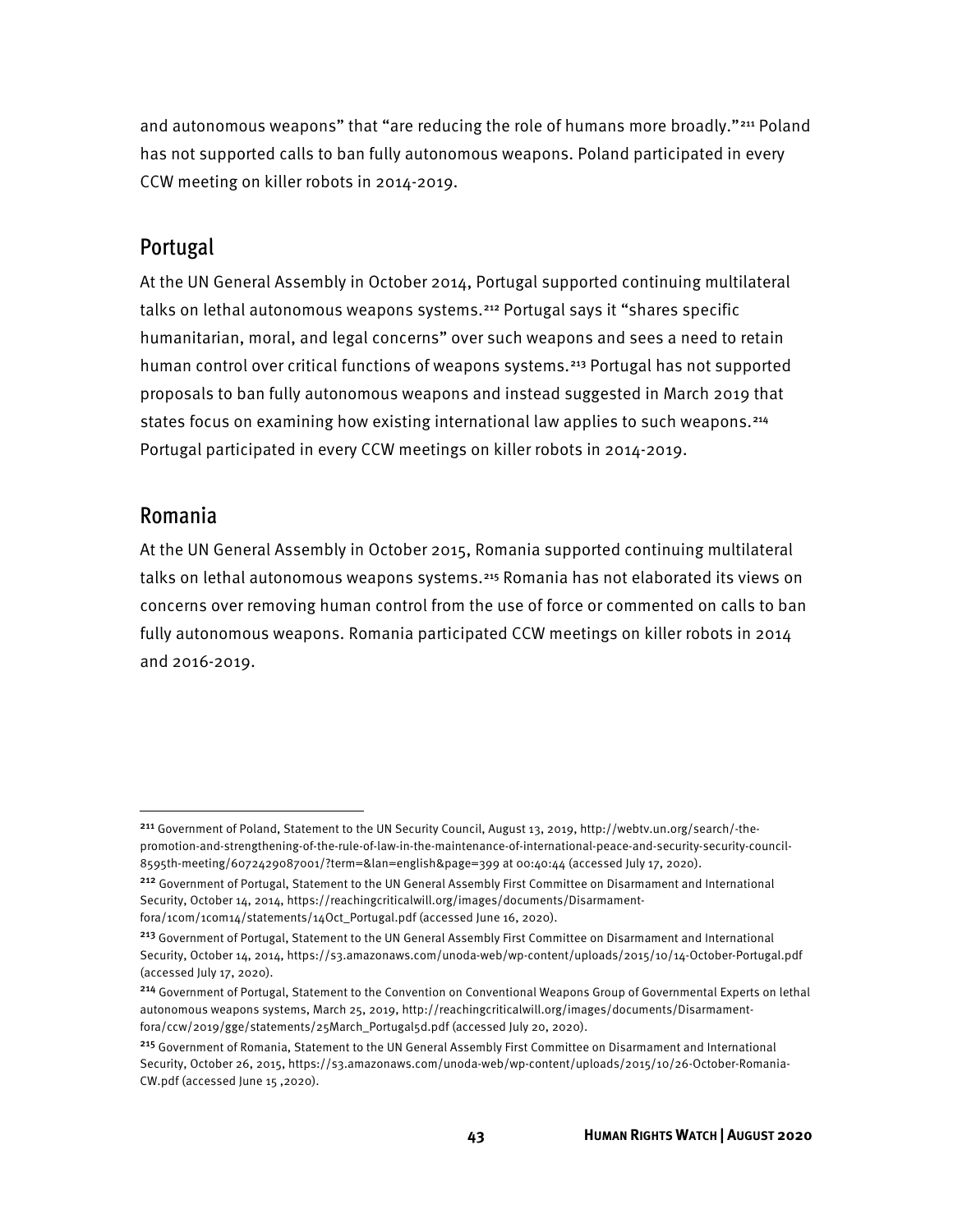# <span id="page-50-0"></span>Russia

At the Human Rights Council in May 2013, the Russian Federation said that lethal autonomous weapons systems "could have serious implications for societal foundations, including the negating of human life," and could "significantly undermine the ability of the international legal system to maintain minimal legal order."<sup>[216](#page-50-2)</sup> Russia has consistently opposed proposals to negotiate a legally binding instrument on such weapons or other measures, as it says "existing international law, including international humanitarian law, has some very important restrictions that fully cover weapons systems that have high degrees of autonomy."[217](#page-50-3) Russia says it disagrees that lethal autonomous weapons will be "a reality in the near future," but it is researching, developing, and investing in autonomous weapons systems and has made military investments in artificial intelligence and robotics a top national defense priority.<sup>[218](#page-50-4)</sup> In November 2019, Russia argued that the concepts of "human control" and "human involvement" involve subjective assessments and are irrelevant.<sup>[219](#page-50-5)</sup> Russia participated in every CCW meeting on killer robots in 2014-2019.

# <span id="page-50-1"></span>San Marino

At the UN General Assembly in October 2019, San Marino said it "believes that meaningful human control is required over life and death decisions" and called for the development of new international standards on lethal autonomous weapons systems.<sup>[220](#page-50-6)</sup> San Marino is not a CCW state party and did not participate in CCW meetings on killer robots in 2014-2019.

<span id="page-50-2"></span><sup>216</sup> Government of Russia, Statement to the UN Human Rights Council, May 30, 2013, https://stopkillerrobots.org/wpcontent/uploads/2013/11/HRC\_Russia\_09\_30May2013.pdf (accessed June 15, 2020).

<span id="page-50-3"></span><sup>&</sup>lt;sup>217</sup> Government of Russia, Statement to the Convention on Conventional Weapons Group of Governmental Experts on lethal autonomous weapons systems, March 27, 2019,

https://conf.unog.ch/digitalrecordings/index.html?guid=public/61.0500/70E5CC90-B100-4658-95BA-8E8C0D4D581E\_15h14&position=2576 (accessed June 15, 2020).

<span id="page-50-4"></span><sup>218</sup> Government of Russia, Statement to the Convention on Conventional Weapons Group of Governmental Experts on lethal autonomous weapons systems, November 16, 2017,

https://conf.unog.ch/digitalrecordings/index.html?guid=public/61.0500/419FD8D8-C666-45AE-8CAA-FD3AA0DA9949\_10h17&position=3296 (accessed July 20, 2020).

<span id="page-50-5"></span><sup>&</sup>lt;sup>219</sup> Government of Russia, Statement to the Convention on Conventional Weapons Meeting of High Contracting Parties, November 13, 2019, https://conf.unog.ch/digitalrecordings/index.html?guid=public/61.0490/3916479B-3360-4C69-AB5A-AE0BD6FBC687\_10h10&position=555 (accessed July 20, 2020).

<span id="page-50-6"></span><sup>220</sup> Government of San Marino, Statement to the UN General Assembly First Committee on Disarmament and International Security, October 16, 2019. Notes by Human Rights Watch.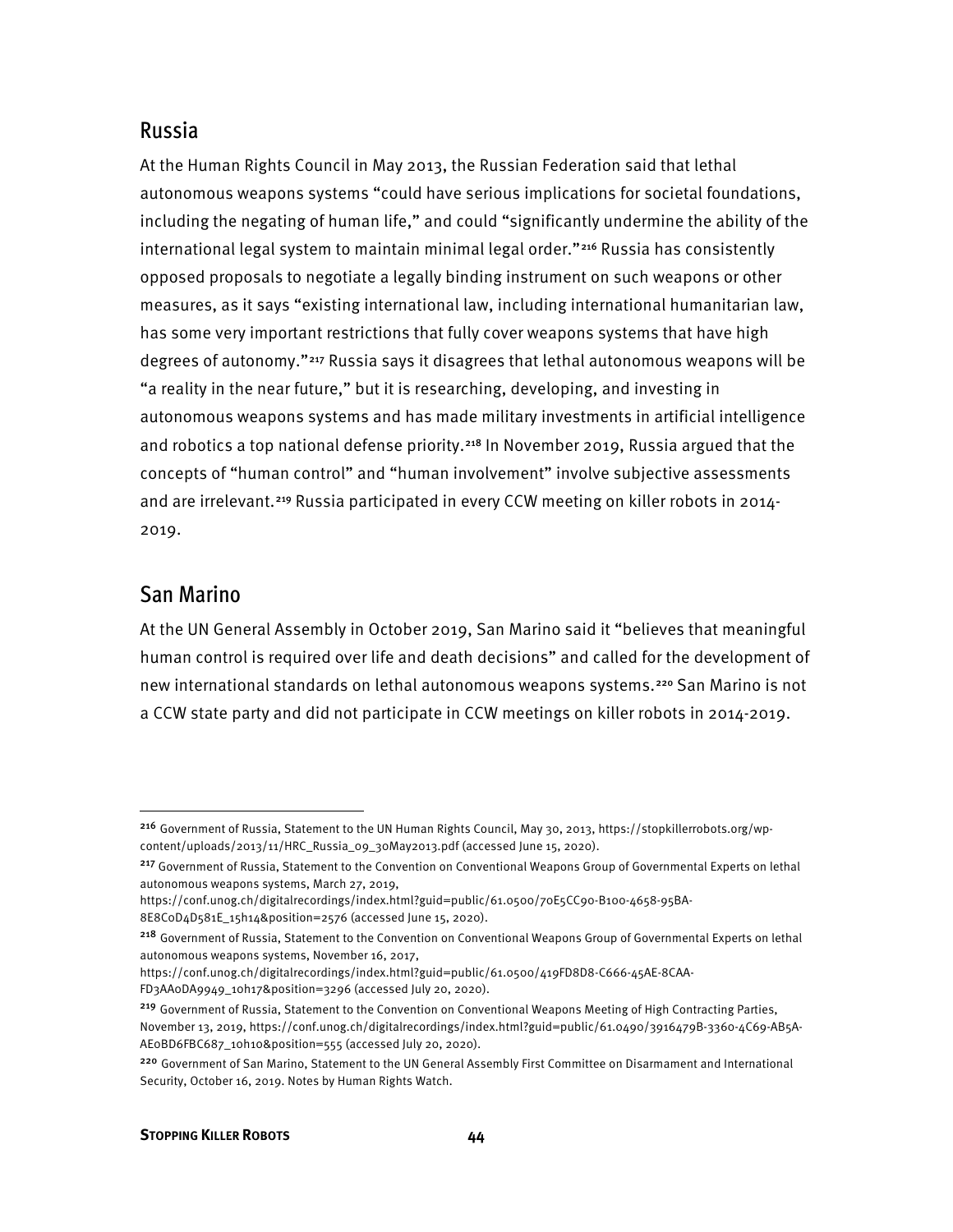# <span id="page-51-0"></span>Sierra Leone

At the UN Human Rights Council in May 2013, Sierra Leone expressed support for national moratoria on lethal autonomous weapons "until an internationally agreed-upon framework is established."<sup>[221](#page-51-3)</sup> Sierra Leone has articulated several concerns over removing human control from the use of force, such as lack of accountability, "vulnerability to cyber attacks," and "human rights and humanitarian impacts."<sup>[222](#page-51-4)</sup> It has expressed interest in developing a legally binding instrument to address concerns raised by lethal autonomous weapons systems.<sup>[223](#page-51-5)</sup> Sierra Leone attended every CCW meeting on killer robots in 2014-2019.

# <span id="page-51-1"></span>Slovakia

In December 2016, Slovakia supported a proposal to formalize multilateral talks on lethal autonomous weapons systems.[224](#page-51-6) Slovakia has not elaborated its views on concerns over removing human control from the use of force or commented on the call to ban fully autonomous weapons. Slovakia participated in every CCW meeting on killer robots in 2014-2019.

# <span id="page-51-2"></span>Slovenia

Slovenia supported formalizing multilateral talks on lethal autonomous weapons in December 2016.<sup>[225](#page-51-7)</sup> It concurs that "such weapons raise a number of ethical, legal, moral,

<span id="page-51-3"></span><sup>221</sup> Government of Sierra Leone, Statement to the UN Human Rights Council, May 30, 2013. See Campaign to Stop Killer Robots, "Report on outreach on the UN report on lethal autonomous robotics," July 31, 2013, https://stopkillerrobots.org/wpcontent/uploads/2013/03/KRC\_ReportHeynsUN\_Jul2013.pdf, pp. 19-20 (accessed June 16, 2020).

<span id="page-51-4"></span><sup>222</sup> Government of Sierra Leone, Statement to the Convention on Conventional Weapons informal meeting of experts on lethal autonomous weapons systems, April 13, 2015,

https://www.reachingcriticalwill.org/images/documents/Disarmament-fora/ccw/2015/meeting-expertslaws/statements/13April\_SierraLeone.pdf (accessed July 17, 2020).

<span id="page-51-5"></span><sup>&</sup>lt;sup>223</sup> Government of Sierra Leone, Statement to the Convention on Conventional Weapons informal meeting of experts on lethal autonomous weapons systems, April 13, 2015,

https://www.reachingcriticalwill.org/images/documents/Disarmament-fora/ccw/2015/meeting-expertslaws/statements/13April\_SierraLeone.pdf (accessed July 17, 2020).

<span id="page-51-6"></span><sup>&</sup>lt;sup>224</sup> Government of Slovakia, Statement to the Convention on Conventional Weapons Fifth Review Conference, December 12, 2016, http://conf.unog.ch/digitalrecordings/index.html?guid=public/61.0500/DDE5EFD9-810F-41D4-A0AB-3D6244069E03\_15h03&position=5627 (accessed June 15, 2020).

<span id="page-51-7"></span><sup>&</sup>lt;sup>225</sup> Government of Slovenia, Statement to the Convention on Conventional Weapons Fifth Review Conference, December 12, 2016, https://conf.unog.ch/digitalrecordings/index.html?guid=public/61.0500/54DA5E73-CC69-4071-B338- 12F997CB3076\_10h05&position=6828 (accessed June 15, 2020).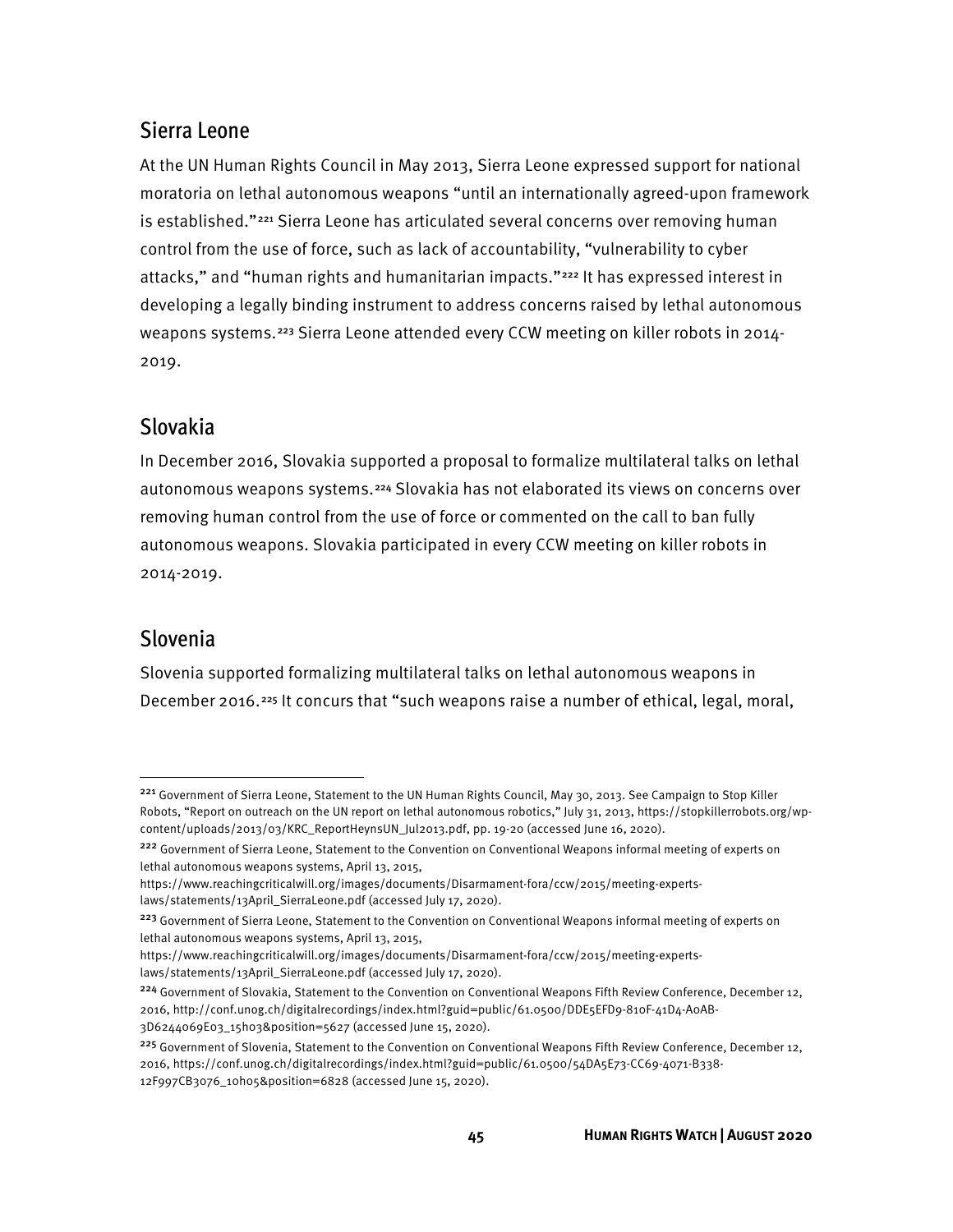and technical, as well as international peace and security related questions." $226$  At the UN General Assembly in October 2016, Slovenia said it was "concerned" by "the growth of new weapon technologies" and stressed the "necessity for human control over all autonomous weapon systems."[227](#page-52-2) It has not commented on calls to ban fully autonomous weapons. Slovenia participated in every CCW meeting on killer robots in 2015-2019.

## <span id="page-52-0"></span>South Africa

At the UN General Assembly in October 2013, South Africa expressed interest in beginning multilateral deliberations on lethal autonomous weapons systems.[228](#page-52-3) In South Africa's view, the possibility of weaponizing artificial intelligence and robotics "raises fundamental ethical, legal, operational, and political questions."[229](#page-52-4) It has expressed concern at the "humanitarian implications" of fully autonomous weapons, their potential impact on human rights, and doubts they could comply with "basic international humanitarian law rules of distinction, proportionality, and military necessity."<sup>[230](#page-52-5)</sup> South Africa has affirmed the "necessity for human control in the selection of targets to enforce accountability."<sup>[231](#page-52-6)</sup> Since April 2018, it has called for a legally binding instrument to regulate lethal autonomous weapons systems.<sup>[232](#page-52-7)</sup> South Africa attended every CCW meeting on killer robots in 2014-2019.

http://www.unog.ch/80256EDD006B8954/(httpAssets)/2D4ABB83F4BDC6CBC1257F920057B573/\$file/2016\_LAWS+MX\_Ge neralExchange\_Statements\_South+Africa.pdf (accessed July 17, 2020).

<span id="page-52-1"></span><sup>226</sup> Government of Slovakia, Statement to the Convention on Conventional Weapons Group of Governmental Experts on lethal autonomous weapons systems, August 27, 2018, http://reachingcriticalwill.org/images/documents/Disarmamentfora/ccw/2018/gge/statements/27August\_Slovenia.pdf (accessed July 17, 2020).

<span id="page-52-2"></span><sup>227</sup> Campaign to Stop Killer Robots, "UN head calls for a ban," November 12, 2018, https://www.stopkillerrobots.org/2018/11/unban/ (accessed July 20, 2020).

<span id="page-52-3"></span><sup>228</sup> Government of South Africa, Statement to the UN General Assembly First Committee on Disarmament and International Security, October 30, 2013, http://www.reachingcriticalwill.org/images/documents/Disarmamentfora/1com/1com13/statements/30Oct\_SouthAfrica.pdf (accessed July 20, 2020).

<span id="page-52-4"></span><sup>&</sup>lt;sup>229</sup> Government of South Africa, Statement to the Convention on Conventional Weapons Meeting of High Contracting Parties, November 13, 2019,

https://www.unog.ch/80256EDD006B8954/(httpAssets)/41D20DAA726A74DEC12584C8005437F6/\$file/South+Africa+CCW +Statement+High+Contracting+Parties+13112019.pdf, (accessed July 17, 2020).

<span id="page-52-5"></span><sup>&</sup>lt;sup>230</sup> Government of South Africa, Statement to the Convention on Conventional Weapons informal meeting of experts on lethal autonomous weapons systems, May 13, 2014, https://unoda-web.s3-accelerate.amazonaws.com/wp-

content/uploads/assets/media/07EAD77B37DFB03CC1257CD7005B2DCE/file/SouthAfrica%2BMX%2BLAWS.pdf (accessed July 20, 2020).

<span id="page-52-6"></span><sup>&</sup>lt;sup>231</sup> Government of South Africa, Statement to the Convention on Conventional Weapons informal meeting of experts on lethal autonomous weapons systems, April 12, 2016,

<span id="page-52-7"></span><sup>&</sup>lt;sup>232</sup> Government of South Africa, Statement to the Convention on Conventional Weapons Group of Governmental Experts on lethal autonomous weapons systems, April 13, 2018,

https://conf.unog.ch/digitalrecordings/index.html?guid=public/61.0500/E91311E5-E287-4286-92C6-

D47864662A2C\_10h14&position=7422 (accessed June 15, 2020).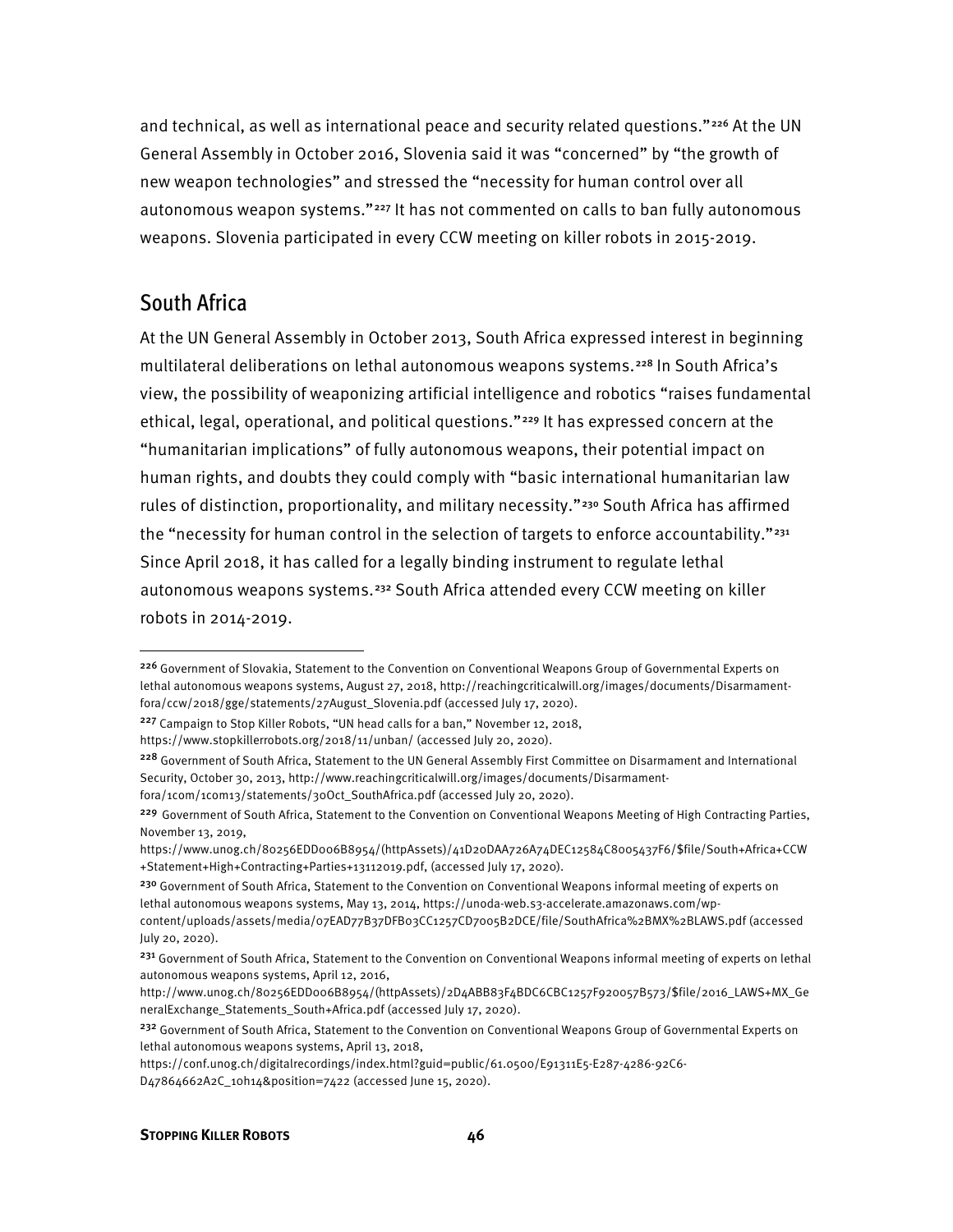# <span id="page-53-0"></span>South Korea

In November 2013, South Korea, also known as the Republic of Korea, supported a proposal to open multilateral talks on lethal autonomous weapons systems.[233](#page-53-2) South Korea said in April 2015 that it is "wary of fully autonomous weapons systems that remove meaningful human control from the operation loop, due to the risk of malfunctioning, potential accountability gap, and ethical concerns."[234](#page-53-3) South Korea said in April 2018 that it is "premature" to negotiate a legally binding instrument on lethal autonomous weapons systems and requested more meetings "to enhance our common understanding…without prejudging specific policy outcomes."[235](#page-53-4) South Korea is researching, developing, and investing in military applications of artificial intelligence and weapons systems with autonomy in their functions, but says it does not possess lethal autonomous weapons systems and does not intend to develop or acquire them.<sup>[236](#page-53-5)</sup> South Korea participated in every CCW meeting on killer robots in 2014-2019.

# <span id="page-53-1"></span>Spain

Spain supported a proposal to begin multilateral talks on lethal autonomous weapons systems in November 2013 and expressed interest in exploring ethical and legal concerns.[237](#page-53-6) Spain said in April 2018 that it does not possess lethal autonomous weapons systems and "does not intend to develop or acquire them in the future."<sup>[238](#page-53-7)</sup> Spain says that

content/uploads/assets/media/1494255AE01A6DA6C1257CEC002CAB05/file/1003.MP3 (accessed June 16, 2020).

<span id="page-53-2"></span><sup>&</sup>lt;sup>233</sup> Government of the Republic of Korea, Statement to the Convention on Conventional Weapons Meeting of High Contracting Parties, November 14, 2013. See Campaign to Stop Killer Robots, "Report on Activities: Convention on Conventional Weapons Meeting of High Contracting Parties," March 4, 2014, https://www.stopkillerrobots.org/wpcontent/uploads/2013/03/KRC\_ReportCCW2013\_final-1.pdf, p.25 (accessed June 16, 2020).

<span id="page-53-3"></span><sup>&</sup>lt;sup>234</sup> Government of the Republic of Korea, Statement to the Convention on Conventional Weapons informal meeting of experts on lethal autonomous weapons systems, April 13, 2015,

https://www.unog.ch/80256EDD006B8954/(httpAssets)/2A22908A9A03E949C1257E29005B90C1/\$file/2015\_LAWS\_MX\_R oK\_GS+Corr.pdf (accessed June 15, 2020).

<span id="page-53-4"></span><sup>&</sup>lt;sup>235</sup> Government of the Republic of Korea, Statement to the Convention on Conventional Weapons Group of Governmental Experts on lethal autonomous weapons systems, April 13, 2018,

https://conf.unog.ch/digitalrecordings/index.html?guid=public/61.0500/9DE8541C-724E-4B12-A25D-8AC1CB10FF42\_15h23&position=1466 (accessed July 20, 2020).

<span id="page-53-5"></span><sup>&</sup>lt;sup>236</sup> Government of the Republic of Korea, Statement to the Convention on Conventional Weapons Group of Governmental Experts meeting on lethal autonomous weapons systems, 25 March 2019,

https://twitter.com/BanKillerRobots/status/1110209366614044675 (accessed July 17, 2020).

<span id="page-53-6"></span><sup>&</sup>lt;sup>237</sup> Government of Spain, Statement to the Convention on Conventional Weapons Meeting of High Contracting Parties, November 15, 2013, https://unoda-web.s3-accelerate.amazonaws.com/wp-

<span id="page-53-7"></span><sup>&</sup>lt;sup>238</sup> Government of Spain, Statement to the Convention on Conventional Weapons Group of Governmental Experts on lethal autonomous weapons systems, April 9, 2018,

https://conf.unog.ch/digitalrecordings/index.html?guid=public/61.0500/C48AE679-4D1A-4116-B692-

B25F24046E84\_10h06&position=4653 (accessed July 17, 2020).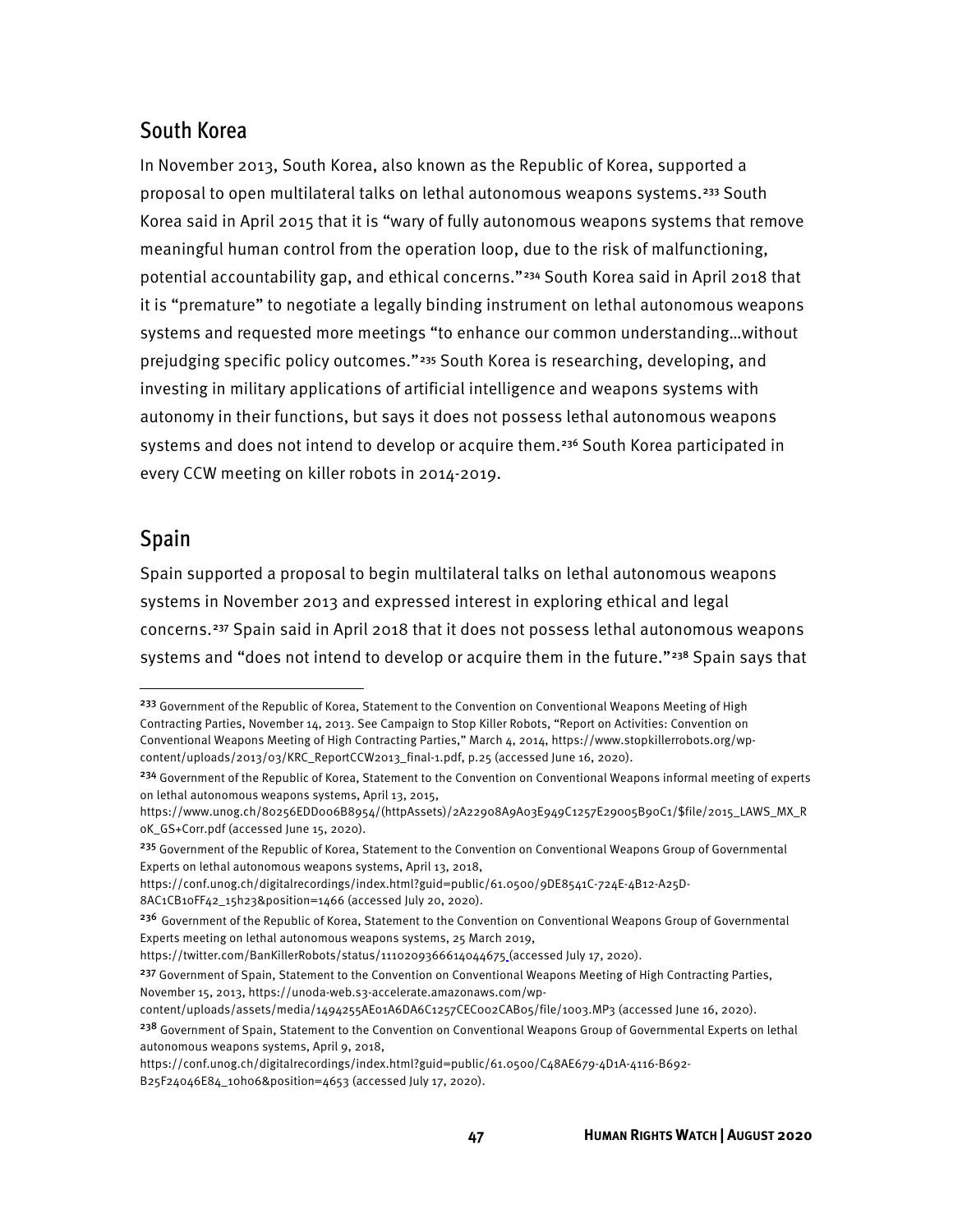"all lethal weapons with some degree of autonomy should be subject to meaningful human control."<sup>[239](#page-54-2)</sup> Spain has not supported proposals to ban fully autonomous weapons. It instead "reiterates that the respect of IHL requires sufficient human control on all weapons systems."[240](#page-54-3) Spain participated in every CCW meeting on killer robots in 2014-2019.

# <span id="page-54-0"></span>Sri Lanka

In April 2015, Sri Lanka expressed numerous accountability, ethical, and other concerns with fully autonomous weapons, including their potential to negatively affect international security, "escalate the pace of warfare," and "undermine the existing arms controls and regulations, to aggravate the dangers of asymmetric warfare, and destabilize regional and global security."[241](#page-54-4) At the UN General Assembly in October 2019, Sri Lanka proposed the negotiation of a legally binding framework on lethal autonomous weapons systems, "with meaningful human control as its central thrust."[242](#page-54-5) Sri Lanka participated in every CCW meeting on lethal autonomous weapons systems in 2015-2019 and served as CCW president in 2016, when the CCW talks were formalized.

# <span id="page-54-1"></span>Sweden

Sweden said in 2014 that it could not "foresee a situation in the near future in which a weapon system would be operated without any human control or oversight" thereby providing "full combat autonomy to machines."<sup>[243](#page-54-6)</sup> Sweden has expressed its desire for

<span id="page-54-2"></span><sup>&</sup>lt;sup>239</sup> Ibid. See also Government of Spain, Statement to the Convention on Conventional Weapons Group of Governmental Experts on lethal autonomous weapons systems, March 25, 2019,

https://conf.unog.ch/digitalrecordings/index.html?guid=public/61.0500/F3D2463F-A164-40F5-A3E5-

<sup>87</sup>C81CDDA2FE\_15h06&position=5775 (accessed June 16, 2020).

<span id="page-54-3"></span><sup>240</sup> Government of Spain, "Commentaries on National Implementation on the Guiding Principles on LAWS," Commentary submitted to the CCW Chair, June 2020, https://documents.unoda.org/wp-content/uploads/2020/07/20200706-Spain.pdf (accessed July 20, 2020).

<span id="page-54-4"></span><sup>241</sup> Government of Sri Lanka, Statement to the Convention on Conventional Weapons meeting on lethal autonomous weapons systems, April 17, 2015,

https://www.unog.ch/80256EDD006B8954/(httpAssets)/30534E70A6CFAAC6C1257E26005F2B19/\$file/2015\_LAWS\_MX\_Sri +Lanka.pdf (accessed July 17, 2020).

<span id="page-54-5"></span><sup>&</sup>lt;sup>242</sup> Government of Sri Lanka, Statement to the UN General Assembly First Committee on Disarmament and International Security, October 11, 2019, http://reachingcriticalwill.org/images/documents/Disarmamentfora/1com/1com19/statements/11Oct\_SriLanka.pdf (accessed June 16, 2020).

<span id="page-54-6"></span><sup>&</sup>lt;sup>243</sup> Government of Sweden, Statement to the Convention on Conventional Weapons informal meeting of experts on lethal autonomous weapons systems, May 13, 2014,

http://www.unog.ch/80256EDD006B8954/(httpAssets)/1E2F8F22E2F4F32EC1257CDA00725F47/\$file/Sweden+LAWS+2014. pdf (accessed July 20, 2020).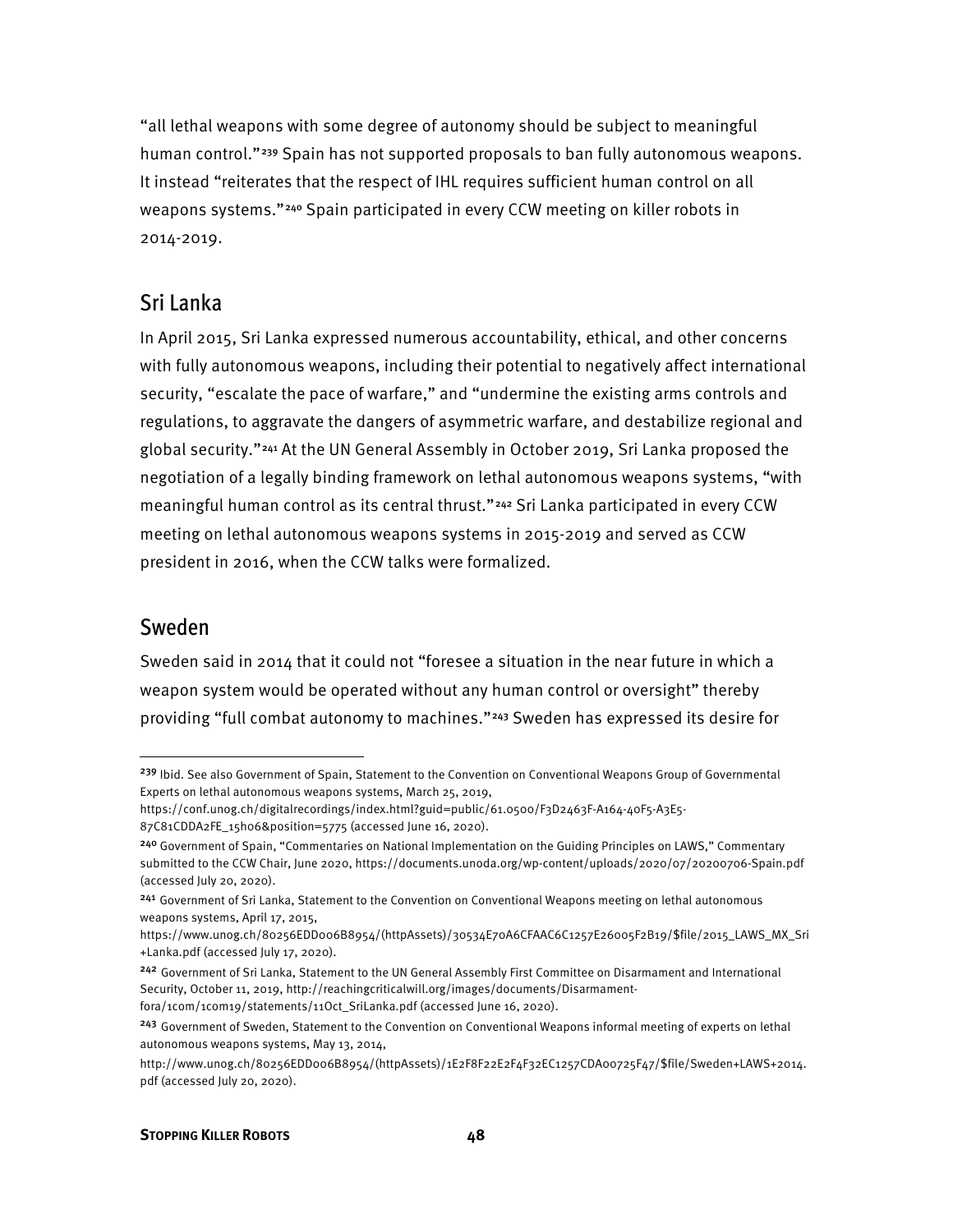humans to always be in the decision-making loop for decisions to use force against persons.[244](#page-55-1) Sweden's officials have not supported proposals to negotiate a legally binding instrument on killer robots.[245](#page-55-2) However, in November 2019, Foreign Minister Anne Linde and Deputy Prime Minister Isabella Lövin acknowledged, "we have a responsibility to act while there is time," and established a committee to make "concrete proposals on how to achieve an effective ban" on lethal autonomous weapons systems.[246](#page-55-3) Sweden participated in every CCW meeting on killer robots in 2014-2019.

#### <span id="page-55-0"></span>**Switzerland**

At the Human Rights Council in May 2013, Switzerland said that "in no circumstances may states delegate their responsibility when it comes to the use of lethal force."[247](#page-55-4) In November 2013, Switzerland supported a proposal to open multilateral talks on lethal autonomous weapons systems, which it said raise "complex" political, military, technological, legal, and ethical questions.[248](#page-55-5) Switzerland has expressed concern over "development of weapons systems in which their acquisition, identification and attack of targets, including human ones, are not subject to meaningful human control."[249](#page-55-6) In Switzerland's view, "lethality" should not be conceptually regarded as a prerequisite characteristic of autonomous weapons systems.[250](#page-55-7) Switzerland has expressed interest in

<span id="page-55-1"></span><sup>244</sup> Government of Sweden, Statement to the Convention on Conventional Weapons informal meeting of experts on lethal autonomous weapons systems, May 13, 2014,

http://www.unog.ch/80256EDD006B8954/(httpAssets)/1E2F8F22E2F4F32EC1257CDA00725F47/\$file/Sweden+LAWS+2014. pdf (accessed June 16, 2020).

<span id="page-55-2"></span><sup>245</sup> Government of Sweden, Statement to the Convention on Conventional Weapons Group of Governmental Experts on lethal autonomous weapons systems, March 27, 2019,

https://conf.unog.ch/digitalrecordings/index.html?guid=public/61.0500/70E5CC90-B100-4658-95BA-8E8C0D4D581E\_15h14&position=1325 (accessed June 16, 2020).

<span id="page-55-3"></span><sup>&</sup>lt;sup>246</sup> Government of Sweden, Statement to the Convention on Conventional Weapons Meeting of High Contracting Parties, November 13, 2019, https://conf.unog.ch/digitalrecordings/index.html?guid=public/61.0490/B09BAD69-58EF-4293-98D4- 6EB2A9A3B93E\_15h08&position=9047 (accessed June 16, 2020).

<span id="page-55-4"></span><sup>247</sup> Government of Switzerland, Statement to the UN Human Rights Council, May 30, 2013, http://stopkillerrobots.org/wpcontent/uploads/2013/05/HRC\_Switzerland\_09\_30May2013.pdf (accessed June 16, 2020).

<span id="page-55-5"></span><sup>&</sup>lt;sup>248</sup> Government of Switzerland, Statement to the Convention on Conventional Weapons Meeting of High Contracting Parties, November 14, 2013, http://www.reachingcriticalwill.org/images/documents/Disarmament-fora/ccw/MSP-2013/Statements/14Nov\_Switzerland.pdf (accessed July 20, 2020).

<span id="page-55-6"></span><sup>249</sup> Government of Switzerland, Statement to the UN General Assembly First Committee on Disarmament and International Security, October 22, 2014, https://unoda-web.s3-accelerate.amazonaws.com/wp-

content/uploads/assets/special/meetings/firstcommittee/69/pdfs/TD\_CW\_22\_Oct\_Switzerland.pdf (accessed July 17, 2020).

<span id="page-55-7"></span><sup>&</sup>lt;sup>250</sup> Government of Switzerland, Statement to the Convention on Conventional Weapons Group of Governmental Experts on lethal autonomous weapons systems, April 10, 2018,

https://www.unog.ch/80256EDD006B8954/(httpAssets)/53A01364B895DF97C12582720057CC3D/\$file/2018\_LAWS6a\_Swit zerland.pdf (accessed July 20, 2020).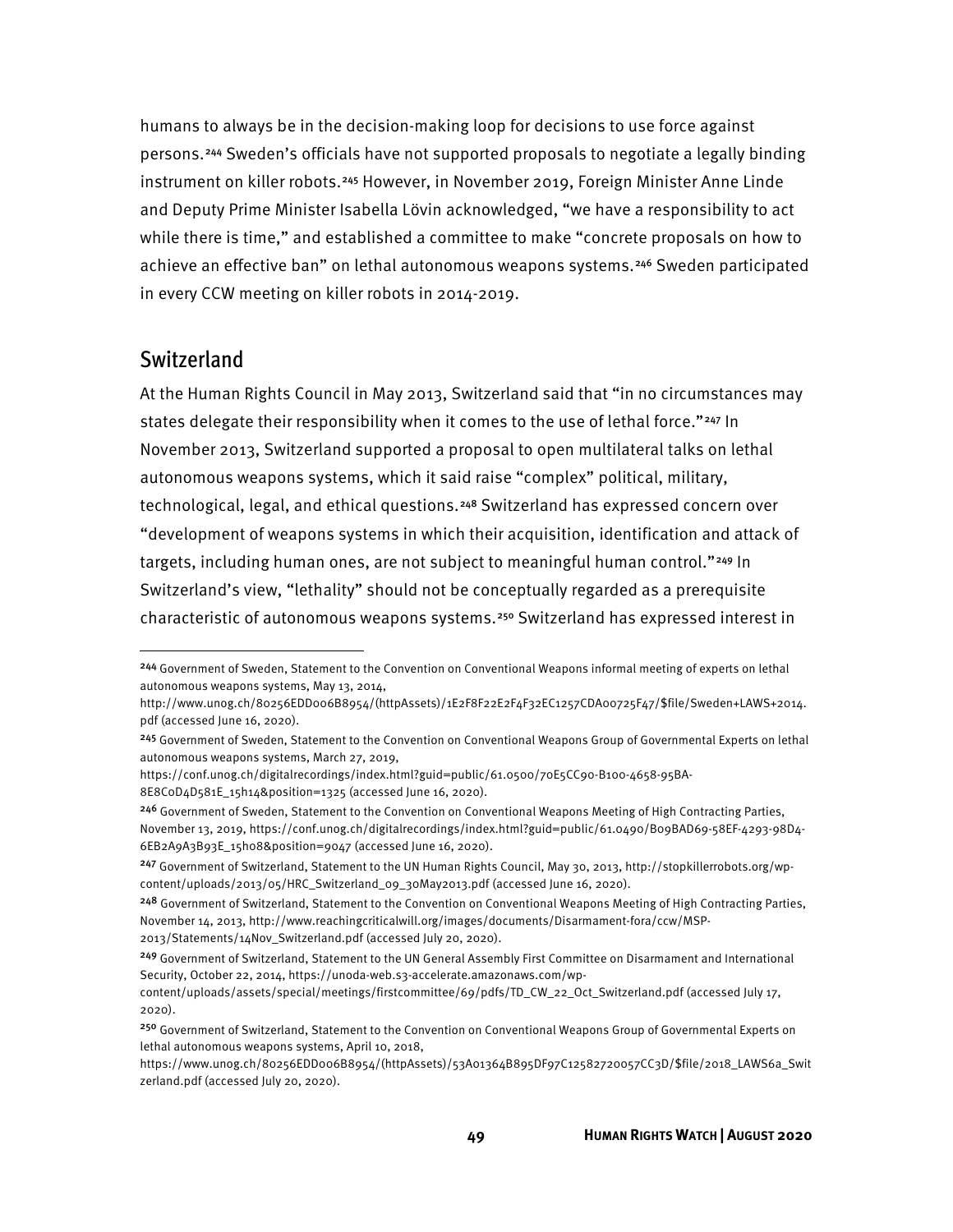practical measures aimed at preventing weapons systems that would violate international law, but it has not supported calls to ban fully autonomous weapons.<sup>[251](#page-56-3)</sup> Switzerland participated in every CCW meeting on killer robots in 2014-2019.

## <span id="page-56-0"></span>Thailand

At the UN General Assembly in October 2018, Thailand expressed concern at the "wide and understudied implications" of lethal autonomous weapons systems and affirmed "the importance of respecting and evolving international humanitarian law."<sup>[252](#page-56-4)</sup> It has not commented on calls to ban such weapons and retain meaningful human control over the use of force. Thailand is not a CCW state party. It attended CCW meetings on killer robots in 2014-2015, but not in 2016-2019.

# <span id="page-56-1"></span>Tunisia

At the UN General Assembly in October 2018, Tunisia said that with regard to lethal autonomous weapons systems, "we hope the appropriate measures will be taken to avoid militarization" and appealed for "regulation of the use of artificial intelligence for military purposes."[253](#page-56-5) Tunisia has not commented on calls to ban fully autonomous weapons and retain meaningful human control over the use of force. Tunisia participated in CCW meetings on killer robots in 2015-2017, but not in 2014 or 2018-2019.

# <span id="page-56-2"></span>**Turkey**

In November 2013, Turkey supported a proposal to begin multilateral talks on lethal autonomous weapons systems.[254](#page-56-6) In April 2016, Turkey said that "such weapon systems do not exist and we are working on an issue which is still hypothetical," therefore, "we

<span id="page-56-4"></span><sup>252</sup> Government of Thailand, Statement to the UN General Assembly First Committee on Disarmament and International Security, October 29, 2018, http://reachingcriticalwill.org/images/documents/Disarmamentfora/1com/1com18/statements/29Oct\_Thailand.pdf (accessed June 16, 2020).

<span id="page-56-3"></span><sup>&</sup>lt;sup>251</sup> Government of Switzerland, Statement to the Convention on Conventional Weapons Group of Governmental Experts on lethal autonomous weapons systems, August 29, 2018, http://reachingcriticalwill.org/images/documents/Disarmamentfora/ccw/2018/gge/statements/29August\_Switzerland.pdf (accessed June 16, 2020).

<span id="page-56-5"></span><sup>253</sup> Government of Tunisia, Statement to the UN General Assembly First Committee on Disarmament and International Security, October 17, 2018. Notes by Human Rights Watch.

<span id="page-56-6"></span><sup>&</sup>lt;sup>254</sup> Government of Turkey, Statement to the Convention on Conventional Weapons Meeting of High Contracting Parties, November 14, 2013, http://www.reachingcriticalwill.org/images/documents/Disarmament-fora/ccw/MSP-2013/Statements/14Nov\_Turkey.pdf (accessed June 16, 2020).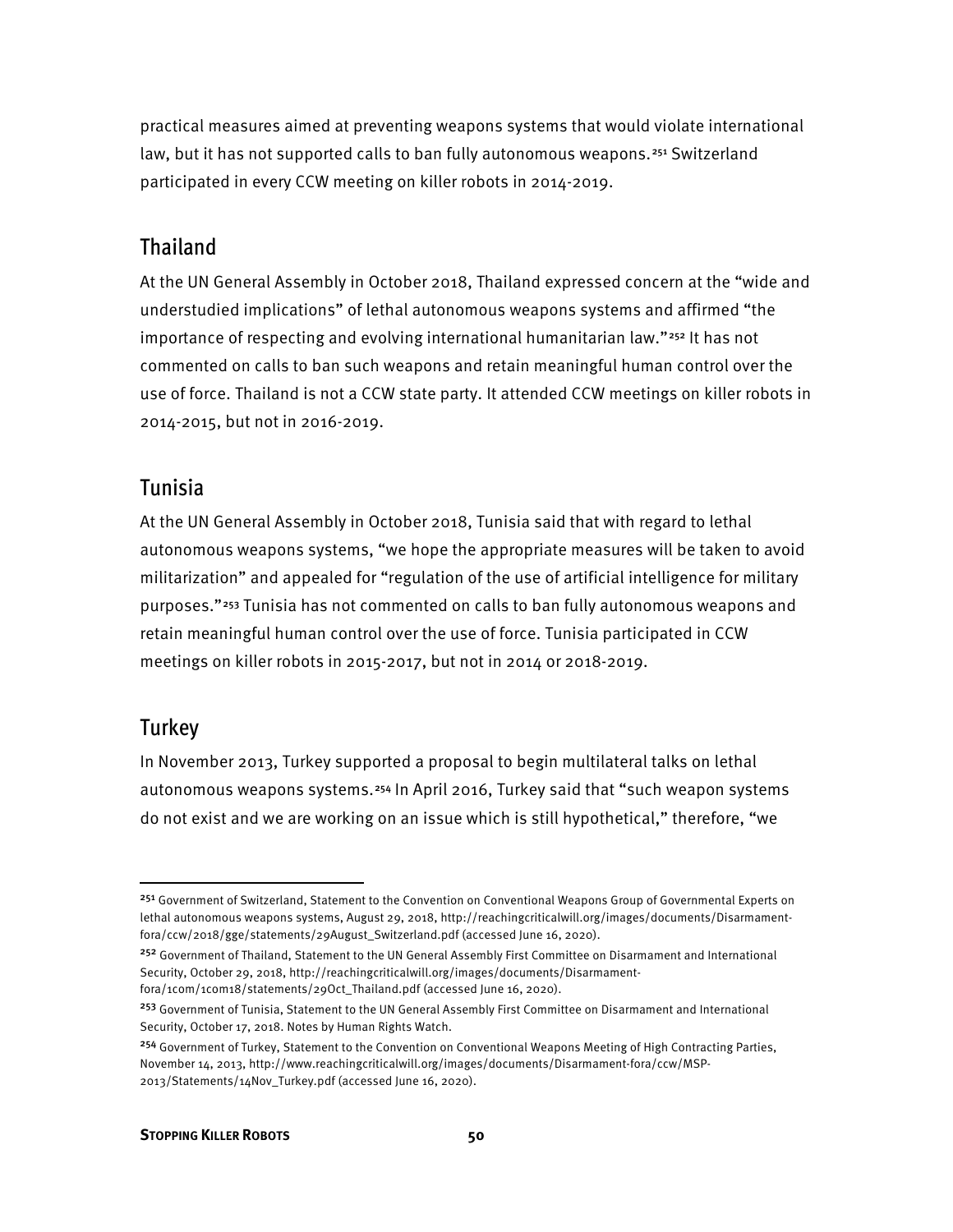hesitate on the accuracy of a general prohibition preemptively."<sup>[255](#page-57-3)</sup> It also affirmed the "need for human control and accountability" of weapons systems.<sup>[256](#page-57-4)</sup> Turkey is developing, producing, and using various weapons systems with autonomous functions. Turkey participated in every CCW meeting on killer robots in 2014-2019.

# <span id="page-57-0"></span>Uganda

Uganda called for a preemptive ban on lethal autonomous weapons systems in November 2017.[257](#page-57-5) It also aligned itself with a statement by the Non-Aligned Movement calling for a legally binding instrument on such weapons. Uganda participated in every CCW meeting on killer robots in 2014-2019.

## <span id="page-57-1"></span>Ukraine

In November 2013, Ukraine supported the proposal to commence multilateral talks on lethal autonomous weapons systems.<sup>[258](#page-57-6)</sup> It has never elaborated its views on concerns over removing human control from the use of force or commented on calls to ban fully autonomous weapons. Ukraine participated in CCW meetings on killer robots in 2015-2016, but not in 2014 or 2017-2019.

# <span id="page-57-2"></span>United Kingdom

At the Human Rights Council in May 2013, the United Kingdom said it considers existing international humanitarian law to be "sufficient to regulate the use" of lethal autonomous weapons and "therefore has no plans to call for or to support an international ban on

<span id="page-57-3"></span><sup>&</sup>lt;sup>255</sup> Government of Turkey, Statement to the Convention on Conventional Weapons Group of Governmental Experts on lethal autonomous weapons systems, April 11, 2016, http://www.reachingcriticalwill.org/images/documents/Disarmamentfora/ccw/2016/meeting-experts-laws/statements/11April\_Turkey.pdf (accessed July 17, 2020); Government of Turkey, Statement to the Convention on Conventional Weapons Group of Governmental Experts on lethal autonomous weapons systems, April 9, 2018, https://conf.unog.ch/digitalrecordings/index.html?guid=public/61.0500/C48AE679-4D1A-4116- B692-B25F24046E84\_10h06&position=7590 (accessed June 16, 2020).

<span id="page-57-4"></span><sup>256</sup> Government of Turkey, Statement to the Convention on Conventional Weapons informal meeting of experts on lethal autonomous weapons systems, April 11, 2016, http://www.reachingcriticalwill.org/images/documents/Disarmamentfora/ccw/2016/meeting-experts-laws/statements/11April\_Turkey.pdf (accessed July 20, 2020).

<span id="page-57-5"></span><sup>&</sup>lt;sup>257</sup> Government of Uganda, Statement to the Convention on Conventional Weapons Group of Governmental Experts on lethal autonomous weapons systems, November 17, 2017,

https://conf.unog.ch/digitalrecordings/index.html?guid=public/61.0500/CA6B41B2-A483-43A5-8916- 64BE77E2AD58\_15h48&position=3050 (accessed June 16, 2020).

<span id="page-57-6"></span><sup>&</sup>lt;sup>258</sup> Government of Ukraine, Statement to the Convention on Conventional Weapons Meeting of High Contracting Parties, November 14, 2013, http://www.reachingcriticalwill.org/images/documents/Disarmament-fora/ccw/MSP-2013/Statements/14Nov\_Ukraine.pdf (accessed June 16, 2020).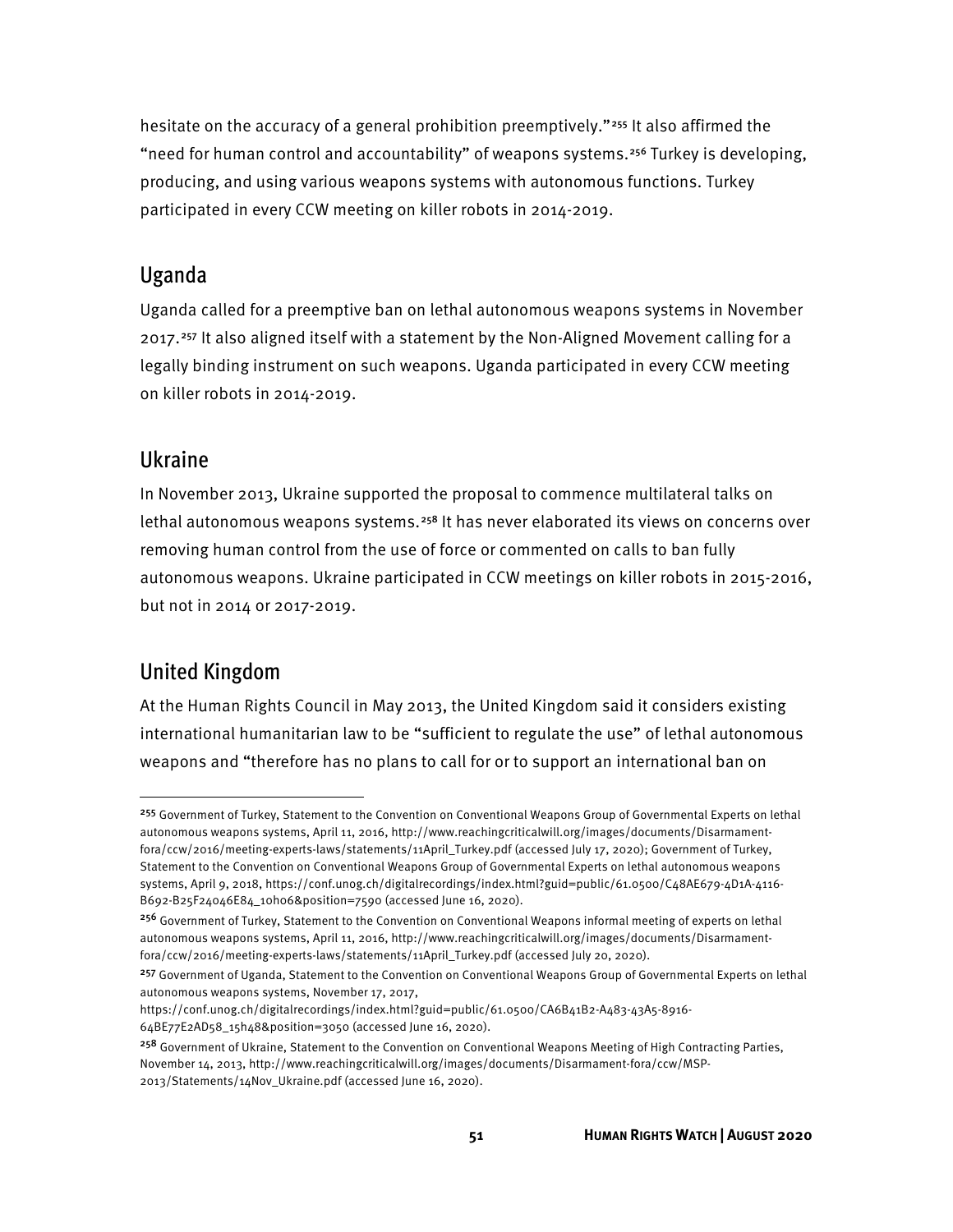them."[259](#page-58-1) In 2011, the UK Ministry of Defence said it has "no intention to develop systems that operate without human intervention in the weapon command and control chain, but it is looking to increase levels of automation where this will make systems more effective."[260](#page-58-2) The UK said in November 2017 that "there must always be human oversight and authority in the decision to strike" and said that responsibility lies "with the commanders and operators."<sup>[261](#page-58-3)</sup> The UK is developing various weapons systems with autonomous functions. In the 2019 general elections in the UK, the Scottish National Party called for a ban on lethal autonomous weapons.<sup>[262](#page-58-4)</sup> The UK participated in every CCW meeting on killer robots in 2014-2019.

#### <span id="page-58-0"></span>United States

At the Human Rights Council in May 2013, the United States said that lethal autonomous weapons systems raise "important legal, policy, and ethical issues" and recommended further discussion in an international humanitarian law forum.<sup>[263](#page-58-5)</sup> A 2012 Department of Defense policy directive on autonomy in weapons systems was renewed without substantive amendments in 2018 for another five years.<sup>[264](#page-58-6)</sup> The policy permits the development of lethal autonomous weapons systems, but the US insists that "it neither

https://conf.unog.ch/digitalrecordings/index.html?guid=public/61.0500/EDA01C29-125B-4280-9EC1-

92C44A4E9830\_10h09&position=3223 (accessed July 17, 2020); Government of the United Kingdom, Statement to the Convention on Conventional Weapons informal meeting of experts on lethal autonomous weapons systems, April 13, 2015, http://www.reachingcriticalwill.org/images/documents/Disarmament-fora/ccw/2015/meeting-expertslaws/statements/15April\_UK.pdf (accessed June 16, 2020).

<span id="page-58-4"></span><sup>262</sup> Scottish National Party 2019 Manifesto, "Stronger for Scotland," November 2019, https://s3-eu-west-

<span id="page-58-1"></span><sup>259</sup> Government of the United Kingdom, Statement to the UN Human Rights Council, May 30, 2013,

https://stopkillerrobots.org/wp-content/uploads/2013/03/KRC\_ReportHeynsUN\_Jul2013.pdf, pp. 21-22 (accessed June 16, 2020).

<span id="page-58-2"></span><sup>260</sup> United Kingdom Ministry of Defence, "Joint Doctrine Note 2/11: The UK Approach to Unmanned Aircraft Systems," March 30, 2011,

https://www.gov.uk/government/uploads/system/uploads/attachment\_data/file/33711/20110505JDN\_211\_UAS\_v2U.pdf (accessed July 17, 2020).

<span id="page-58-3"></span><sup>&</sup>lt;sup>261</sup> Government of the United Kingdom, Statement to the Convention on Conventional Weapons informal meeting of experts on lethal autonomous weapons systems, November 15, 2017,

<sup>2.</sup>amazonaws.com/www.snp.org/uploads/2019/11/11\_22e-SNP-Manifesto-2019-for-download.pdf, p. 50 (accessed June 16, 2020).

<span id="page-58-5"></span><sup>&</sup>lt;sup>263</sup> Government of the United States, Statement to the UN Human Rights Council, May 30, 2013. See Campaign to Stop Killer Robots, "Report on outreach on the UN report on 'lethal autonomous robotics,'" July 31, 2013,

https://stopkillerrobots.org/wp-content/uploads/2013/03/KRC\_ReportHeynsUN\_Jul2013.pdf, pp. 22-23 (accessed June 16, 2020).

<span id="page-58-6"></span><sup>264</sup> According to the policy, "autonomous and semi-autonomous weapon systems shall be designed to allow commanders and operators to exercise appropriate levels of human judgment over the use of force." United States Department of Defense Directive 300.09, "Autonomy in Weapons Systems," November 21, 2012,

https://www.esd.whs.mil/Portals/54/Documents/DD/issuances/dodd/300009p.pdf (accessed June 16, 2020).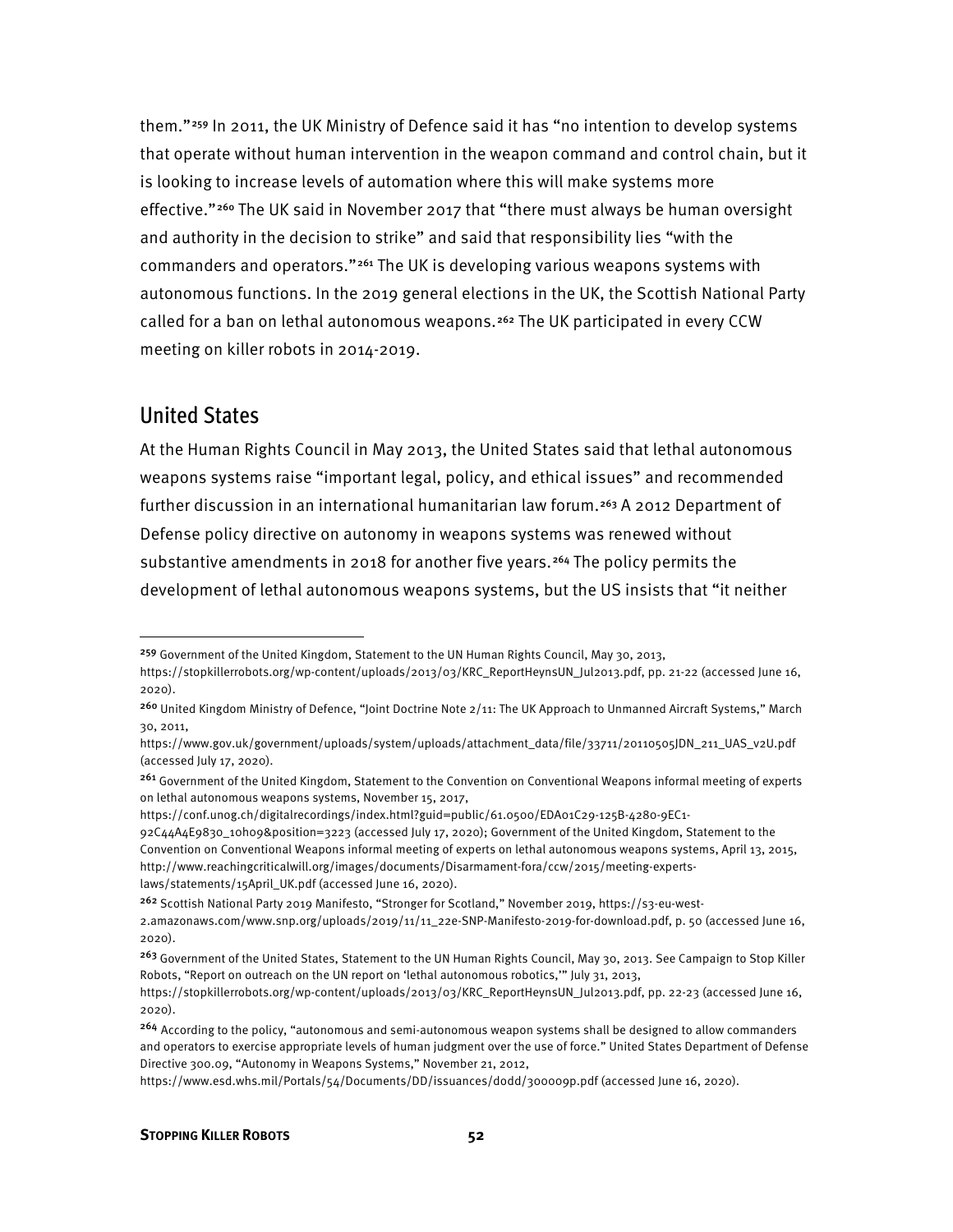encourages nor prohibits the development of such future systems."[265](#page-59-1) The US is investing heavily in military applications of artificial intelligence and developing air, land, and seabased autonomous weapons systems. In August 2019, the US warned against stigmatizing lethal autonomous weapons systems because, it said, they "can have military and humanitarian benefits."[266](#page-59-2) The US regards proposals to negotiate a new international treaty on such weapons systems as "premature" and argues that existing international humanitarian law is adequate.<sup>[267](#page-59-3)</sup> The US participated in every CCW meeting on killer robots in 2014-2019.

#### <span id="page-59-0"></span>Venezuela

In December 2016, Venezuela called for a ban on the "development, acquisition, trade, deployment, and use of lethal autonomous weapons systems."[268](#page-59-4) Venezuela opposes entrusting machines to make life and death decisions without any human intervention and says that human life "cannot be programmed."[269](#page-59-5) As president of the Non-Aligned Movement (NAM) in 2016-2019, Venezuela often reiterated NAM's call for a legally binding instrument stipulating prohibitions and regulations on lethal autonomous weapons systems.[270](#page-59-6) Venezuela participated in every CCW meeting on killer robots in 2016-2019.

<span id="page-59-1"></span><sup>&</sup>lt;sup>265</sup> Government of the United States, Statement to the Convention on Conventional Weapons informal meeting of experts on lethal autonomous weapons systems, April 13, 2015,

http://www.unog.ch/80256EDD006B8954/(httpAssets)/8B33A1CDBE80EC60C1257E2800275E56/\$file/2015\_LAWS\_MX\_US A+bis.pdf (accessed July 20, 2020).

<span id="page-59-2"></span><sup>266</sup> Government of the United States, Statement to the Convention on Conventional Weapons Group of Governmental Experts on lethal autonomous weapons systems, August 20, 2019,

https://conf.unog.ch/digitalrecordings/index.html?guid=public/61.0500/53087D36-FA85-4050-88DB-27932ABEBFAA\_15h12&position=7171 (accessed July 20, 2020).

<span id="page-59-3"></span><sup>&</sup>lt;sup>267</sup> Government of the United States, Statement to the Convention on Conventional Weapons Group of Governmental Experts on lethal autonomous weapons systems, April 10, 2018, http://reachingcriticalwill.org/images/documents/Disarmamentfora/ccw/2018/gge/statements/10April\_US.pdf (accessed July 20, 2020).

<span id="page-59-4"></span><sup>268</sup> Government of Venezuela, Statement to the Convention on Conventional Weapons Fifth Review Conference, December 13, 2016, https://conf.unog.ch/dr/public/61.0500/BC9C066A-D0BD-4291-830A-

C2C19A54B656\_10h10/chunks/snippet\_lOs133-53t138-55.mp3 (accessed June 16, 2020).

<span id="page-59-5"></span><sup>&</sup>lt;sup>269</sup> Government of Venezuela, Statement to the Convention on Conventional Weapons Group of Governmental Experts on lethal autonomous weapons systems, November 16, 2017,

https://conf.unog.ch/digitalrecordings/index.html?guid=public/61.0500/419FD8D8-C666-45AE-8CAA-

FD3AA0DA9949\_10h17&position=253 (accessed June 16, 2020).

<span id="page-59-6"></span><sup>&</sup>lt;sup>270</sup> Government of Venezuela, Statement to the Convention on Conventional Weapons Group of Governmental Experts on lethal autonomous weapons systems on behalf of the Non-Aligned Movement, November 15, 2017,

https://conf.unog.ch/digitalrecordings/index.html?guid=public/61.0500/61026CE1-F5DE-48FD-96D1-

<sup>398</sup>CF7783D68\_10h08&position=1391 (accessed June 16, 2020); Government of Venezuela, Statement to the Convention on Conventional Weapons Meeting of High Contracting Parties on behalf of the Non-Aligned Movement, November 22, 2017,

https://conf.unog.ch/digitalrecordings/index.html?guid=public/61.0490/3FF5C101-C529-4F77-BCA2-

<sup>8</sup>B3826A85FE2\_15h07&position=8060 (accessed June 16, 2020); Government of Venezuela, Statement to the Convention on Conventional Weapons Group of Governmental Experts on lethal autonomous weapons systems on behalf of the Non-Aligned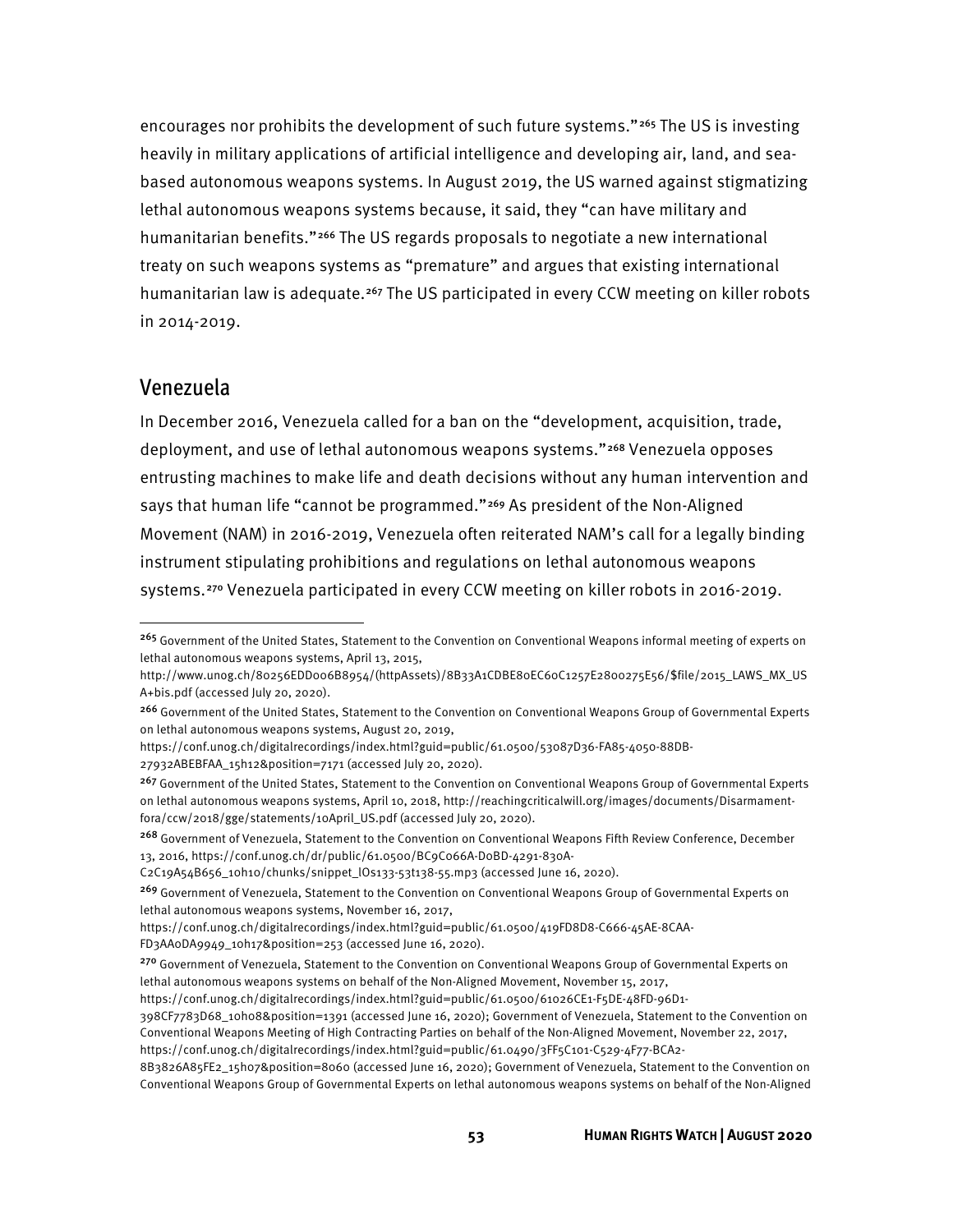# <span id="page-60-0"></span>Zambia

In April 2015, Zambia said that delegating "life and death decisions to machines" is "against human rights."[271](#page-60-2) Zambia said in April 2016 that existing international humanitarian law is inadequate and insufficient to address concerns raised by lethal autonomous weapons systems and said "a ban must be on the table."<sup>[272](#page-60-3)</sup> Zambia called for the negotiation of a new international treaty on lethal autonomous weapons systems in November 2017.[273](#page-60-4) Zambia participated in CCW meetings on killer robots in 2015-2017, but not in 2014 or 2018-2019.

# <span id="page-60-1"></span>Zimbabwe

In November 2015, Zimbabwe affirmed the need to "maintain meaningful human control over military weapons or weapons with a dual use" and called for a preemptive ban on lethal autonomous weapons systems.[274](#page-60-5) Zimbabwe is not a CCW state party and did not participate in CCW meetings on killer robots in 2014-2019.

https://conf.unog.ch/digitalrecordings/index.html?guid=public/61.0500/EDA01C29-125B-4280-9EC1- 92C44A4E9830\_10h09&position=6759 (accessed June 16, 2020).

Movement, April 9, 2018, https://conf.unog.ch/digitalrecordings/index.html?guid=public/61.0500/C48AE679-4D1A-4116- B692-B25F24046E84\_10h06&position=1144 (accessed June 16, 2020); Government of Venezuela, Statement to the Convention on Conventional Weapons Group of Governmental Experts on lethal autonomous weapons systems on behalf of the Non-Aligned Movement, August 29, 2018, http://reachingcriticalwill.org/images/documents/Disarmamentfora/ccw/2018/gge/statements/29August\_NAM.pdf (accessed June 16, 2020); Government of Venezuela, Statement to the

Convention on Conventional Weapons Group of Governmental Experts on lethal autonomous weapons systems on behalf of the Non-Aligned Movement, March 27, 2019,

https://conf.unog.ch/digitalrecordings/index.html?guid=public/61.0500/23259B84-DEBF-4877-9410- FF702E2AA998\_10h12&position=254 (accessed June 16, 2020).

<span id="page-60-2"></span><sup>&</sup>lt;sup>271</sup> Government of Zambia, Statement to the Convention on Conventional Weapons informal meeting of experts on lethal autonomous weapons systems, April 13, 2015,

http://www.unog.ch/80256EDD006B8954/(httpAssets)/720C60CE55BA1ADCC1257E2E002AB03C/\$file/2015\_LAWS\_MX\_Za mbia.pdf (accessed June 16, 2020).

<span id="page-60-3"></span><sup>&</sup>lt;sup>272</sup> Government of Zambia, Statement to the Convention on Conventional Weapons informal meeting of experts on lethal autonomous weapons systems, April 14, 2016. Notes by Human Rights Watch.

<span id="page-60-4"></span><sup>&</sup>lt;sup>273</sup> Government of Zambia, Statement to the Convention on Conventional Weapons Group of Governmental Experts on lethal autonomous weapons systems, November 15, 2017,

<span id="page-60-5"></span><sup>&</sup>lt;sup>274</sup> Government of Zimbabwe, Statement to the Convention on Conventional Weapons Meeting of High Contracting Parties, November 12, 2015,

http://www.unog.ch/80256EDD006B8954/(httpAssets)/842EF3CB3B61A2FBC1257F0F003B9521/\$file/zimbabwe.pdf (accessed June 16, 2020).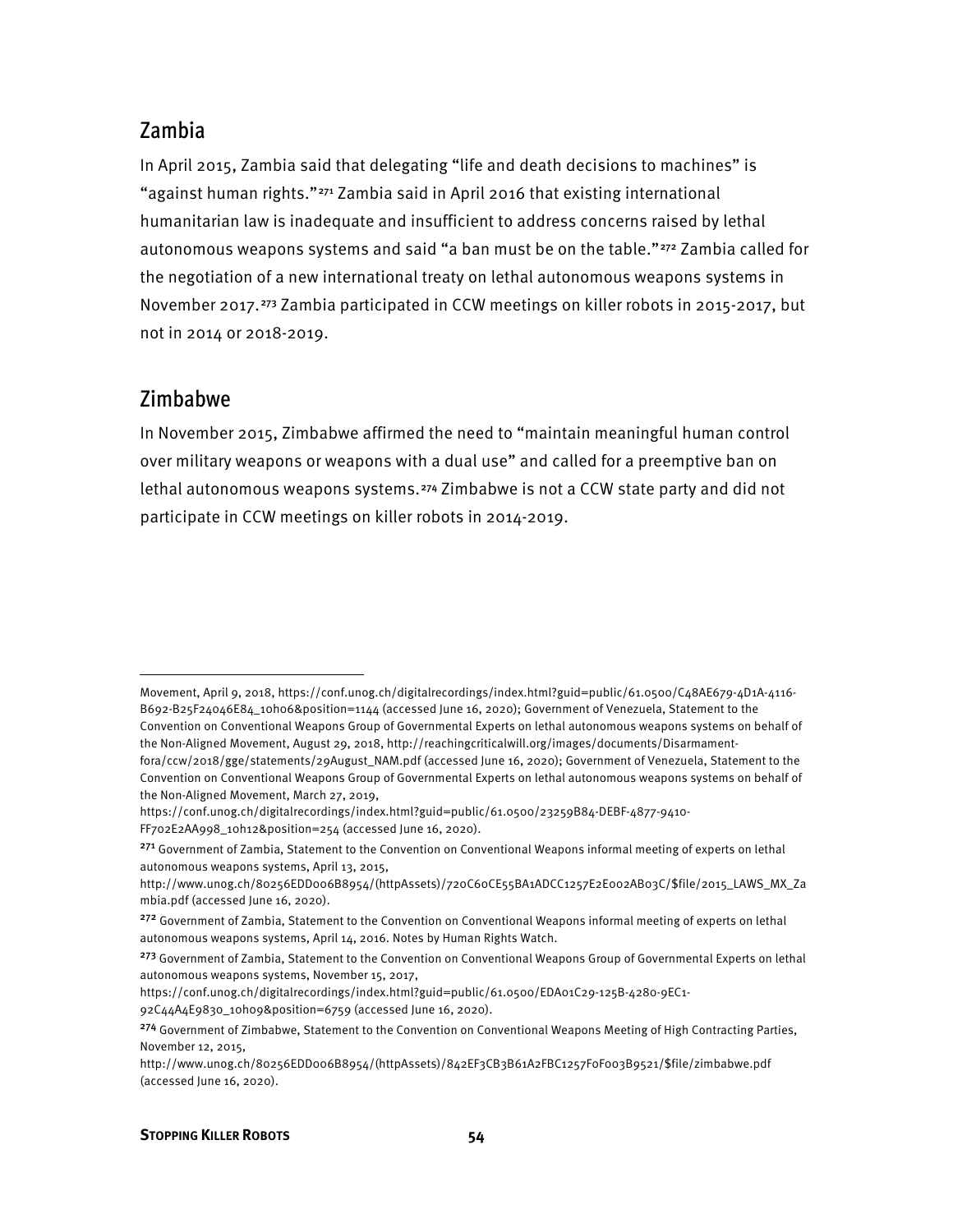# **Acknowledgments**

<span id="page-61-0"></span>This report was researched and written by Mary Wareham, advocacy director in the arms division at Human Rights Watch. Wareham coordinates the Campaign to Stop Killer Robots, the international coalition of more than 160 nongovernmental organizations in 65 countries working to prohibit fully autonomous weapons and retain meaningful human control over the use of force.<sup>[275](#page-61-1)</sup>

This report was reviewed and edited by arms division executive director Steve Goose and senior researcher Bonnie Docherty. James Ross, legal and policy director, and Tom Porteous, deputy program director, provided legal and program review. This report was prepared for publication by Jacqulyn Kantack, associate in the arms division, Fitzroy Hepkins, senior administrative manager, and José Martinez, administrative officer.

<span id="page-61-1"></span><sup>&</sup>lt;sup>275</sup> See Campaign to Stop Killer Robots website, www.stopkillerrobots.org.